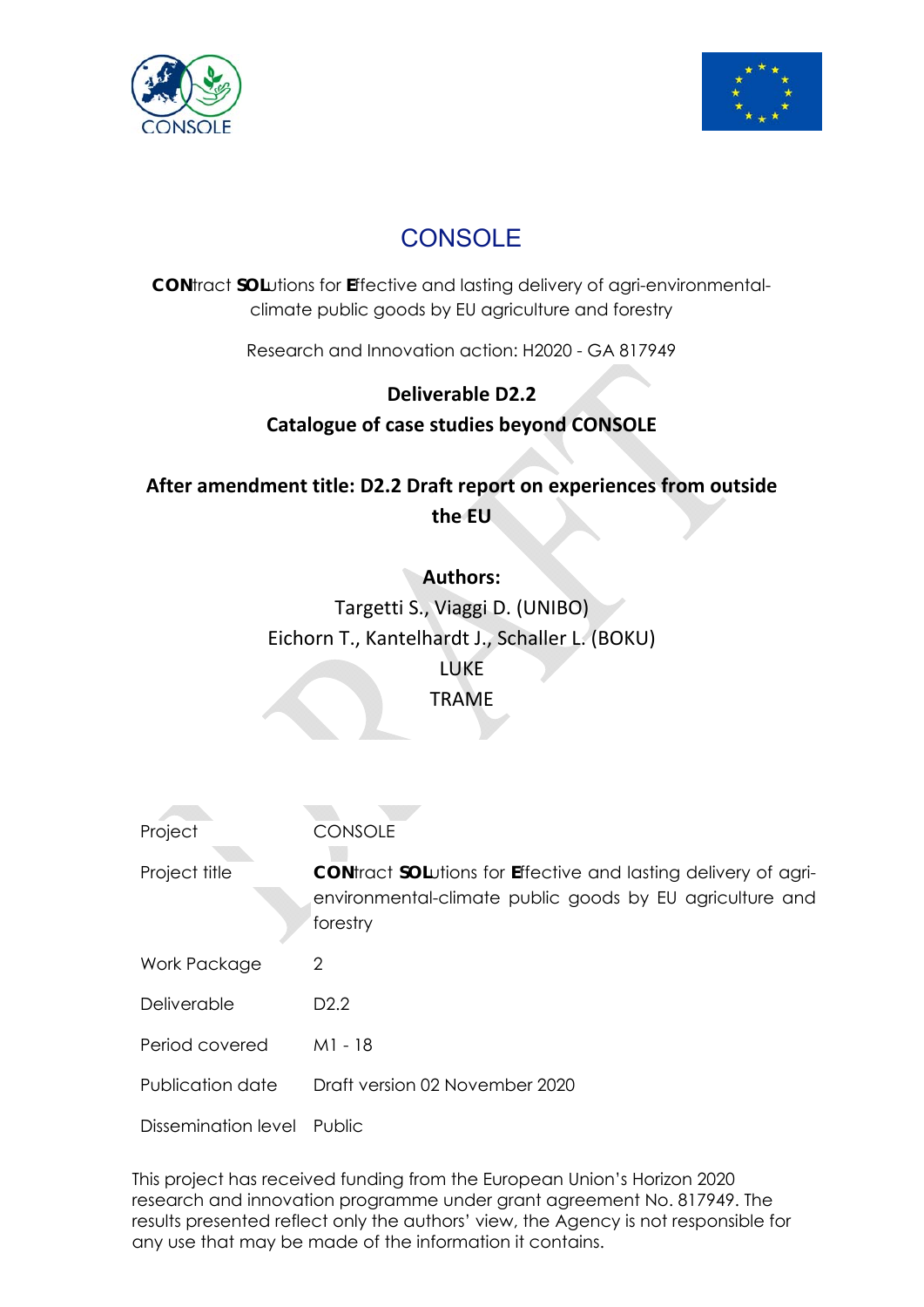Project Consortium

| IN°          | Participant organisation name                                                                                                | Country                |  |  |  |
|--------------|------------------------------------------------------------------------------------------------------------------------------|------------------------|--|--|--|
| 1            | ALMA MATER STUDIORUM - UNIVERSITA DI BOLOGNA                                                                                 | $\mathsf{I}\mathsf{T}$ |  |  |  |
| $\mathbf{2}$ | <b>REGIONE EMILIA ROMAGNA</b>                                                                                                | $\mathsf{I}\mathsf{T}$ |  |  |  |
| 3            | CONSORZIO DELLA BONIFICA DELLA ROMAGNA OCCIDENTALE                                                                           | $\mathsf{I}\mathsf{T}$ |  |  |  |
| 4            | UNIVERSITAET FUER BODENKULTUR WIEN                                                                                           | AT                     |  |  |  |
| 5            | Ecorys Brussels N.V.                                                                                                         | <b>BE</b>              |  |  |  |
| 6            | EUROPEAN LANDOWNERS ORGANIZATION                                                                                             | BE                     |  |  |  |
| 7            | ASSOCIATION OF AGRI-ENVIRONMENTAL FARMERS                                                                                    | ВG                     |  |  |  |
| 8            | INSTITUTE OF AGRICULTURAL ECONOMICS                                                                                          | ВG                     |  |  |  |
| 9            | BUNDESFORSCHUNGSINSTITUT<br>HEINRICH VON THUENEN-INSTITUT,<br><b>FUER</b><br>JOHANN<br>LAENDLICHE RAEUME, WALD UND FISCHEREI | DE                     |  |  |  |
| 10           | <b>EVENOR TECH SL</b>                                                                                                        | ES                     |  |  |  |
| 11           | ASOCIACIÓN AGRARIA JÓVENES AGRICULTORES DE SEVILLA                                                                           | ES                     |  |  |  |
| 12           | UNIVERSIDAD POLITECNICA DE MADRID                                                                                            | ES                     |  |  |  |
| 13           | LUONNONVARAKESKUS                                                                                                            | F1                     |  |  |  |
| 14           | ASSEMBLEE DES REGIONS EUROPEENNES FRUITIERES LEGUMIERES ET HORTICOLES                                                        | <b>FR</b>              |  |  |  |
| 15           | <b>ASSOCIATION TRAME</b>                                                                                                     | <b>FR</b>              |  |  |  |
| 16           | CENTRE NATIONAL DE LA RECHERCHE SCIENTIFIQUE CNRS                                                                            |                        |  |  |  |
| 17           | INSTITUT NATIONAL DE LA RECHERCHE AGRONOMIQUE                                                                                | <b>FR</b>              |  |  |  |
| 18           | UNIVERSITY COLLEGE CORK - NATIONAL UNIVERSITY OF IRELAND, CORK                                                               | IE                     |  |  |  |
| 19           | UNIVERSITA DI PISA                                                                                                           | $\mathsf{I}$           |  |  |  |
| 20           | <b>ZEMNIEKU SAEIMA</b>                                                                                                       | LV                     |  |  |  |
| 21           | <b>STICHTING VU</b>                                                                                                          | <b>NL</b>              |  |  |  |
| 22           | STICHTING HET WERELD NATUUR FONDS-NEDERLAND                                                                                  | NL                     |  |  |  |
| 23           | SZKOLA GLOWNA GOSPODARSTWA WIEJSKIEGO                                                                                        | PL                     |  |  |  |
| 24           | UNIVERSITY OF LEEDS                                                                                                          | UK                     |  |  |  |
|              |                                                                                                                              |                        |  |  |  |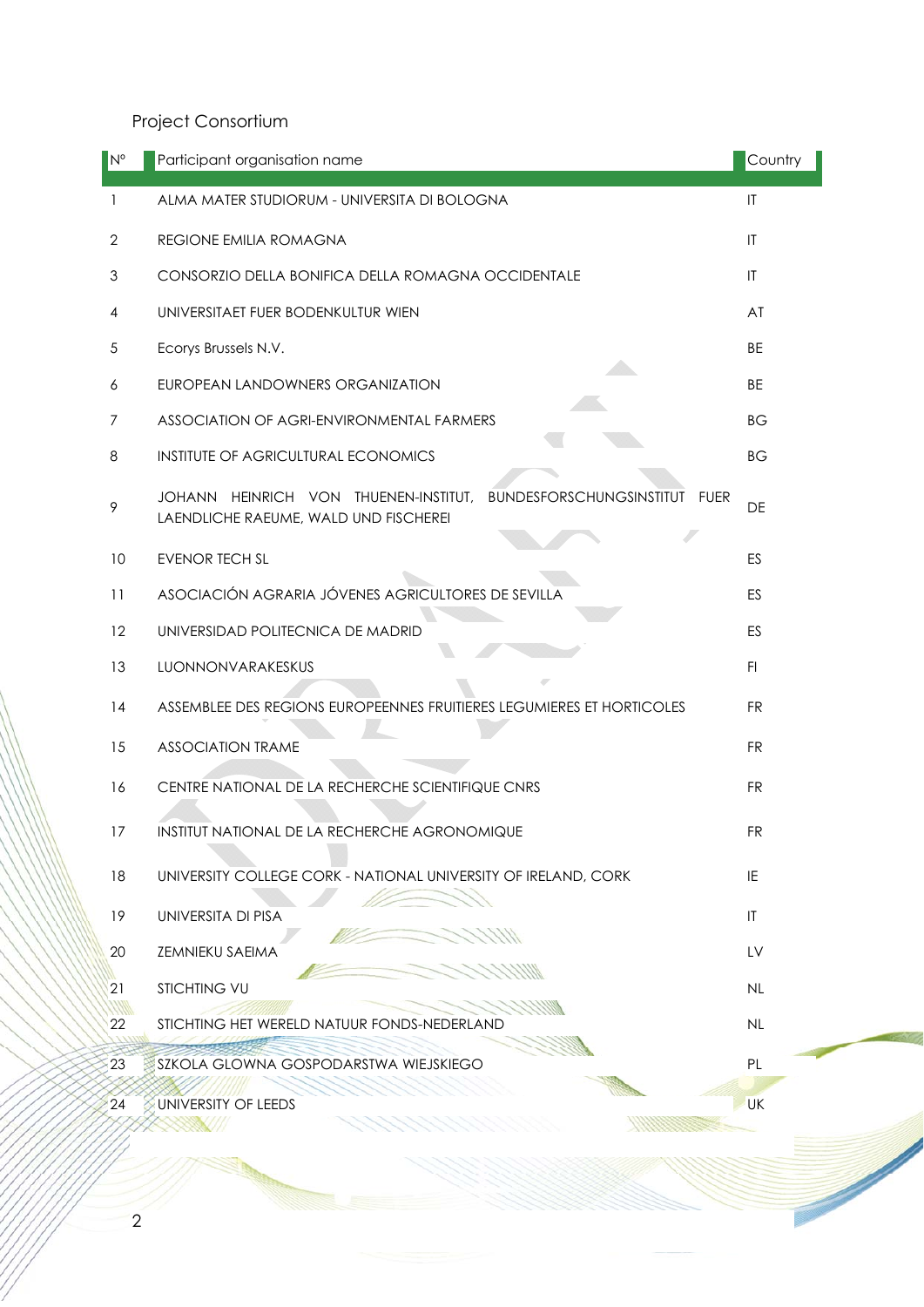### Table of contents

| 1              |                                                                     |                                                                   |  |  |  |  |  |
|----------------|---------------------------------------------------------------------|-------------------------------------------------------------------|--|--|--|--|--|
| $\overline{2}$ |                                                                     |                                                                   |  |  |  |  |  |
|                | 2.1                                                                 |                                                                   |  |  |  |  |  |
|                | 2.2                                                                 |                                                                   |  |  |  |  |  |
|                |                                                                     |                                                                   |  |  |  |  |  |
|                | 2.3                                                                 |                                                                   |  |  |  |  |  |
| 3              |                                                                     | Contract solutions for AECPGs: review of most critical aspects 10 |  |  |  |  |  |
| 4              |                                                                     |                                                                   |  |  |  |  |  |
| 5              | Presentation of the database and the reviewed case studies 14       |                                                                   |  |  |  |  |  |
| 6              |                                                                     |                                                                   |  |  |  |  |  |
|                | 6.1                                                                 | <b>Silver Controller Controller</b>                               |  |  |  |  |  |
|                |                                                                     |                                                                   |  |  |  |  |  |
|                |                                                                     |                                                                   |  |  |  |  |  |
|                |                                                                     |                                                                   |  |  |  |  |  |
|                |                                                                     |                                                                   |  |  |  |  |  |
|                |                                                                     |                                                                   |  |  |  |  |  |
| 7              |                                                                     |                                                                   |  |  |  |  |  |
| 8              |                                                                     |                                                                   |  |  |  |  |  |
| 9              |                                                                     |                                                                   |  |  |  |  |  |
| 10             |                                                                     | Appendix B: list of documents scanned and not selected 32         |  |  |  |  |  |
| 11             | Appendix C: database presentation (available at CONSOLE repository: |                                                                   |  |  |  |  |  |

1111

**Contract Contract Contract Contract Contract Contract Contract Contract Contract Contract Contract Contract Contract Contract Contract Contract Contract Contract Contract Contract Contract Contract Contract Contract Contr** 

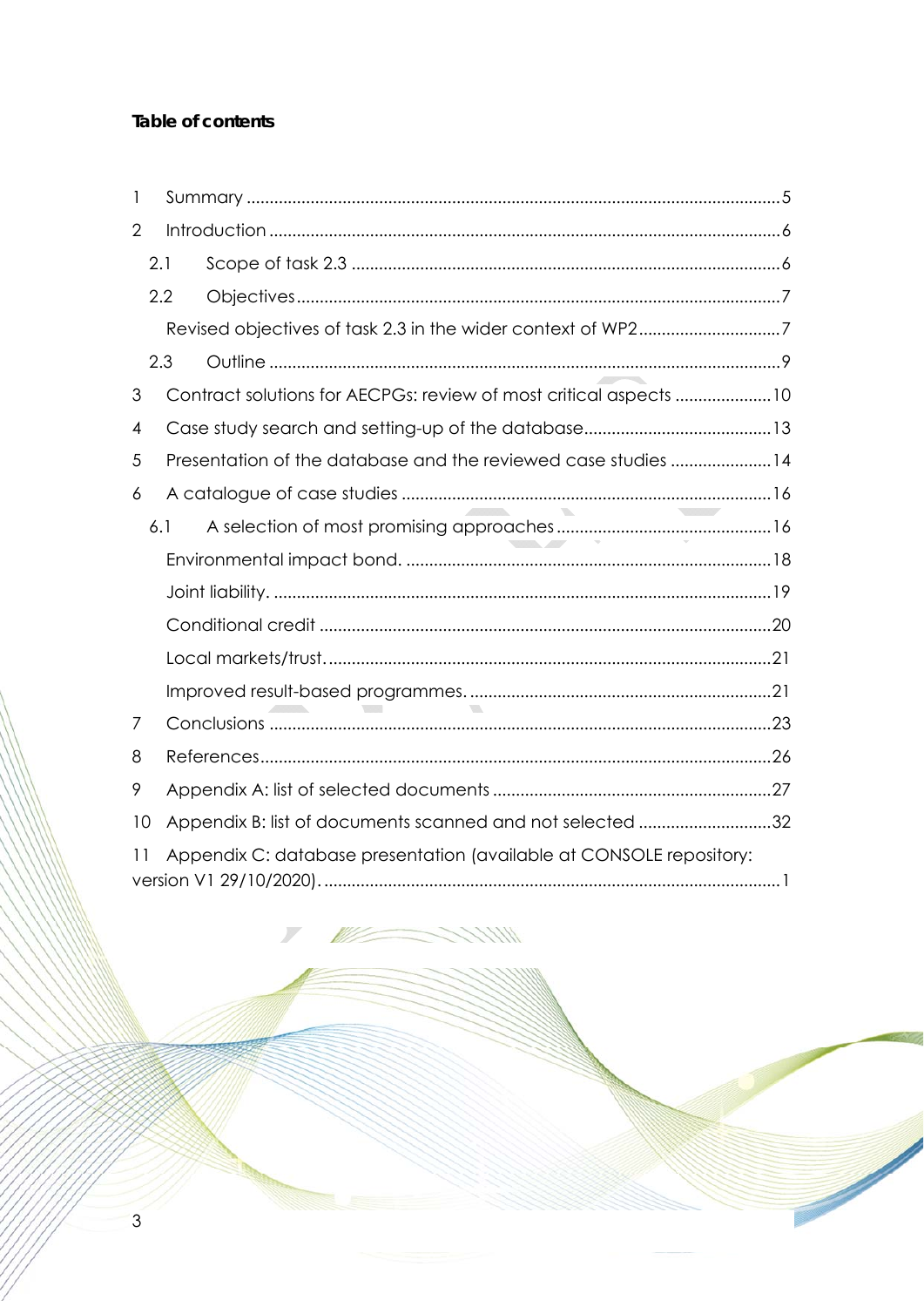**Glossary** 

4

**List of Figures** 

**List of Tables**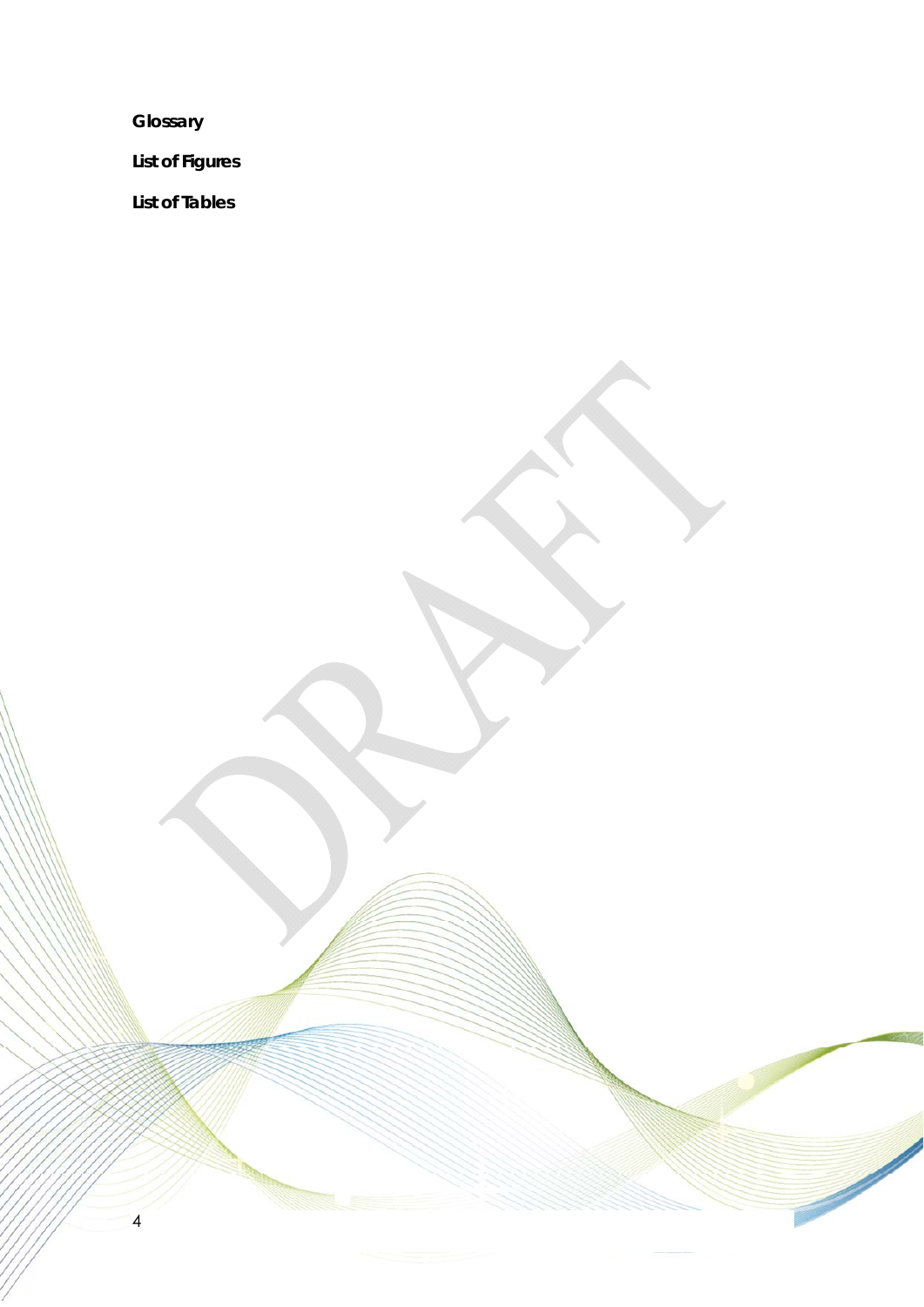# 1 Summary

5

The aim of task 2.3 is to collect the most promising and successful experiences outside the EU that could add new and interesting perspectives for application in EU and to feed into WP2 a wider range of opportunities for contract design. The task takes the form of a systematic literature review and this report provides a draft version of the outcomes of this review. The final version of the report will be provided in month 30.

The review selected 79 documents, including both peer review papers and reports/grey literature having as a scope all countries outside those already represented by the CONSOLE partners.

The main reasons for success identified for the reviewed cases are: a) reducing risks linked to results; b) reduced costs for monitoring results; c) farmers' interest and social revenue; d) resources availability; e) additionality; f) relying on existing collectives; g) communication; payment setting; h)appropriate intermediaries.

To a large extent the success factors listed above confirm insights from cases in the CONSOLE partner countries. However, they allow the consideration of a broader variety of solutions. On the other hand, this also depends on the specific institutional context where they are located, which means that potential for replication should be taken carefully.

The fact that a large part of the experiences and certainly of the evidence is rather recent encourages the continuation of this task providing updates during the whole project life.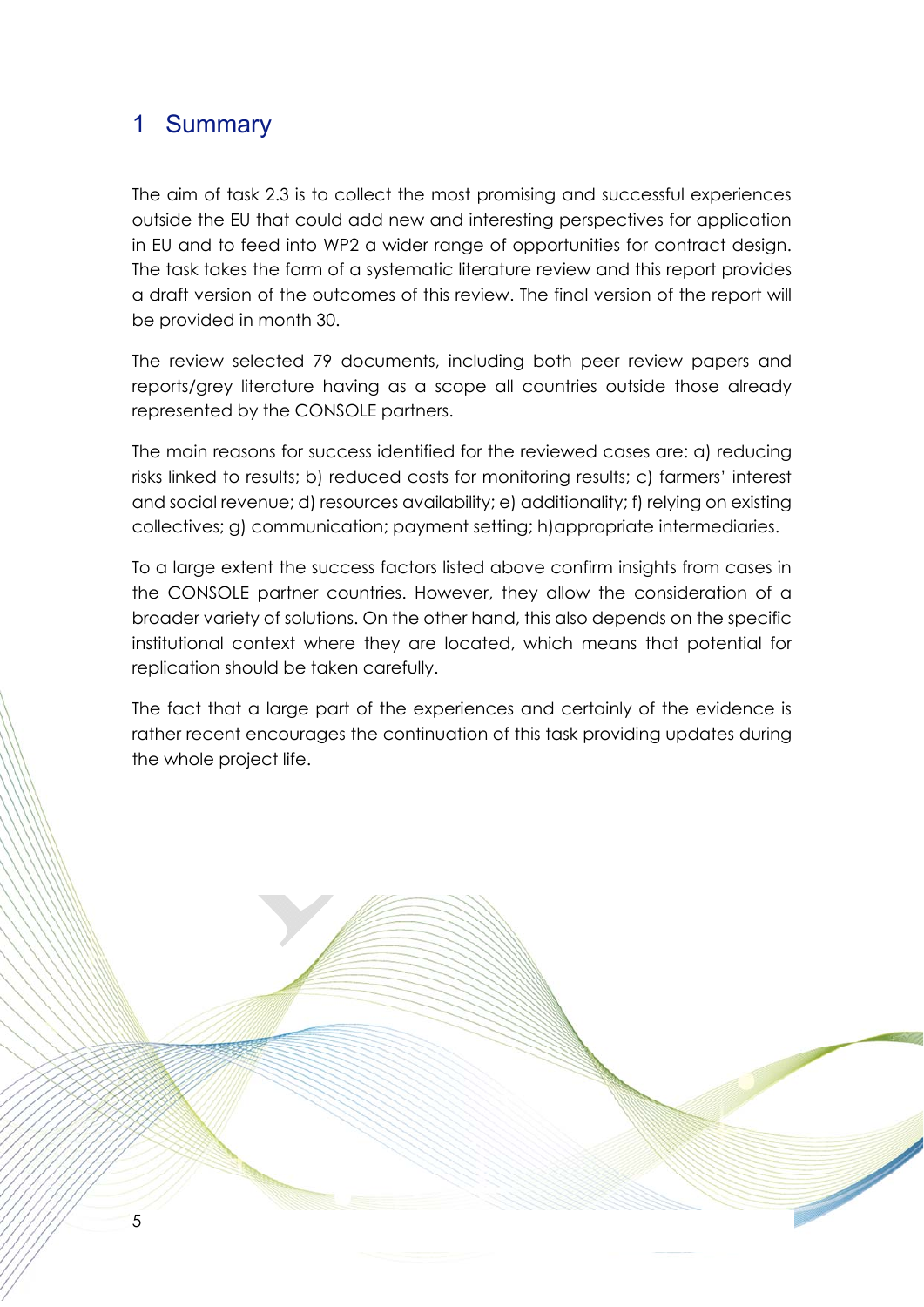# 2 Introduction

### 2.1 Scope of task 2.3

According to the CONSOLE scope (cfr. D1.1), the case studies focused in task 2.3 are contracts intended as 'actions related to the provision of public goods using contract-based categories and conceptual interpretations (e.g. in economics of contracts), but it is not bound to consider only what is legally considered as a contract; the scope is actually better defined by solutions'. More specifically, the literature (scientific and 'grey' literature) targeted in task 2.3 addresses voluntary contracts addressing solutions for the provision of agri-environmental and climate public goods (AECPGs) featuring one or more of the following approaches: land-tenure related provisions, collective agreements, result-based payments, value chain contracts/solutions . Accordingly, regulations are not considered in this document.

Definition of contracts targeted by CONSOLE (cfr. Deliverable D2.4):

- Result-based/result-oriented contracts: Contracts with a clear environmental result as reference parameter. Achieving the result is considered both as the reference for modulating the payment or as a condition upon which the payment is granted. Therefore, this contract type entails a form of monitoring of the results.
- Collective implementation/cooperation: Contracts implementing or relying on an existing formalised cooperation among farmers/actors in view of delivering AECPGs. The payment can be issued collectively (collective solutions sensu stricto) or distributed directly to the members of the collective.
- Value chain-based contracts: Contracts focusing on the production of a specific private good (e.g. food) that is directly or indirectly linked to the delivery of AECPGs. That is for instance the case of traditional products (promoting e.g. cultural services-related public goods) and organic food (entailing less harmful practices for biodiversity).
- Land tenure-based contracts: Contracts including land tenure arrangements with environmental clauses.

According to a "traditional" categorisation of policies, task 2.3 will focus on 'carrots' type instruments. The contract solutions focused by task 2.3 can also be categorised in the wider context of payments for ecosystem services (PES) schemes defined by Wunder (2007) as "voluntary, conditional agreement between at least one 'seller' and one 'buyer' over a well-defined environmental service or a land-use presumed to produce that service". However, a range of transversal contract solutions that include or are expected to affect different issues are also envisaged. For instance, aspects dealing with the enhancement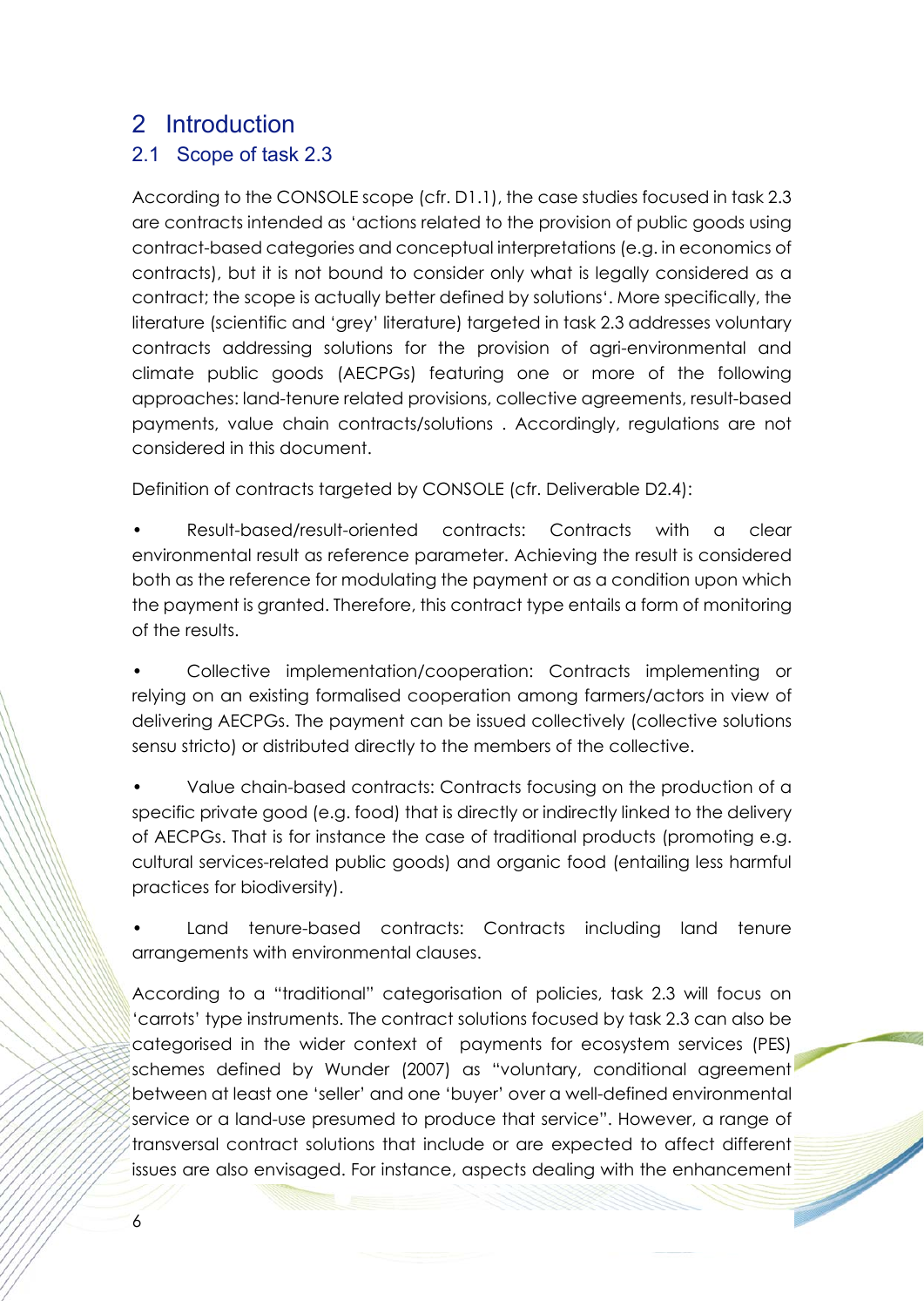of "human capital" such as awareness and/or knowledge of environmental services are a transversal and indirect effect of policies on which a growing attention in (mainly scientific) literature is present. Such attention is mainly devoted as the EU AECPGs schemes are generally considered weak in that respect (cfr. §3). Furthermore, documents providing a critical analysis of existing case studies useful for the identification of improved solutions will be included even though not directly related to the four contract approaches mentioned above.

### 2.2 Objectives

According to the objective of the deliverable D2.2. "Catalogue of factsheets of case studies from outside the EU" the aims of the present document were intended to provide a collection of factsheets illustrating a range of case studies outside the EU and present them in a standard and structured format.

Aim of task 2.3 were therefore to collect the most promising and successful experiences outside the EU. In principal, the analysis should have been executed similarly to task 2.2 and focused on case studies, but mainly based on: literature evaluation, a written survey by selected international experts and some very specific short studies executed by partners in the respective countries.

Main countries expected to be included were those where national agrienvironmental policies are implemented since decades as in the EU (e.g. Australia, USA and Canada), but further examples from other countries were also envisaged. Support in the selected countries was also sought through subcontracting In order to achieve that objective.

### Revised objectives of task 2.3 in the wider context of WP2

The CONSOLE Project strategy is to analyse the different aspects of contractual options for the lasting delivery of AECPGs by EU agriculture and forestry. WP2 aims at a structured analysis of existing agri-environmental contract solutions for supporting an improved provision of AECPGs by EU agriculture and forestry. The WP is based on a comprehensive inventory of existing contracts and the development of a diagnostics framework. The diagnostics framework includes the necessary data related to the contract inventory with the specification of design features and assessment criteria. Task 2.2 together with task 2.3 have the goal to provide the inventory of existing and innovative contract solutions to outline a wide as possible range of successful contract solutions in EU (task 2.2) and beyond (task 2.3). Similarly to task 2.2, task 2.3 is based on case studies to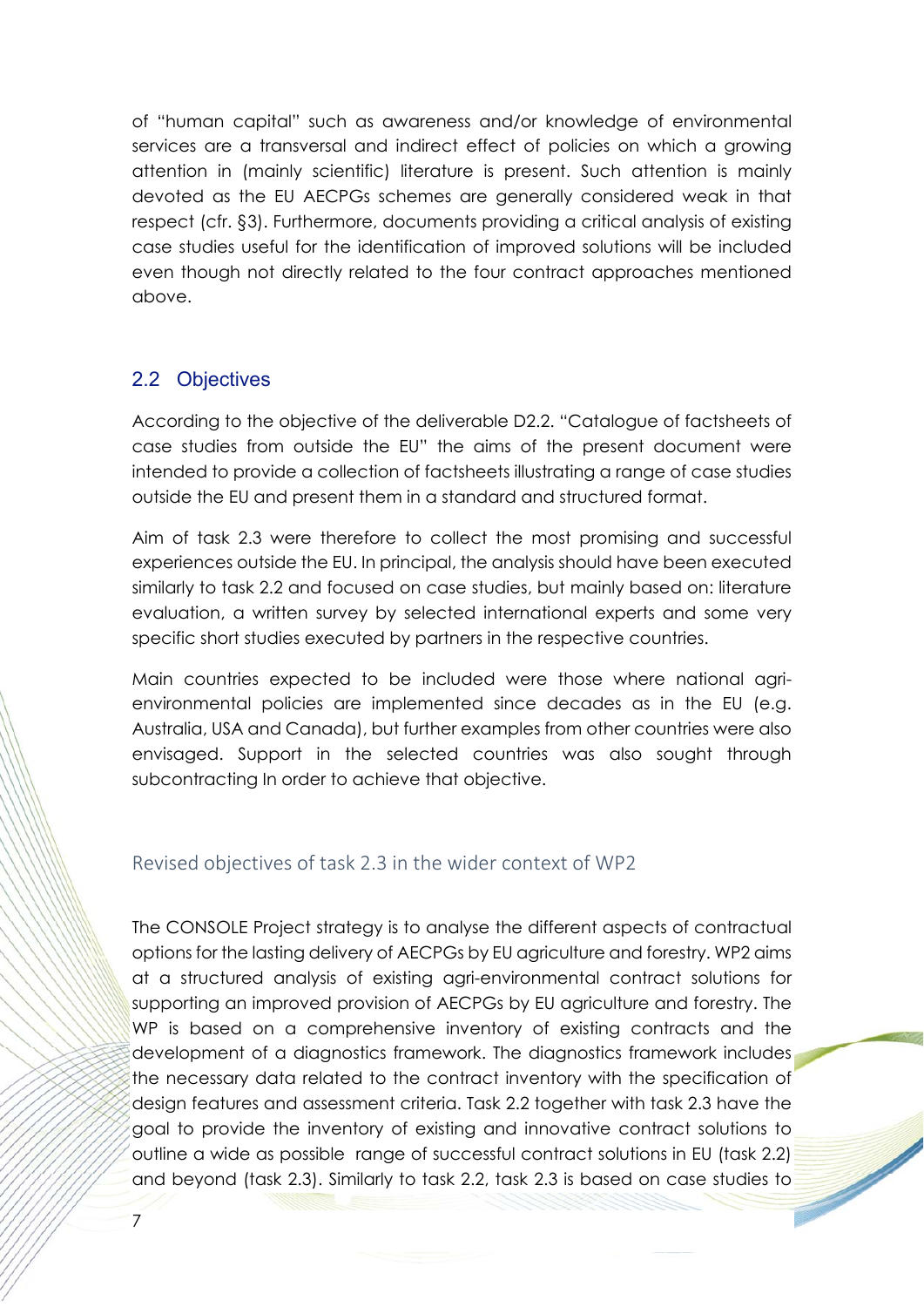provide a catalogue of features and conditions of success (or failure) for different agri-environmental contracts. The analysis of the contract solutions provided by WP2 will give an overview of key-lessons and innovative solutions to improve the design of contracts for the delivering of AECPGs. Learning from the experiences of existing solutions identifies potential areas for improvement to be considered during the project and feed back into WP1. Also, the in-depth analysis forms the basis for further quantitative analysis in WP3 and WP4. Finally, WP2 will achieve key lessons and summarize the results, in order to give an overview for policy makers on innovative and successful solutions "outside the box".

**To optimise the usefulness of task 2.3 for the Project, the task objectives have been revised:** After initial attempts to replicate the activities carried out in 2.2 also in selected cases outside the EU, it was decided to rather focus the efforts on a systematic literature review including European case studies if not targeted by the CONSOLE Consortium and if such case studies can provide useful insights for the subsequent activities of the Project. The task will also revise failed experiences to provide valuable insights on the potential pitfalls of AECPGs tools. The aim is to build a catalogue of experiences from different contexts and that could add new and interesting perspectives for application in EU and to feed into WP2 a wider range of opportunities for contract design. To notice finally, that task 2.3 includes the review of scientific literature but it is also specifically focusing on the collection of available grey literature such as reports, good practice manuals, project evaluations, etc.

The change in objectives is part of a pending amendment at the time of submission of the deliverable. The new proposed description of task 2.3 is as follows:

#### **Task 2.3 Analysis of successful experiences outside Europe** (M4-M30)

Leader: UNIBO; Contributors: BOKU, LUKE, TRAME

Aim of task 2.3 is to collect the most promising and successful experiences outside the EU that could add new and interesting perspectives for application in EU and to feed into WP2 a wider range of opportunities for contract design. Activities will take the form of a systematic literature review. The task includes the review of scientific literature but it is also specifically focusing on the collection of available grey literature such as reports, good practice manuals, project evaluations, etc. The aim is to build a catalogue of experiences from different contexts and Main countries to be included are Australia, USA, Canada, but further examples from other countries are envisaged. The review will also include interesting European case studies if not targeted by the CONSOLE Consortium and if such case studies can provide a more complete view of the issue. The systematic review will accompany the work along the project life, with a draft report in month 15 and final one in month 30.

 $\overline{\phantom{a}}$ 

D2.2 Draft report on experiences from outside the EU (M15)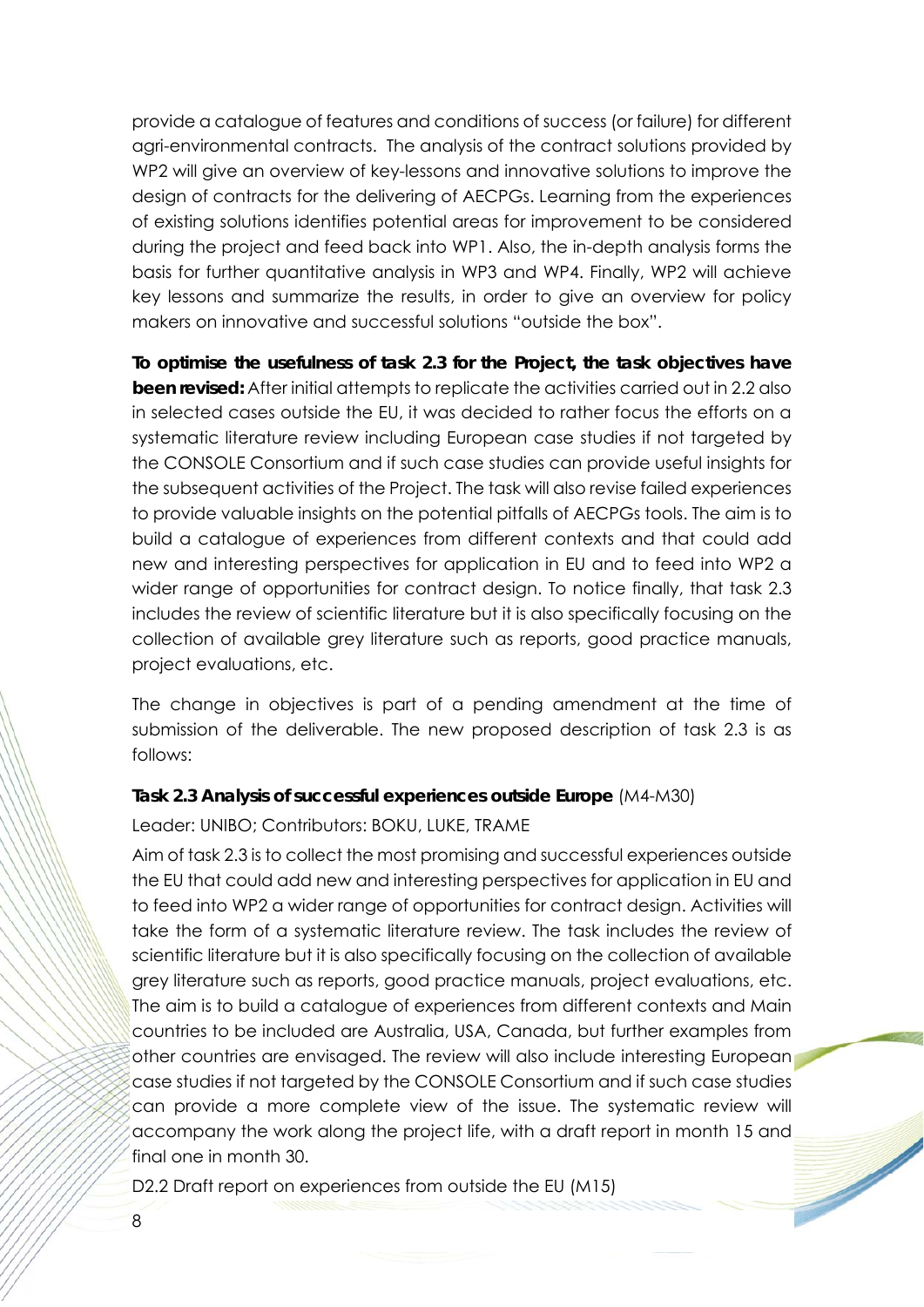Draft report illustrating the case studies carried outside the EU, presented as much as possible in a standard and structured format (T2.3)

### 2.3 Outline

9

The D2.2 is organised as follows: after the introductory section (section 2), a general background (section 3) is provided. The presentation of the search approach to retrieve the case studies and select the best fitting to the objectives of task 2.3 is presented in section 4 and the catalogue of the case studies is presented with their brief description in section 5. This latter section is organised as a "living document" with the case study database presented as an appendix to the document. The table will be updated whenever new interesting case studies for the CONSOLE Project are found. Finally, section 6 will discuss more in detail the most interesting case studies and provides lessons learned resume. Section 7 concludes the deliverable providing some general lessons to feed into D<sub>2</sub>.4.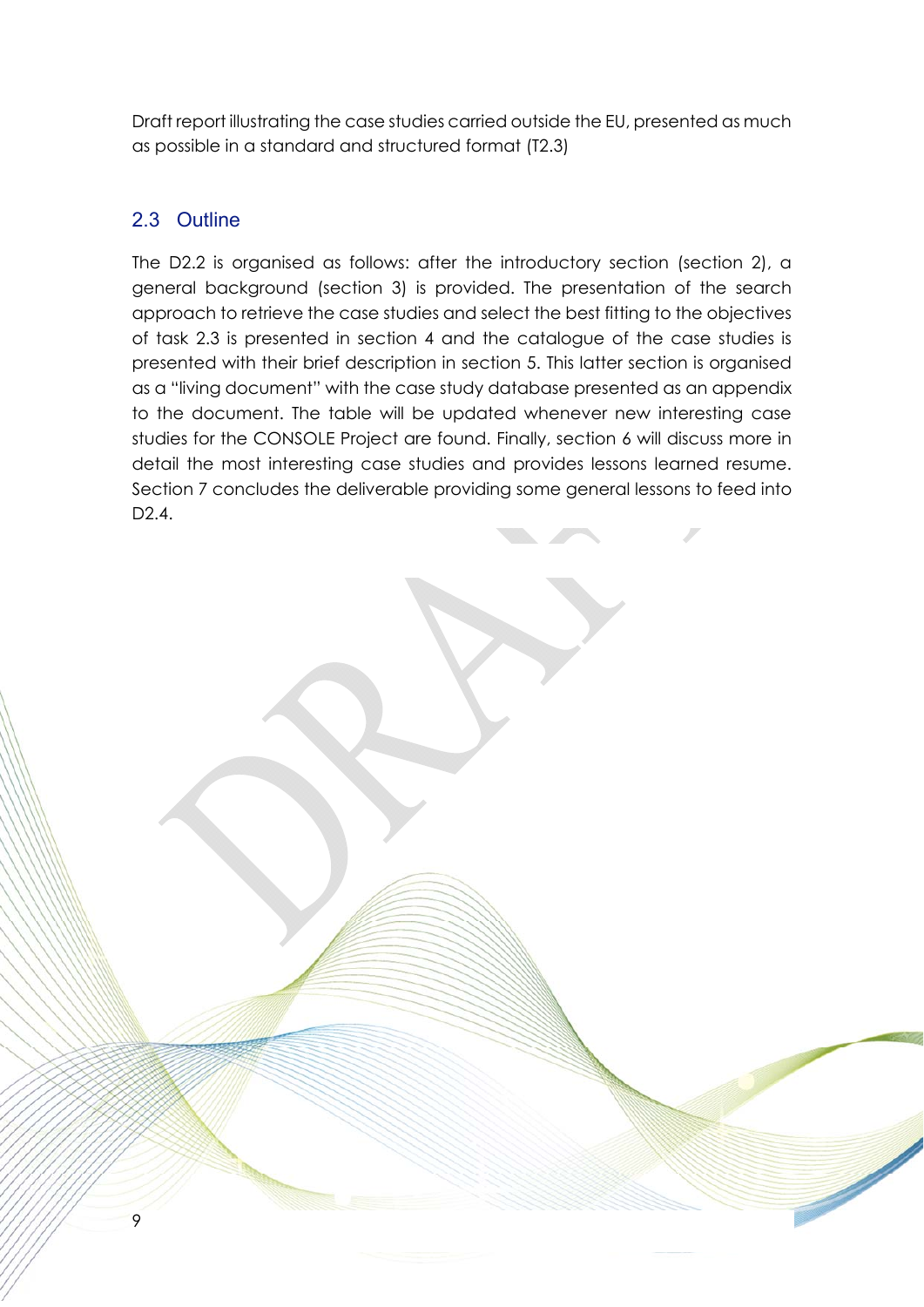# 3 Contract solutions for AECPGs: review of most critical aspects

The provision of public goods from private lands depends on the resource use decisions of the land-holders and -managers. Markets work relatively well for goods that benefit those who make management decisions. That is the case of food production for instance from agricultural lands. However, public goods flows affect the society at large and therefore the private market mechanisms generate the so called 'externality problem' (Jack et al., 2018). Agrienvironmental schemes (AES) include a range of instruments to re-balance the tendency of ecosystem managers to provide too little of public goods. Since 1992, reforms of the CAP have included several AES tools to mitigate the environmental impact of European agriculture (Science for Environment Policy, 2017). The General Agreement on Tariffs and Trade (GATT) have effectively enabled the implementation of AES and regulated the limitation of compensations to costs of compliance incurred (i.e. income foregone or costs incurred) (Burton and Schwartz, 2013). The dominant framework of AES regards a uniform payment for farmers. The payment is conditional to the uptake of a set of actions considered able to reduce the provision of negative externalities or improve positive externalities (Hanley et al., 2012). Such payment schemes are relatively simple to implement, do not necessitate complicate monitoring and do not incur in inequalities concerns (as the same price is offered to farmers for undertaking a given action). Nonetheless, such schemes incur in "economic problems", as they typically over-reward "all but the marginal producer" (Hanley et al., 2012). That effect is linked to the actual provision of public goods from agriecoystems which is affected by spatial variation of opportunity costs and information asymmetries between 'seller' and 'buyer' of public goods. It has also been noted that such payment approach is dominant because there is no credible alternatives (Burton and Schwartz, 2013). Considering "policy indicators" such as acceptance and uptake, 'action-oriented' are indeed successful (Herzog et al., 2005). But a range of concerns are raised on the real effectiveness of CAP and its AES schemes for the provision of public goods such as biodiversity among others (e.g. Pe'er et al., 2014). One of the most critical aspect concerns the unsatisfactory assessment of additional effects of AES programmes (Daniels et al. 2010). Therefore in 2010 the ENRD and EC reported a "fairly widely held view that the tools to maintain and enhance the environment should be more clearly results oriented" and also (COM(2010) 672) the "paramount importance" of developing new, more cost-effective approaches.

AES are adaptive and can be revised and improved according to changing priorities and to improve their efficiency (Science for Environment Policy, 2017). Some aspects where AES should be improved regards: i) Environmental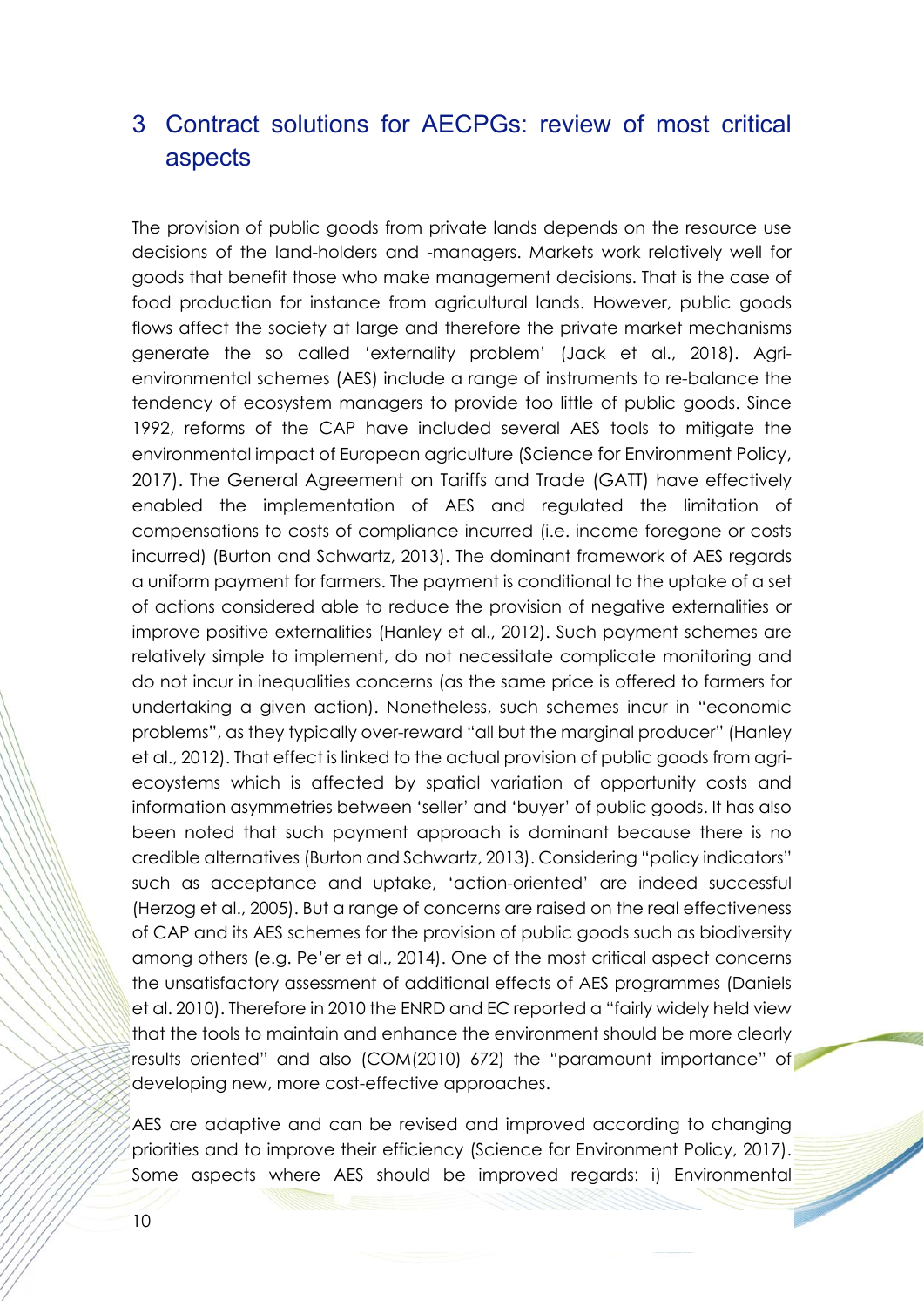effectiveness that is heterogeneous across EU (Beckmann et al. 2009; Kleijn and Sutherland, 2003); ii) Adverse selection effects that drives the uptake of least management adaptation and diverted on less productive areas (Burton and Schwartz, 2013) and long term behavior concerns that involve the shift of farmers' choice and their intrinsic motivations. Beyond their design, the effectiveness and efficiency of AES also depend on "human capital" (WBAE, 2019). This includes farmers' knowledge of the environment, participation or willingness to embark in networking and collaboration, and also the question of the extent to which farmers are sensitive to agri-environment-climate-related issues. However, it is not yet fully clear what factors and contract solutions contribute to overcoming such problems of payments for AECPGs (Grima et al., 2016, Romulo et al., 2018). An essential condition for ensuring permanent environmental improvements is to link farmers' uptake to a major attitudinal shift (Morris and Potter 1995; Beedell and Rehman 2000; Wilson and Buller 2001, Burton Kuczera and Schwarz 2008). The action oriented scheme featuring current AES, entails however that farmers' adoption depends mainly on commercial interests and often on a limited need of practice adaptation (Harrison et al. 1998; Wilson and Hart 2000; Schmitzberger et al. 2005). Therefore, human capital shifts are a clear weaknesses of dominant AES schemes. That aspect is therefore to be considered in task 2.3 to find evidence of experiences able to improve the issue.

Jack et al., (2018) identify context dynamics, environmental, socio-economic and political context-related lessons to improve the design of incentive-based mechanisms. These include:

- The need of tailoring more elaborated schemes when marginal benefit of service provision is not constant. That includes for instance the building up of collectives accounting for different configurations of participants to be environmentally effective.
- The necessity of measuring the environmental effects of a policy and therefore the need of appropriate proxies relating to the ecosystem functions of concern. Also, proxy used to monitor is relevant as it can favour strategic behaviours (Matzdorf).
- All else being equal, contracting and monitoring are cheaper when the number of agents is small. That regards for instance collective agreements and the advantages of embedding result based in collective-related schemes.
- The relevance of well functioning institutions to achieve better results and the need of intermediaries to partially compensate where such institutions are not in place.
- Incentives promoting innovation are generally more cost-effective in the long-run as adoption of new green technologies or innovative agroecological practices will lower the cost of protecting the environment.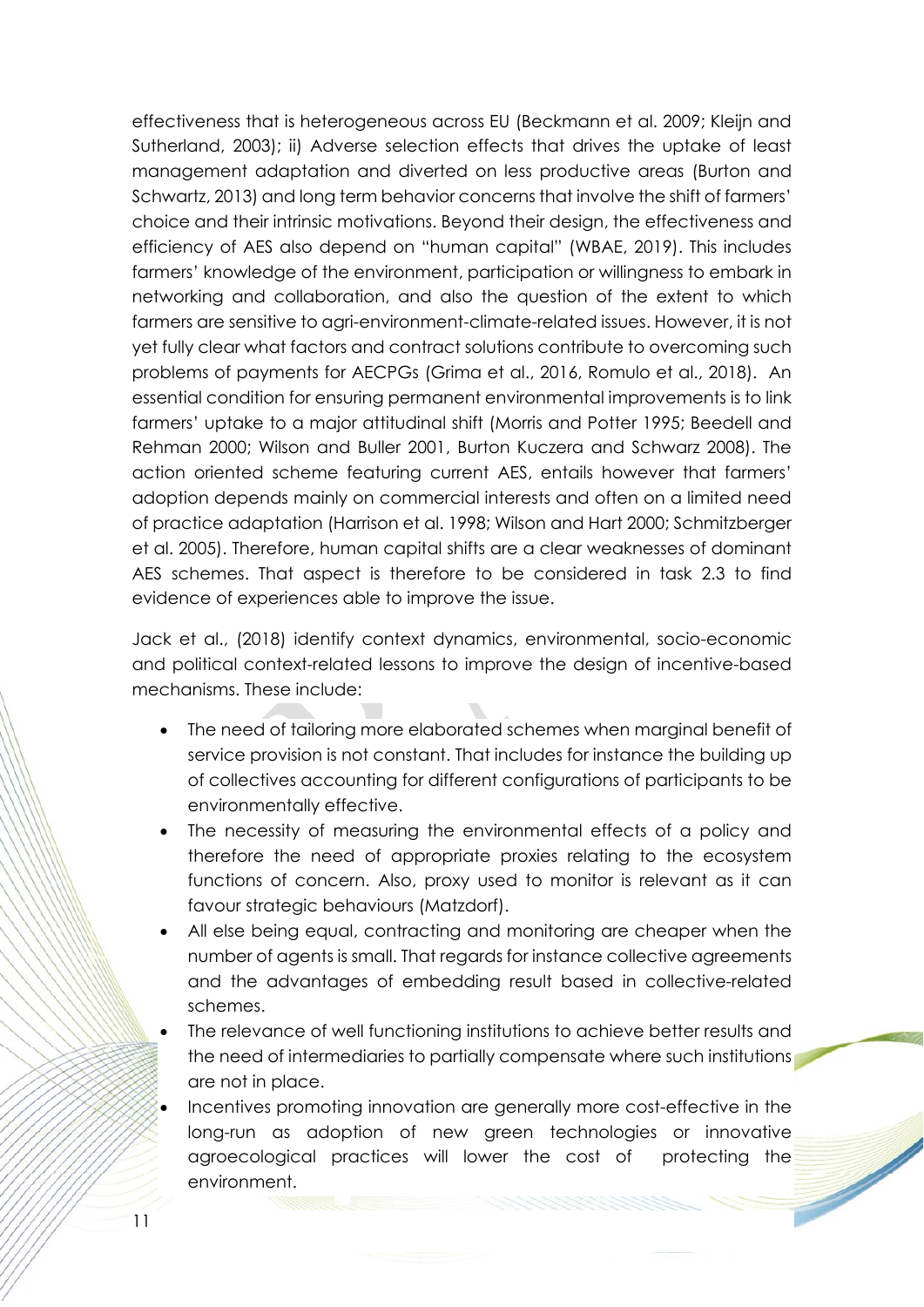Given these range of challenges, several improvements are streamlined in literature suggesting and elaborating on new forms of contract solutions. Among these, it is worth mentioning (Hanley et al., 2012; White ):

• Paying for outcomes not actions;

- Determining optimal contract length;
- Devising incentives for spatial coordination such as top-up bonuses when neighbours participate to the same scheme or spatially connected auctions which give greater weight to bids which are spatially adjacent to each other;
- Focus on contract set-up that reduces transactions costs such as search, negotiation, and administrative costs (Mettepenningen et al., 2009).
- The consideration of reasons for AES uptake beyond profit maximization as other motivations are also important (e.g. cultural aspects, Burton 2008).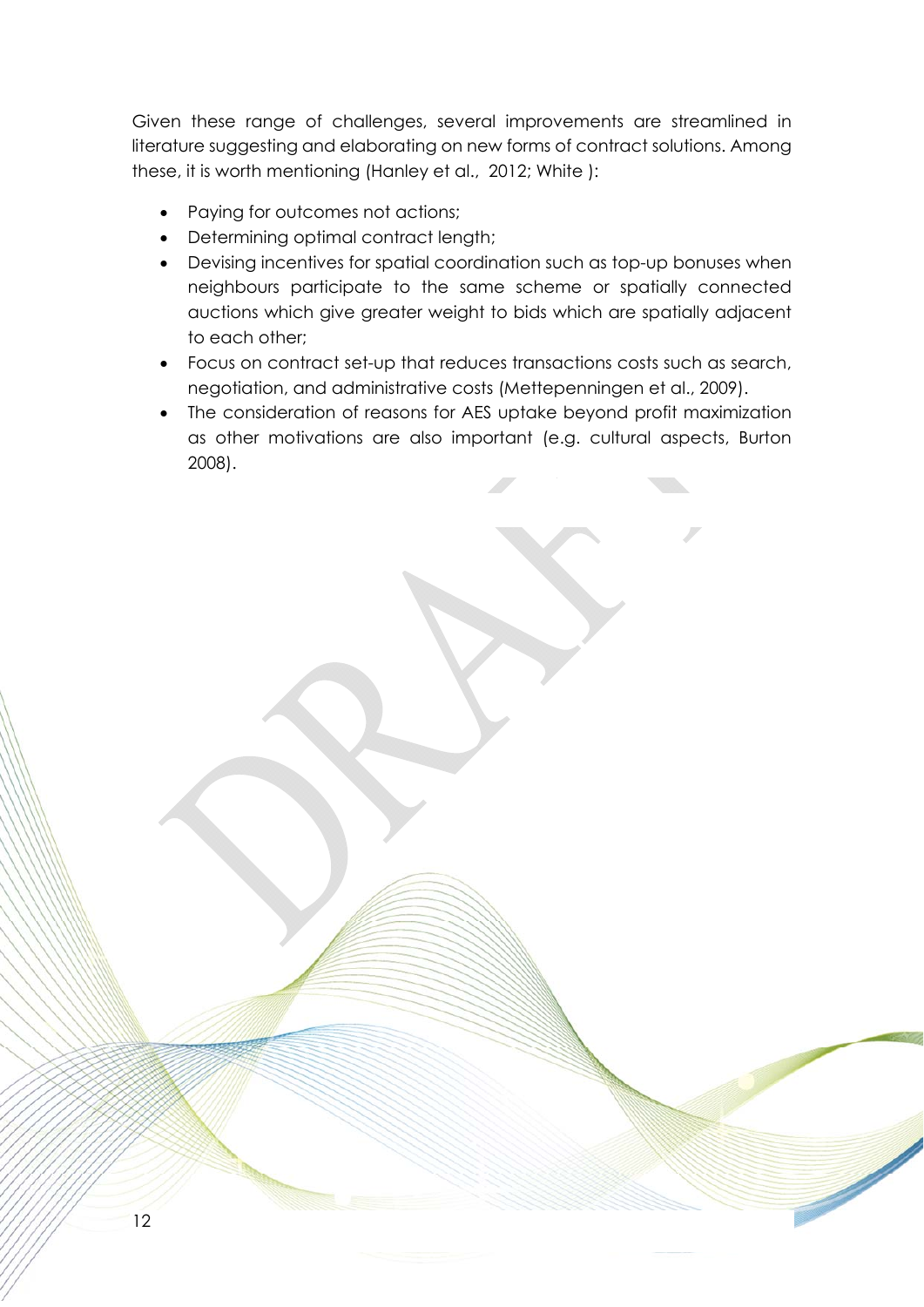## 4 Case study search and setting-up of the database

As described in the CONSOLE Project DOA, task 2.3 is based on case studies. According to D1.1, a case study is intended as a case of real implementation of a specific contract solution (limited to contracts consistent with the scope above) in an area or region. It can involve several participating actors and farms, and several individual cases of implementation of the same contract; for the purposes of covering failures, it can also include real life proposals of contract solutions that for some reasons have never arrived at the stage of generating impact, but that can provide insights from their story, e.g. measures that opened calls without participation; contract proposals with no uptake, etc.

The search of case studies fitting to the task objectives started reviewing scientific literature by means of search engines such as SCOPUS or WOS. The aim was however to enlarge the range of case studies by focusing on available grey literature such as reports, good practice manuals, project evaluations, etc. able to identify existing experiences and potential innovative solutions.

The focus on grey literature allowed to include case studies that might be not the target of research for different reasons but able nonetheless to offer examples of good practices and provide lessons from the real world. On the other hand, the inclusion of scientific literature allowed the inclusion of potential innovative solutions and analyses from extensive reviews. In this view, the search has also included working papers and/or not peer reviewed documents (including PhD dissertations) focused on on-field experiments.

Modelling exercises, on the contrary, have not been included in the database. The present deliverable goal is indeed to learn from existing experience and in particular real-world cases where solutions have been implemented. in that way, task 2.3 retains the same scope of task 2.2 and is not concerned by theoretical exercises that will be the focus of task 4.1.

**MANARIAN STANDARD STANDARD STANDARD STANDARD STANDARD STANDARD STANDARD STANDARD STANDARD STANDARD STANDARD ST**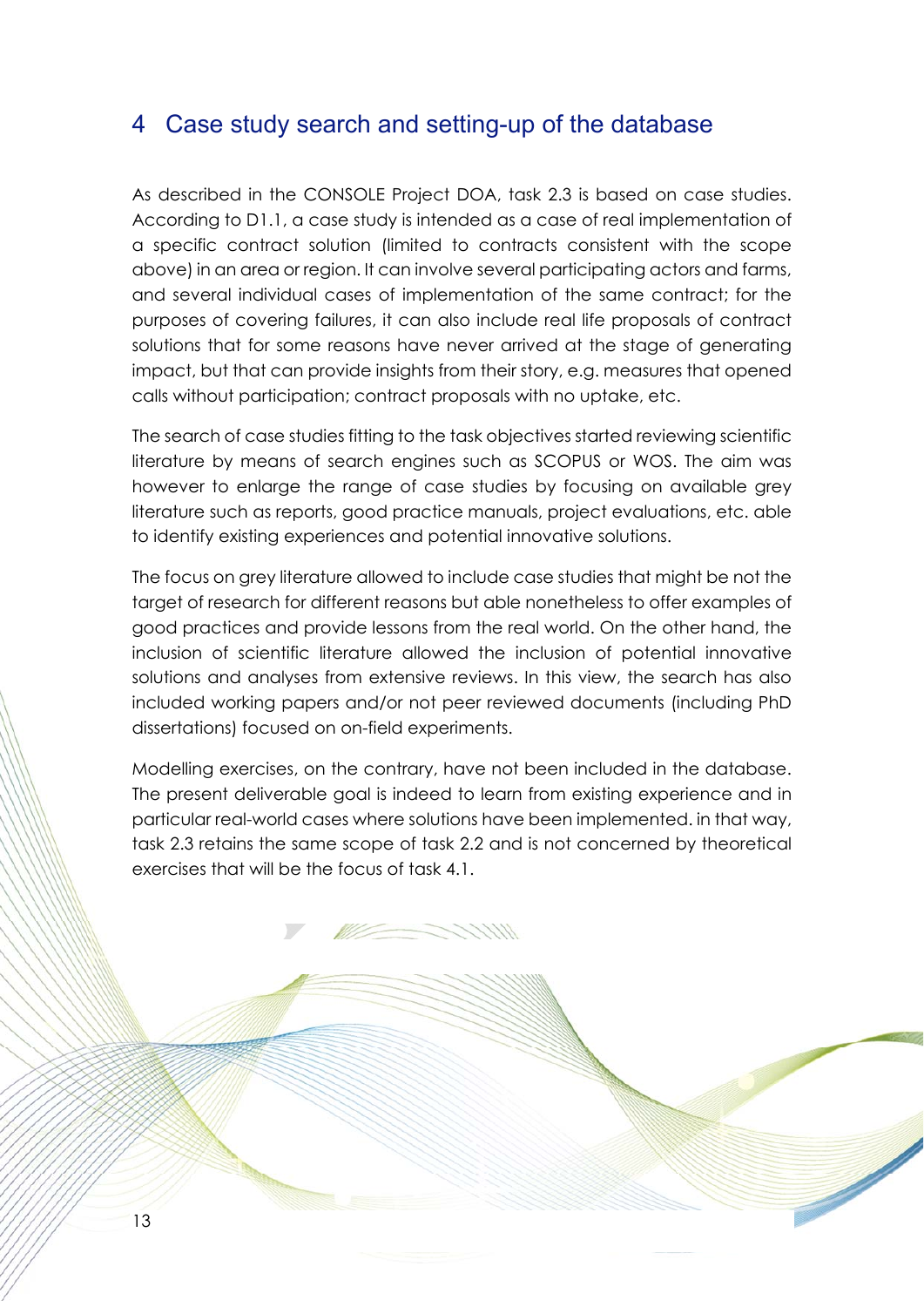# 5 Presentation of the database and the reviewed case studies

Data base synopsis:

the task is still running with around 110 documents collected. These documents have been selected and included in a database according to their focus on policy solutions for an improved delivery of ecosystem services and/or public goods. The selected documents have been catalogued to build a list of solutions and develop an analysis to feed into Deliverable D2.2

updated 01/11/2020:

N. of documents, 120

N. of documents selected, 79

N. of scientific peer-reviewed documents 38

/report/grey lit., 41

Countries covered: 25 (but many documents provide reviews covering continental or worldwide cases)

This section distils the lessons learned from cases and solutions developed beyond the CONSOLE EU case study sample, aiming at an improved delivery of AECPGs. The range of different agri-environmental contracts reported in this section have been reviewed in the task 2.3 "Analysis of successful experiences outside Europe": the objective of that task is the building of a catalogue of experiences from different contexts that could add new and interesting perspectives for application in the EU and to feed into WP2 and the CONSOLE project a wider range of opportunities for contract design.

To optimise the relevance for the CONSOLE project, the task 2.3 will build a living document to support the activities of the project with a particular attention on grey literature to scan potential solutions able to overcome the hurdles for the implementation of new contract solutions.

In table 11, the current review of cases is outlined. 113 documents have been collected and screened. Among these, 65 cases have been reviewed. In addition, the data base includes 8 reviews of cases aimed at finding limitations and/or reasons for success of several cases worldwide, and 2 documents focusing on potential solutions that are proposed but not applied in the real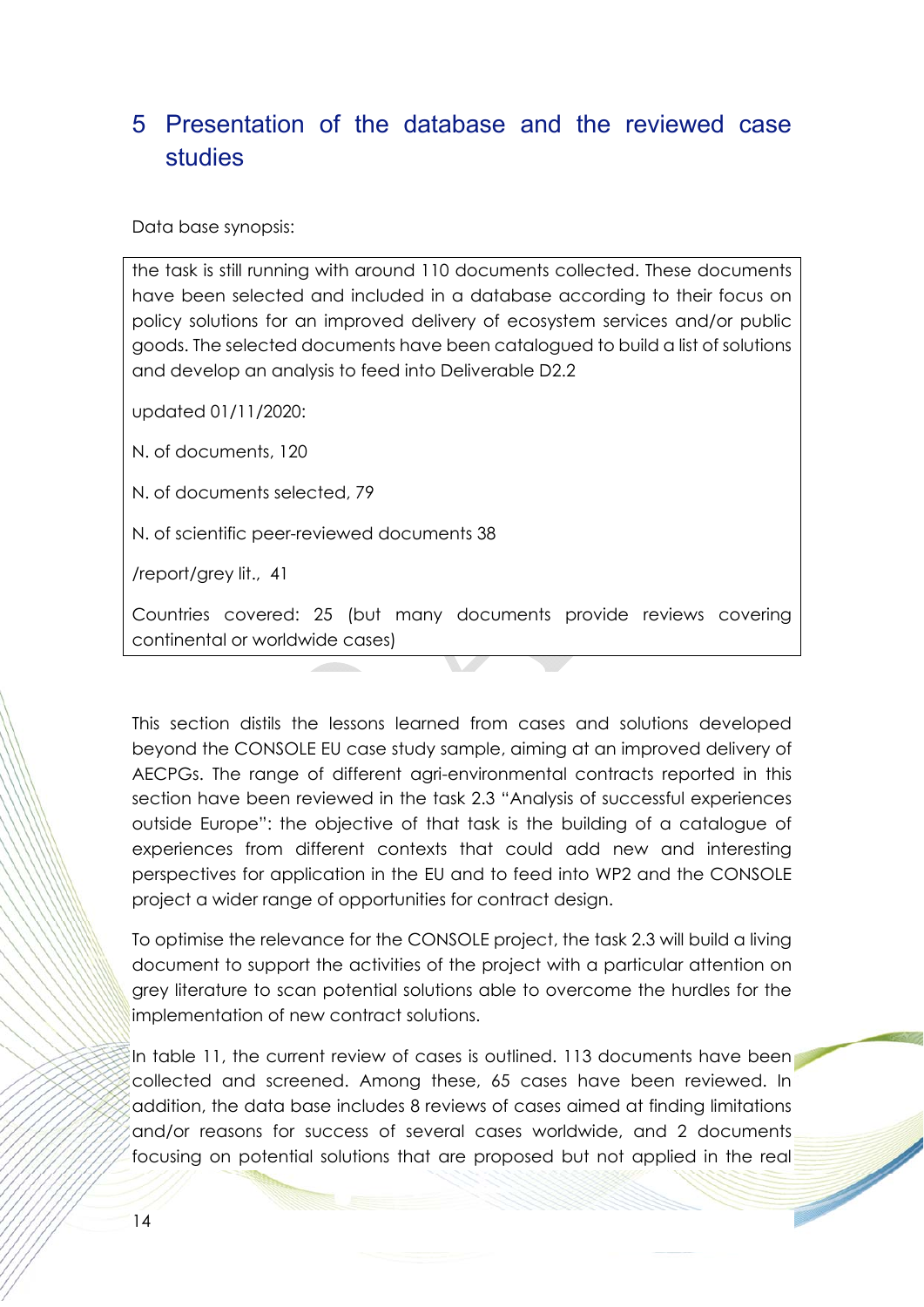world. As described in section 3 for the EU cases, many cases belong to more than one contract type as shown in the following table.

|                  |             | Secondary approach type |            |       |        |  |  |
|------------------|-------------|-------------------------|------------|-------|--------|--|--|
|                  |             | Result                  | Collective | Value | Land   |  |  |
|                  |             | based                   |            | chain | tenure |  |  |
| ᠊᠊ᡆ              | Result      | 35                      |            |       |        |  |  |
| pproac<br>ି<br>ବ | based       |                         |            |       |        |  |  |
|                  | Collective  |                         |            |       |        |  |  |
|                  | Value chain |                         |            |       |        |  |  |
|                  | Land tenure |                         |            |       |        |  |  |

**TABLE 1: NUMBER OF CASES PER CONTRACT TYPE REVIEWED FROM OUTSIDE THE EU. THE TABLE OUTLINES THE NUMBER OF CASES WHERE A MIXED APPROACH INVOLVING MORE THAN ONE SOLUTION TYPE WAS PROPOSED.** 

In the review of cases beyond the CONSOLE EU case studies, result-based contracts are the most commonly found. Moreover, collective agreements are the contract type more commonly mixed with other forms of contract solutions. Currently, value chain contracts are the least represented solution. The search of that kind of contracts will be more specifically focused in the future efforts regarding the task 2.3.

It should be noticed that the reviewed cases are developed in socioeconomic and environmental contexts that are different from the EU. In addition, the policy context is usually not embedded in a wider policy framework as the CAP. That can reduce the transferability of the lessons learned to the EU. On the other hand, in many cases the tradition of e.g. result-based solutions is longer than in the EU and that will give interesting real-word examples to develop this kind of solutions in the EU.

The improved solutions that have been reviewed are developed to improve the delivery of AECPGs and tackle a range of limitations of more traditional contracts. A range of limitations of traditional forms of contracts can be summarized in: general difficulties in building of collectives, technical/economic complexity of monitoring results, reduced uptake due to high risks, administrative burden, spatial mismatch between provision of services and benefits in case of "global" AECPGs (e.g. carbon stock).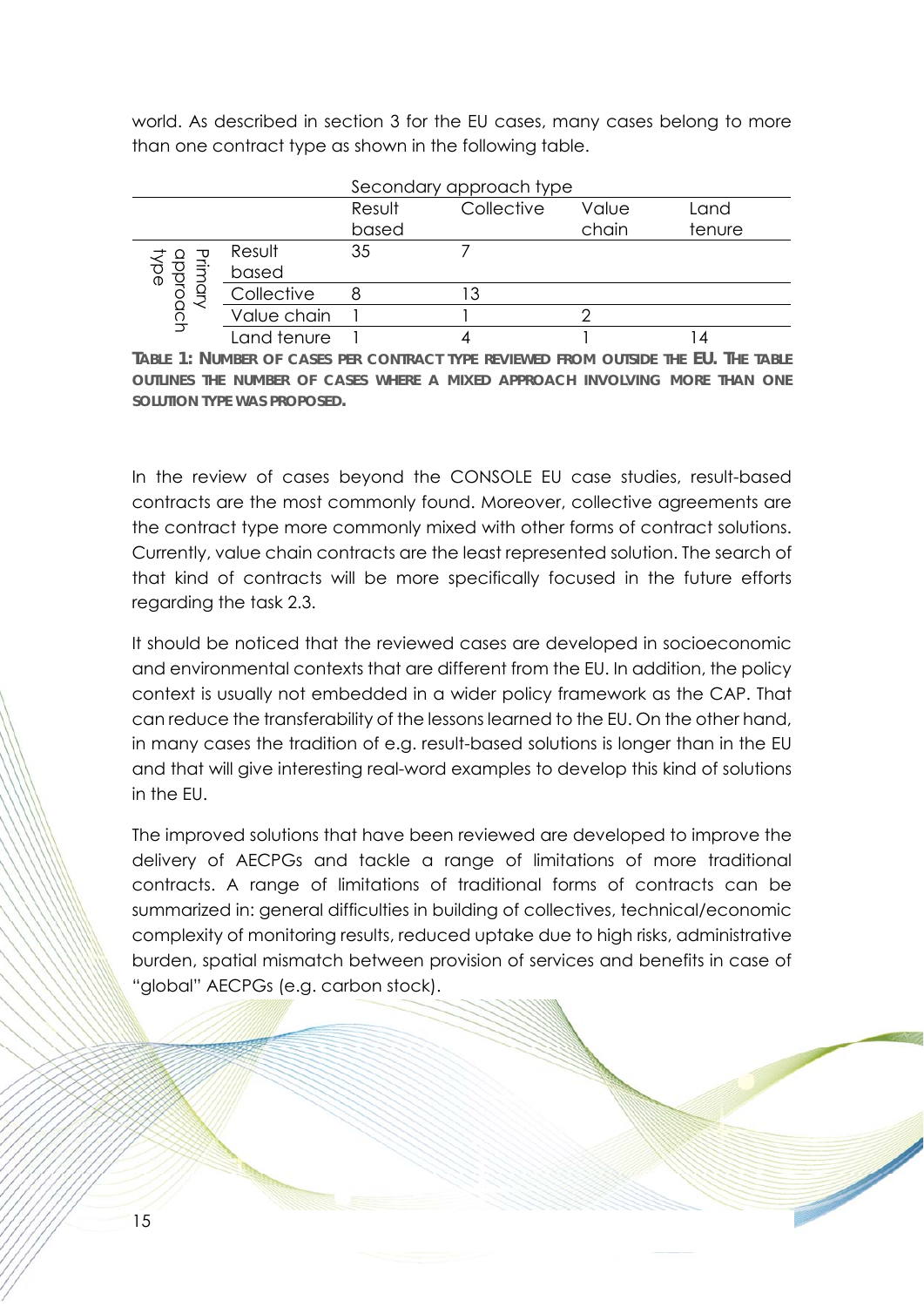### 6 A catalogue of case studies

According to the goal of task 2.3 (cfr. section 2), the catalogue of case studies is scanned to identify approaches that match with the contract features targeted in CONSOLE and to highlight potential options/ initiatives that can help to overcome weaknesses and/or hurdles for the implementation of enhanced contracts. Accordingly, five main categories are identified. Some are innovative solutions but with little evidence about their effective potential and feasibility, other are less innovative but useful to show critical factors for success.

In many cases, the examples are localized to specific case studies and an overall national policy framework (like the CAP) is in general missing (except for examples from USA and China). Moreover, a number of examples are developed in socioeconomic contexts that are different from the EU (e.g. subsistence farming). These issues should be taken into account to assess the feasibility of their application in Europe.

#### 6.1 A selection of most promising approaches

In the reviewed cases, the contract arrangements outlining interesting solutions for CONSOLE are organized in three main streams as follows:

- *New arrangements of the actors involved in the contract.* A widespread problem of agri-environmental schemes is to strike a balance between measures that are easy to uptake for the farmers and at the same time sufficiently finetuned to improve the environment. Thus, the intermediary is in practice a catalyst for the success of more environmental-effective types of contracts. A range of solutions proposes the implementation of more articulated schemes facilitated by the introduction of intermediaries. The objective of the intermediary is the reduction of transaction costs (e.g. administration and organisation costs reduced by means of a third party) or to shift the risks from land managers to private or public investors (e.g. the risk of not achieving results in result-based solutions). Examples of these solutions are e.g. the Environmental Impact Bond (EIB), the Forest Bank Program in USA (also included in the EU cases as FI1), or a range of local watershed trusts developed in Latin America. In the EIB, the intermediary is a hub between land mangers (up-taking the measure), investors (buying green bonds) and public payer (granting interests to the investor if the result is achieved).

- *Improved solutions for direct/indirect monitoring of the results.* Various approaches try to "circumvent" one of the most important hurdles in result-based schemes: monitoring of results. Several examples and studies propose to collect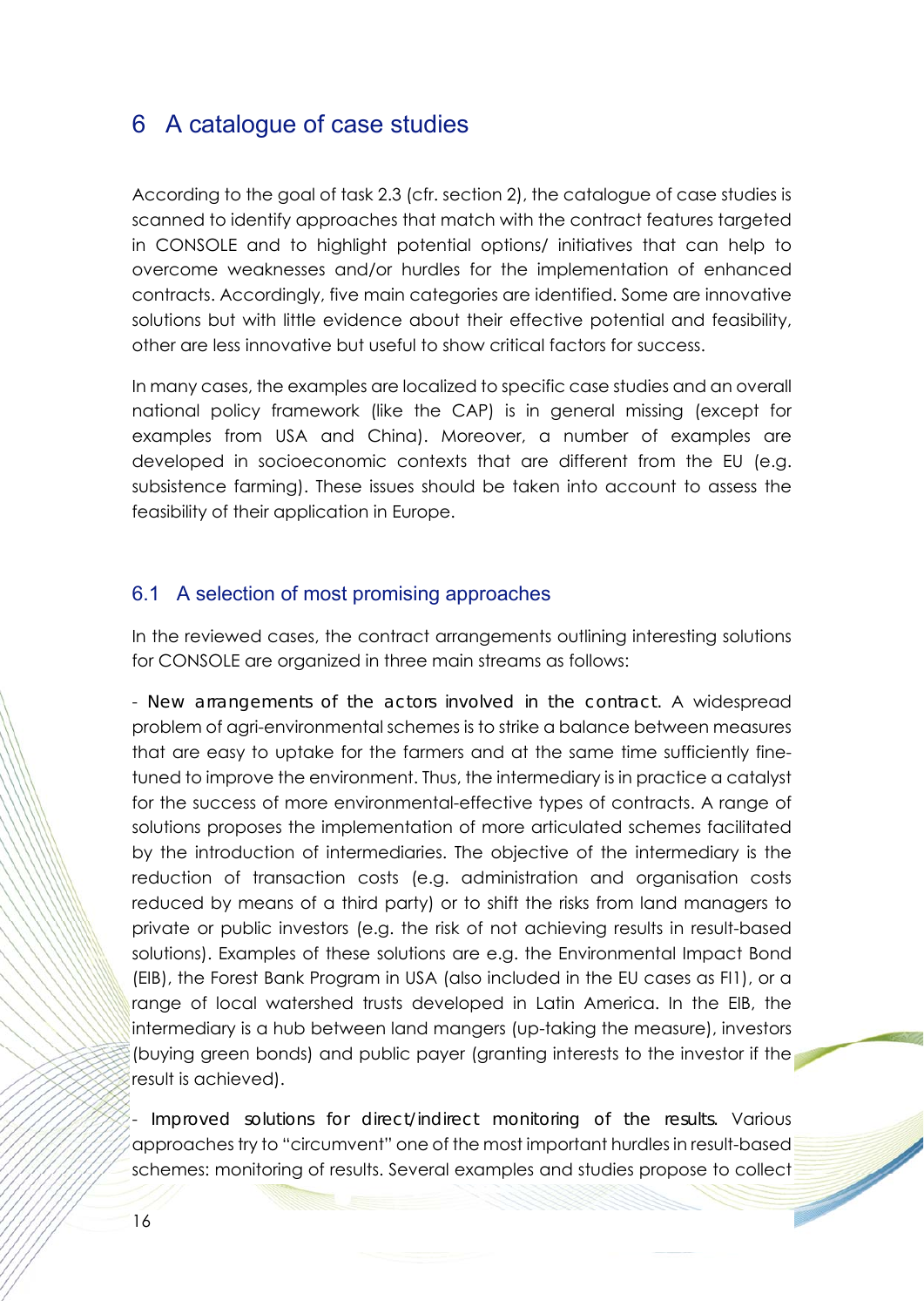a mix of direct and indirect information through different tools (e.g. auctions mixed with modelled results<sup>1</sup>), remote sensing combined with models, selfmonitoring solutions, new "futuristic" options like the DNA barcoding. In this category, we also include the "joint liability" contract which combines collective and result-based solutions. The joint liability features a collective agreement where the payment is gauged on AECPGs results. The monitoring of results is however not based on a statistical sampling procedure that would not be feasible in terms of costs and efforts. Indeed, peculiar aspect of the collective agreement is to consider the result measured in one (or few) of the members of the collective as a direct proxy for the result of the whole collective.

- *Payment setting*. E.g. conditional credits. In this category, we include solutions that leverage on more attractive payment types that in some cases can achieve higher acceptability among farmers. These examples are more common in developing countries or, more in general, in areas featuring high environmental stakes (e.g. Amazonia) under threats of agricultural expansion. In general, the incentive regards loans or better credit conditions linked to environmental commitments or result achievement. These approaches leverage on reducing the credit costs for land managers that in some cases could be more attractive than incentives and facilitate the uptake of the environmental measure. In some cases, it could be considered an anticipated payment as the credit is granted based on the commitment, whereas the result achievement is verified afterwards.

This typology of contract improvement could help the categorization of new solutions. Indeed, the three streams could target different socio-economic contexts or even "farmers types". For instance, the first solution type could be effective in cases of weak governance settings or when it is difficult to build-up a collective. The second group is useful when result-based solutions are considered acceptable by the farmers but the operational application of payments by result is complicate. Finally, the third solution type could stimulate the uptake of environmental schemes in specific contexts.

 $<sup>1</sup>$  Auctions are coupled with result-based approaches so to prioritise the areas that are less expensive (better</sup> auctions from farmers) but also more effective in potential result (assessed by an ecological model). This solution is in theory very effective (best match between costs and effectiveness) but not based on direct monitoring of results. As the other solutions based or mixed with models, these solutions are not "pure" result-based.

-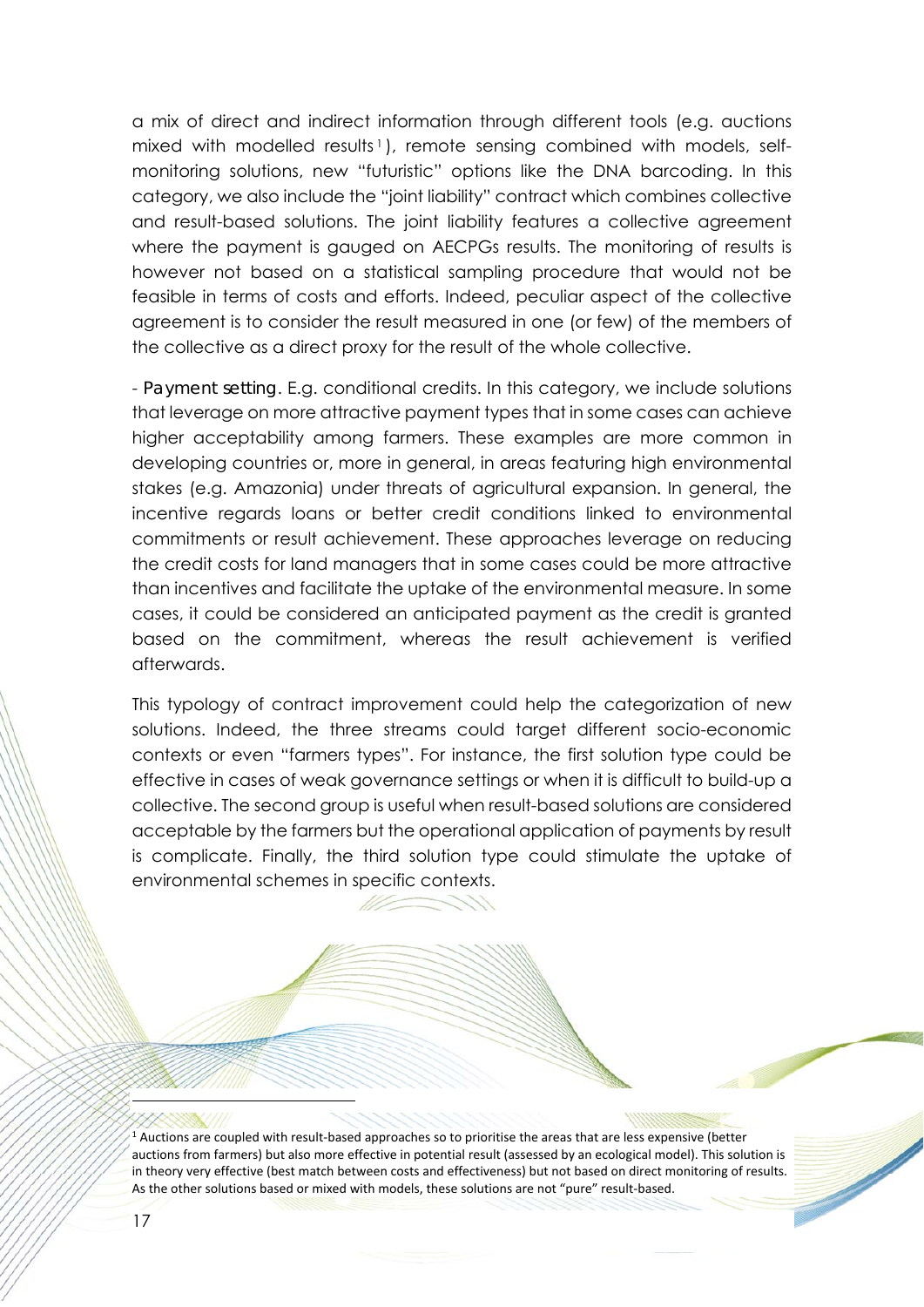#### Environmental impact bond.

(Examples in Dropbox: Goldman Sachs, Hall 2017, kalamayzer.)

matching with CONSOLE scope:

Result based contracts are considered a potential improvement of the effectiveness of contracts for AECPGs but two main hurdles connected with transaction costs are identified in literature: the first concerns the difficulty to implement an actual measurement of the result in particular when the output is complex (e.g. biodiversity). On the other hand, the interest in result based approaches is specifically linked to issues where the efficacy of the scheme is complicate to disentangle a-priori (i.e. uncertainty regarding the link between action and effect). That hampers the feasibility of result based contracts as the costs linked to monitoring are in some cases higher than the cost of the scheme itself.

The second hurdle concerns the risk of not achieving the result that is shifted on farmers (even in cases where the fault is not of the farmer, e.g. behaviour of neighbours, climate extremes, etc.). That will reduce the uptake of such measures and the interest of farmers in particular when the result is not under the control of farmers and/or specific capacities are required (e.g. achieving an increased rate of nesting bird population).

In this context, the Environmental impact bond can help to overcome both the hurdles as: the risk is not shifted on farmers but on private investors and monitoring the achievement of the result is committed to an intermediary (local) agency that can (under certain limits) adapt the scheme to ensure better results.

Brief description of the approach:

The approach is developed from the green bonds with the inclusion of resultbased prime payment. The scheme is summarized in the figure 2 (Hall et al., 2017) and regards 4 main actors: private investors providing the funding, an intermediary emitting bonds, a public institution granting the bond (+ interests) conditional to the results, and landholders/managers uptaking the scheme.

The core is the intermediary that connect private funding (e.g. an investment trust) with contractors (farmers) and the public institution that grants the payment. In practice, the risk of achieving the result typical of result-based programmes is shifted from farmers to private investors, whereas the public institution should grant interests to investors in case of the results achievement. The critical factor is the establishment of the intermediary (e.g. a no-profit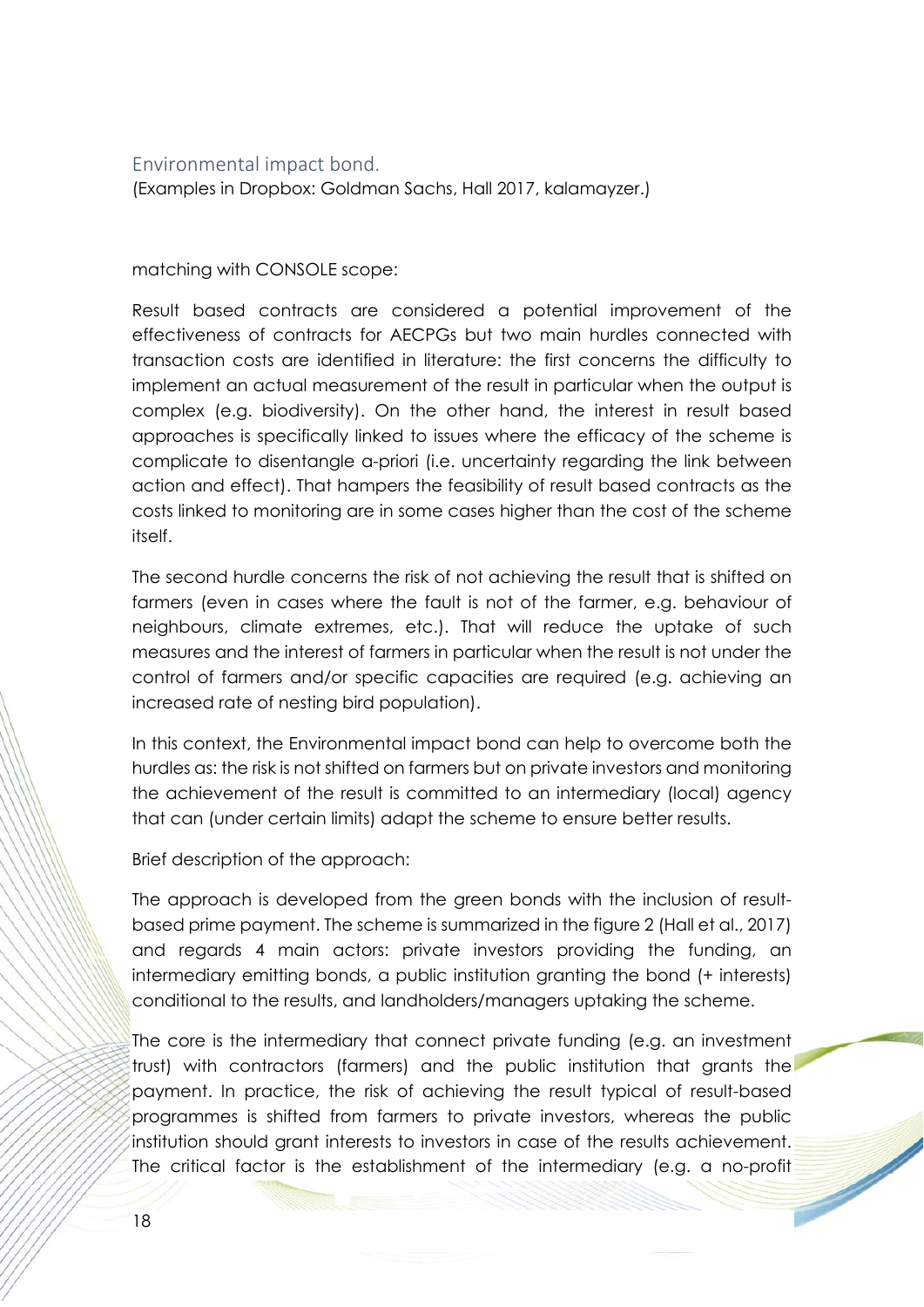agency) which should design, implement and eventually adapt the programme on-the-run to ensure the results.

Strengths: combines advantages of both outcome-based and action-based schemes, farmers agree to uptake the actions designed by the intermediary without risks linked to results (but should agree a certain adaptation of the scheme to achieve the results).

Weaknesses: availability of an intermediary with skills and capacity to make it working. Currently implemented just in one localized case study in USA for the development of green infrastructures, but other EIB proposals are appearing in states and municipalities throughout the country. Hall et al. 2017 proposes its application in New Zealand. Still, the technical problem of monitoring results is present as it is just shifted on the intermediary.

fig 2 (Hall et al., 2017) schematic outline of the Environmental Impact Bond scheme

Joint liability.

(Examples in Dropbox: cranford 2011, see also Yang 2013).

matching with CONSOLE scope:

collective agreements and result-based approaches are core contract approaches in CONSOLE. The joint liability is potentially interesting as it combines both approaches and can reduce consistently the efforts related to monitoring results (one huge hurdle for implementing result-based).

Brief description:

The joint liability is essentially a collective agreement contract that considers the individual performance as a direct signal of the performance of the collective under contract. In doing that, the approach is a mix between collective and result-based programmes: a community or collective agrees to a payment scheme linked to a specific and measurable result. That result is however measured in a randomly selected part of the area under management (e.g. one farm). The collective performance is assessed on the base of that partial information (that could be inexact, but relies on social-control mechanisms). The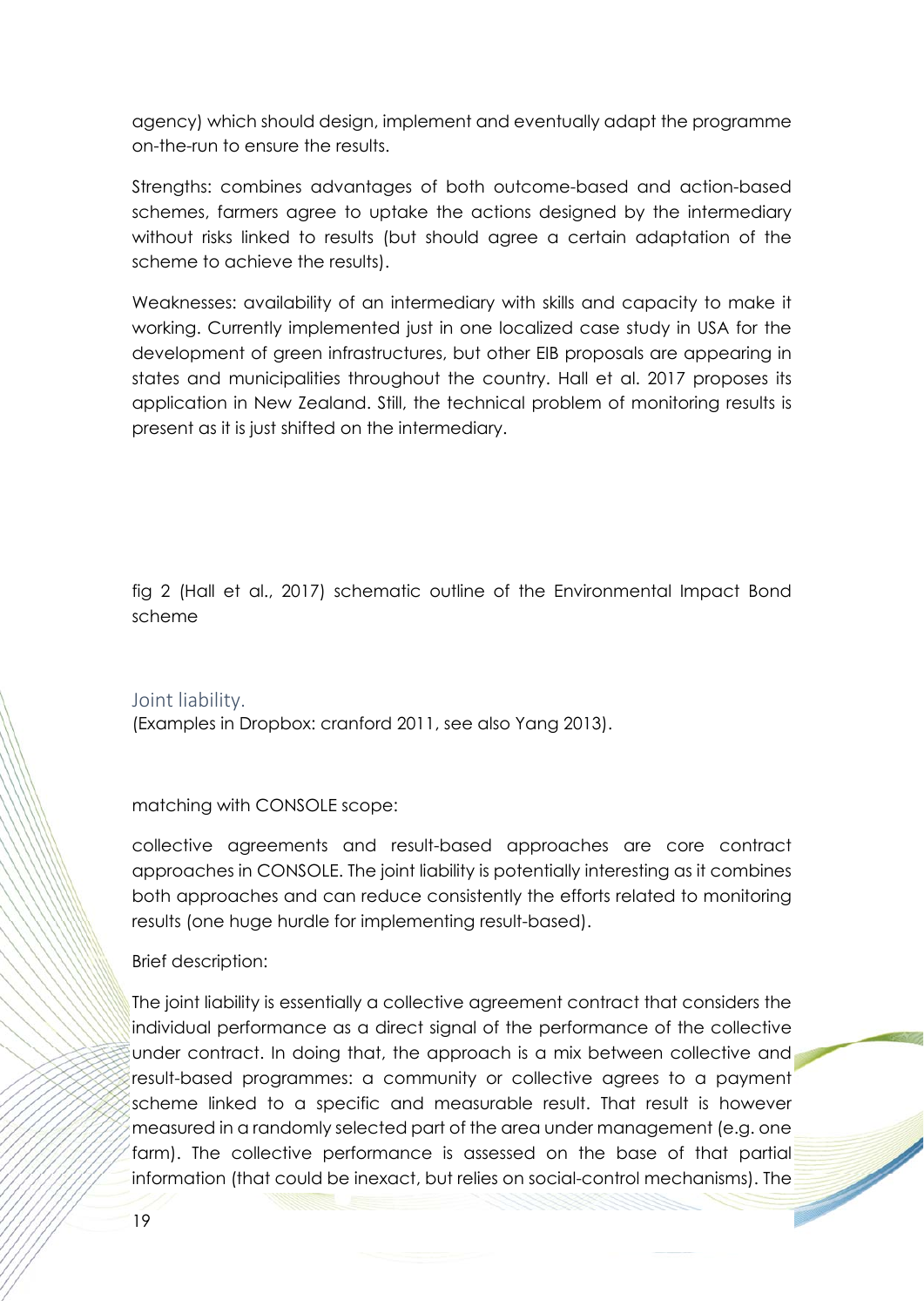programme should in theory generate a community level monitoring effort to avoid risks to fail the results or non-compliance of some members.

Strengths: strongly reduce the monitoring costs and allows therefore direct monitoring and high targeting of results.

Weaknesses: it leverages on strong community-level interactions. Therefore, not easy application everywhere. It adds a further hurdle to the formation of a collective (payment partly dependent on neighbor behavior) and presumably increase transaction costs.

#### Conditional credit

(Examples in DropBox: IUCN 2009, wetlands international 2009, mandel 2009, Cranford 2011, Asuncao 2013, etc. )

Matching with CONSOLE scope:

The main interest of CONSOLE on this case types lies in the cost reduction focus (credit interest reduction) in comparison to the increased income approach (monetary incentives for specific action) typical of EU agri-env schemes. For some farmers, cost reduction linked to achieving a specific result could be more attractive (e.g. tax reduction or lower interest rates on credit) than payments for a specific result.

Brief description:

The core of the conditional credit approach is to link the credit to a condition implying the provision of ecosystem services. The condition may include the uptake the measurement of results. The advantage for the farmer or the community consists in a partial or total interest rate reduction if specific results are achieved.

Strengths: could be a mixed output/action based payment where the payment is linked to the action uptake and the interest rate reduction is linked to results.

Weaknesses: scarce feasibility of the approach in EU (even though some interesting insights are present to improve current contract design).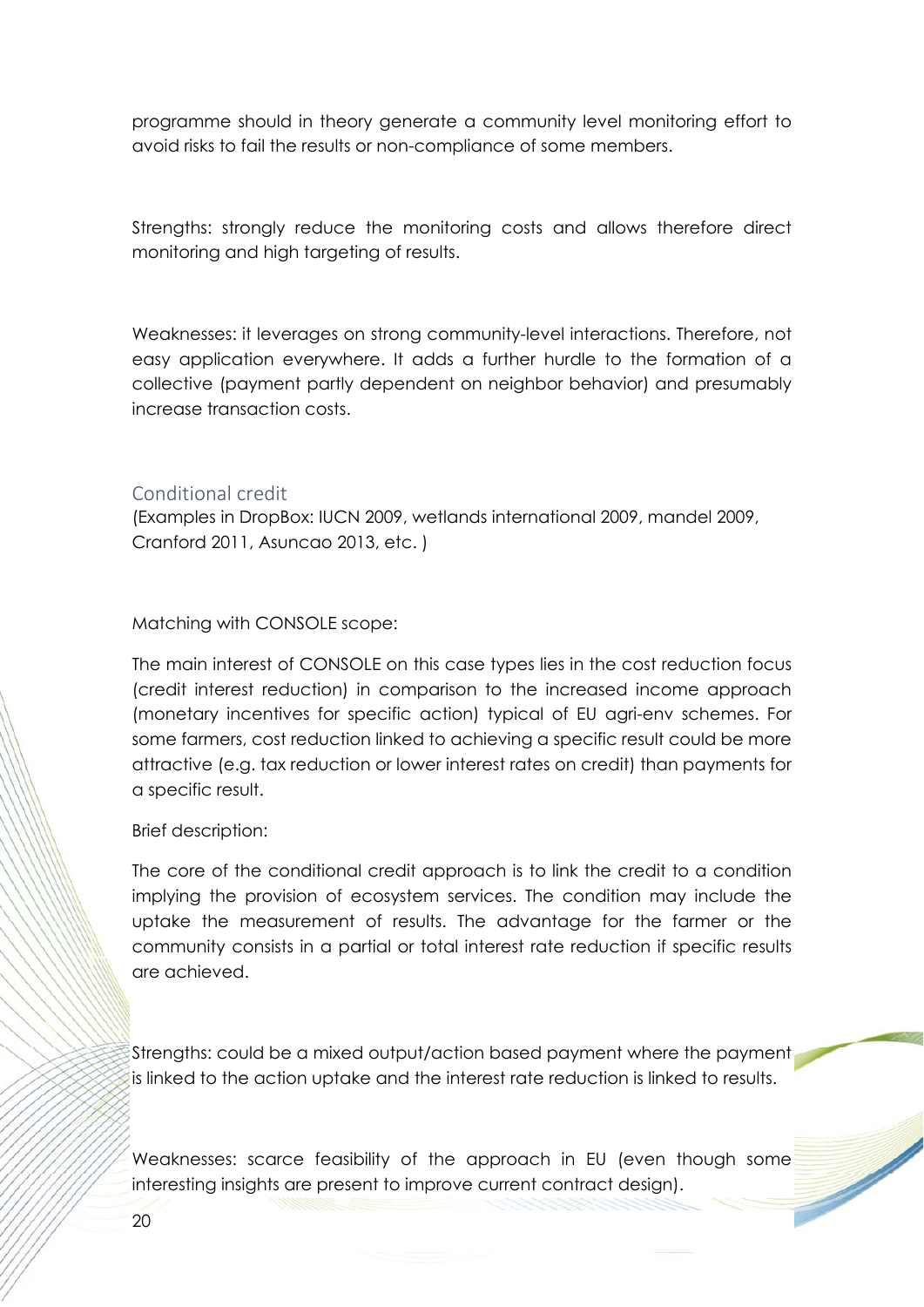### Local markets/trust.

(Examples in Dropbox: water quality trading program, watershed schemes in lurie 2013, Nelson 2009).

Matching with CONSOLE scope:

A difficult aspect of payments for AECPGs is the design that matches with localscale contexts (both environmental and socio-economic). Local-scale design of schemes is more typical for watershed services. The services depend on the context to make the scheme more attractive for specific socioeconomic contexts (e.g. clean water, landslide protection, etc.). The main interest for CONSOLE lies in the organisational framework of these schemes that usually are based on a local trust.

#### Brief description:

A number of examples exist of local marketplaces typically for watershed services. The programme may involve a trust (public or private or mixed) that promote and implement the scheme. In other cases, a private sector (e.g. tourism) pays for specific services. The core of these programmes is the regional size, typically a watershed service scheme involving a urban centre and upstream lands and typical services are related to water.

strengths: the local scale should promote interest in the buyers (residents). When a trust is created, the public institution does not need specific expertise and/or investments as the trust is in charge of design, implement, control and selling of environmental credits to the public institution.

weaknesses: creation of the trust is not easy and not all services are fitting e.g. less direct benefits from biodiversity in comparison to clean water.

### Improved result‐based programmes. Matching with CONSOLE scope:

As mentioned above, tone of the main critical aspect of result-based contracts are monitoring and risks connected to result achievement. Focusing these two issues, a range of studies and cases propose improved technical or institutional solutions for monitoring results:

a. Some approaches propose potential improvements based on indirect monitoring (e.g. remote sensing or models) + self-monitoring, (Stroud, Ryan, Yang

**September 1888**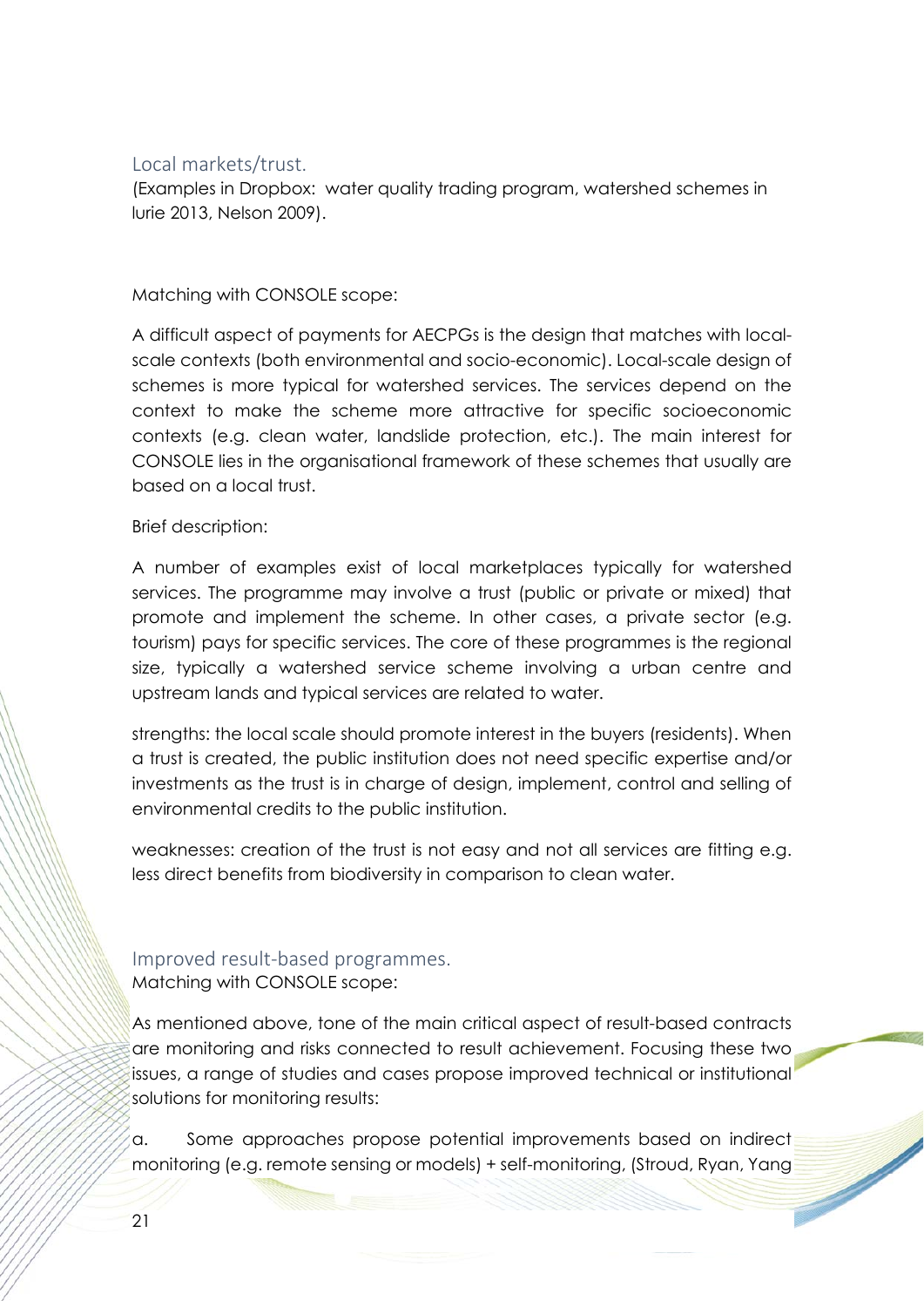2013, Hasund 2013, Sidemo-holm). Self-monitoring cannot involve complex targets or indicators but can be useful for habitat and basic richness-based biodiversity indicators. Problems of willingness for self-monitoring and trust in selfmonitoring need to be considered.

b. Lowcost biodiversity monitoring techniques: DNA barcoding. Currently under study but not operational (as far as I know, but see recent research projects: potential breakthrough techniques in the next years)

c. Results mixed with auctions. Tenders for results to disclose which result is less expensive according to farmers' knowledge or which result involves lower risks for the farmers. Strengths: This approach can be related to "jointness" of services if the farmer considers a service of some worth for agricultural production (e.g. soil organic matter, earthworms). In that case, farmers could accept lower payments. Weaknesses: problems with additionality may arise (farmers tendering for results already present in the farm, e.g. nesting of a specific bird). Auctions could reduce the need for monitoring but still some monitoring effort is required.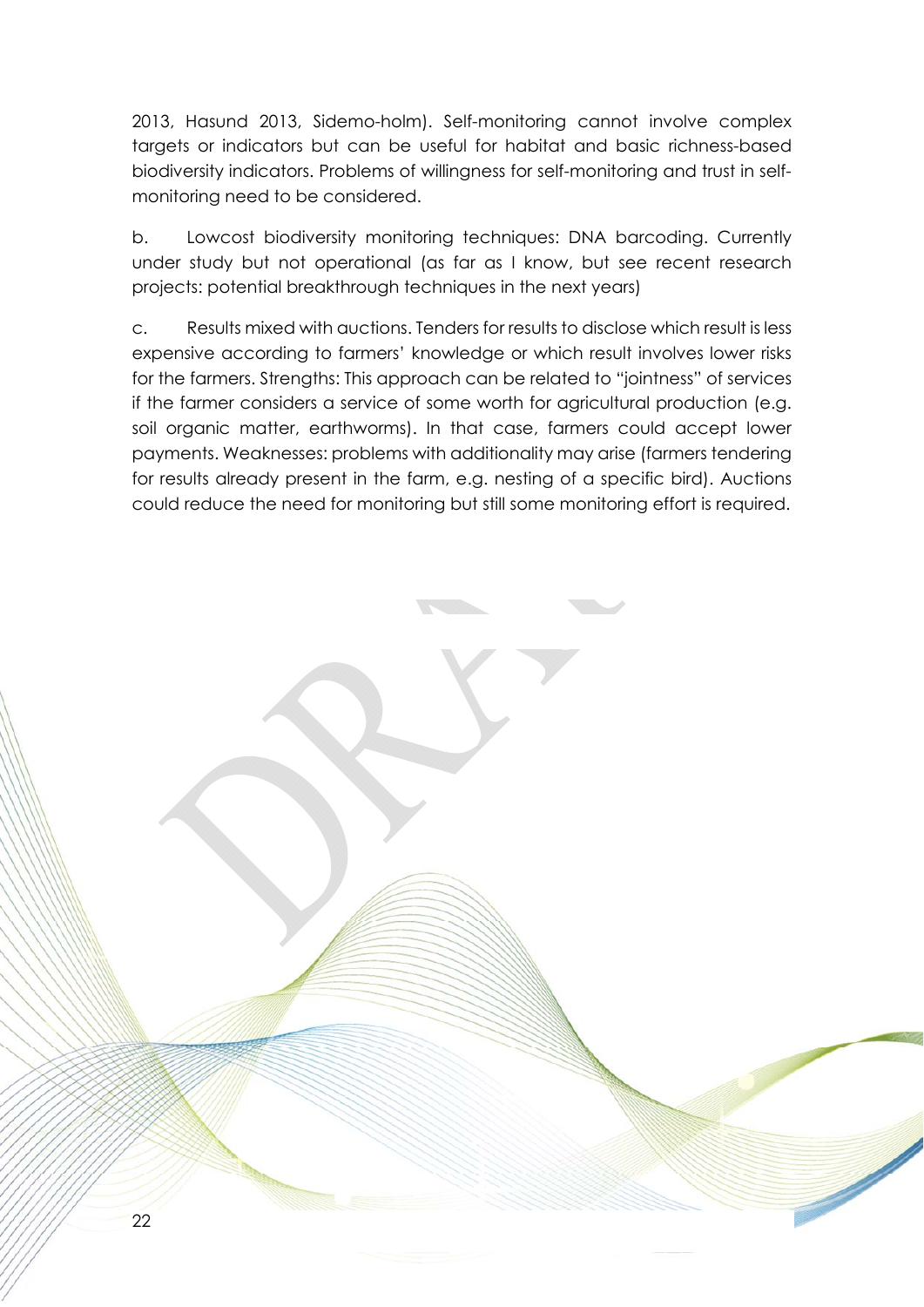### 7 Conclusions

 On the base of the analysis, here following are listed the main reasons for success or failure of the cases beyond the CONSOLE EU case studies that are considered most interesting for the improvement of EU contract solutions. The reasons for success are based on a qualitative analysis of the case descriptions and are not presented in order of importance (cfr. Also D2.4)2.

**Reason for success 1: reducing risks linked to results.** Focusing on variables that farmers perceive not under their control led to higher risk, pressure and "disutility" for farmers. For instance, the complexity to control and monitor results drove to a shift from result- to action-based schemes in the Florida Everglades Water scheme. On the contrary, focusing on long-term range of measurements (e.g. in a slot of several years in the Swiss pastures) ensured to limit the effect of adverse events on results. In the Environmental Impact Bond, the risk for farmers is shifted on private investors following a green bond scheme. That solution could be useful when farmers' interest for result-based payments is low and privates' interest for environmental results is high. However, in the Environmental Impact Bond the land manager essentially agrees to uptake an action-based scheme and all the awareness/education added values acknowledged to result-based solutions are no more relevant3.

**Reason for success 2: reduced costs for monitoring results.** In two cases, a high cost of monitoring was the reason that limited the scheme survival. On the contrary, in other cases relying on lower level information provided by farmers or volunteers resulted in higher efficacy. In a further example (joint liability), the cost of the information is reduced by reducing the sampling intensity. That could be particularly useful for "landscape level" species such as birds for instance that depend on landscape level practices and less on local on-farm practices.

**Reason for success 3: farmers' interest and social revenue.** In a pilot scheme in UK the high interest of farmers in the target variable (earthworms) helped to involve and engage them in the measurement and payment by result schemes. In the *Prairies Fleuries* in France, the possibility for farmers to show their capacity to their peers was considered a reason for success (including the prize ceremony at the national agriculture show).

**Reason for success 4: resources availability.** Obviously, sufficient availability of funding is necessary. Successful examples include cases where available funds

<sup>2</sup> NB it is relevant to define the assessment of "reason for success". In many cases, a solution was considered successful because the uptake by landholders was good or simply because the contract survived the setting up phase and was active after several years. In some cases, the implementation of the scheme was only in a pilot phase and the success is therefore potential. Success in terms of measured environmental result are very scarce also in the case of result‐based solutions.

 $\overline{\phantom{a}}$ 

 $3$  The intermediary in the EIB is nonetheless appointed to manage and adapt the scheme to improve the effectiveness of land managers' actions.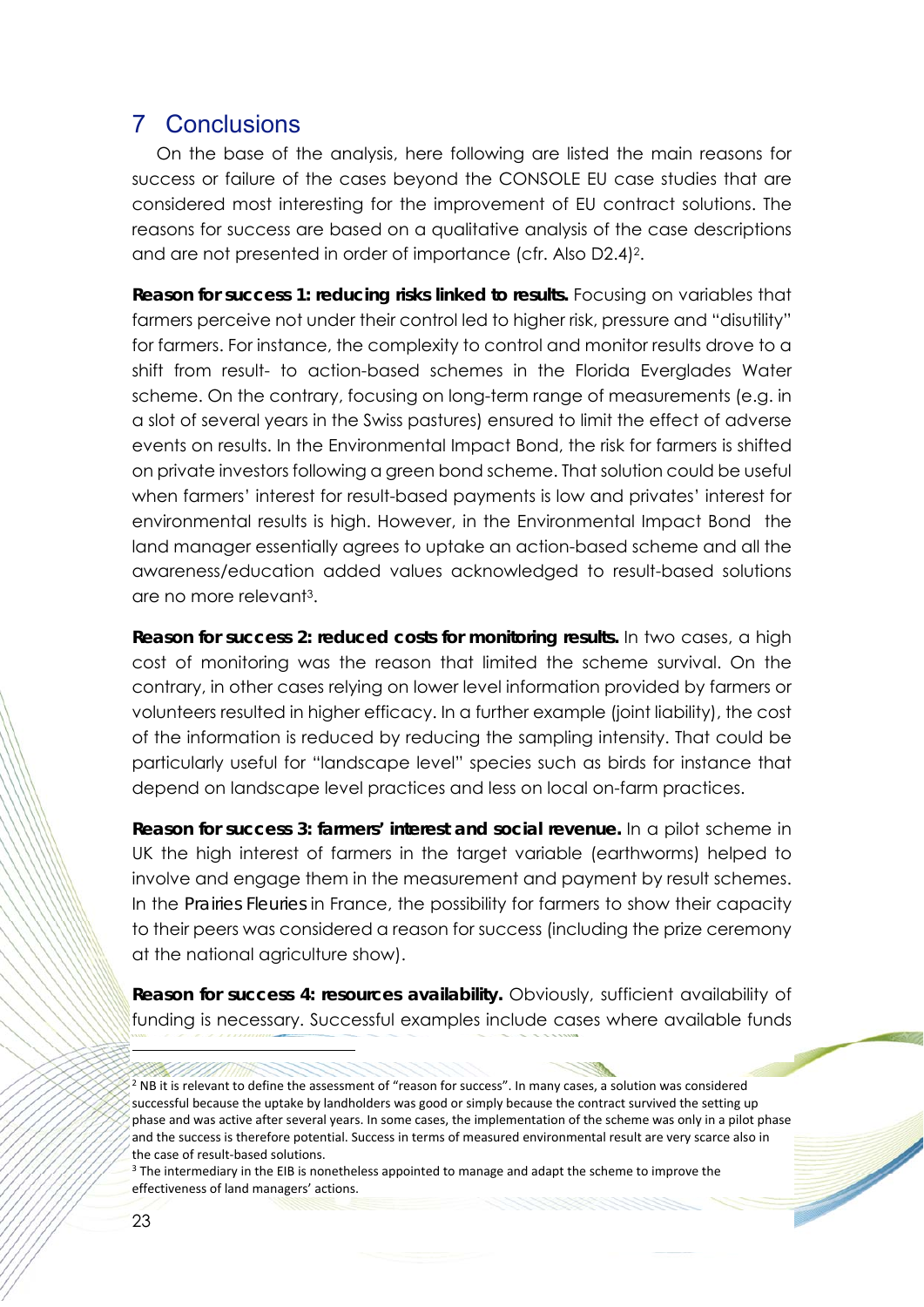were present. For instance the Vittel Water scheme in France where the private water investor was able to offer high payments and even the purchase of land in the watershed. However, it is relevant to notice that the availability of resources alone is not sufficient. Resources are effective when employed to facilitate a shift towards more environment-friendly practices.

**Reason for success 5: additionality.** In some land tenure cases, the additionality was not a necessary condition. For instance, the biodiversity easements or the land fire abatement were granted for areas even though these were not probably objective of developments or agricultural expansion. These schemes are more similar to protection/preservation schemes.

**Reason for success 6: relying on existing collectives.** The possibility to rely on a well-established collective ensures better results. On the other hand, the building *ex-novo* of a collective is usually complicate. It is the case of the carnivore payment scheme for predators' cubs in Sweden. The payment was calculated on the expected disservice for the local Sami populations derived from the reindeer attacks of lynxes and wolverines. The Sami are traditionally organized in collectives (villages) and that eased the implementation of the scheme, monitoring of results and in general lower transaction costs.

**Reason for success 7: communication.** In the Florida Everglades, the scheme started as result based, but payer and farmers agreed to shift to action based solutions after the first years. The monitoring was considered too complicate and stochastic both by the farmers involved and the public agency. Even though shifting from result-based to action-based schemes can be considered a failure, without mutual communication and willingness from both parties the scheme would have been stopped. In this example, we stress how communication and ability to adapt to constraints is relevant for the implementation of successful schemes.

**Reason for success 8: payment setting.** In some cases, cost reduction is more attractive than higher revenues. That is the case of reducing interest rates or tax reductions conditional to some agreed environmental result. The cases following that approach are common in Latin America where credit access is sometimes a limitation. Therefore, the potential of this approach in EU needs to be considered carefully.

**Reason for success 9: appropriate intermediaries.** In many cases, the existence or ad-hoc creation of an intermediary was a necessary condition for ensuring the implementation of more articulated and effective contracts. That is the case of many watershed trusts charged for organizing and distributing the payments for improving water quality. That is also the case for the Environment Impact Bond where the intermediary is the pivot of the whole scheme.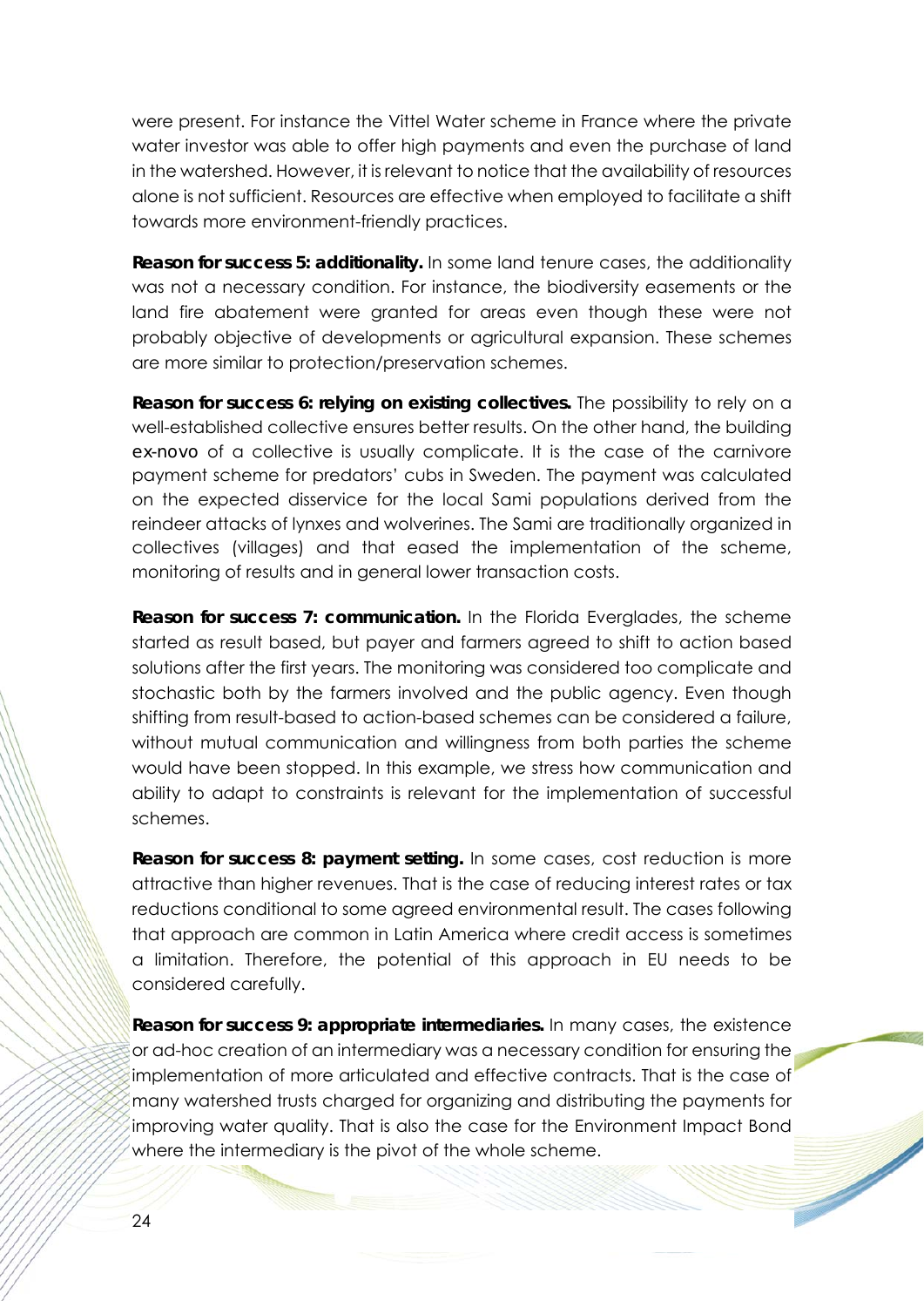To a large extent the success factors listed above confirm insights from cases in the CONSOLE partner countries. However, they allow the consideration of a broader variety of solutions. On the other hand, this also depends on the specific institutional context where they are located, which means that potential for replication should be taken carefully.

The fact that a large part of the experiences and certainly of the evidence is rather recent encourages the continuation of this task providing updates during the whole project life.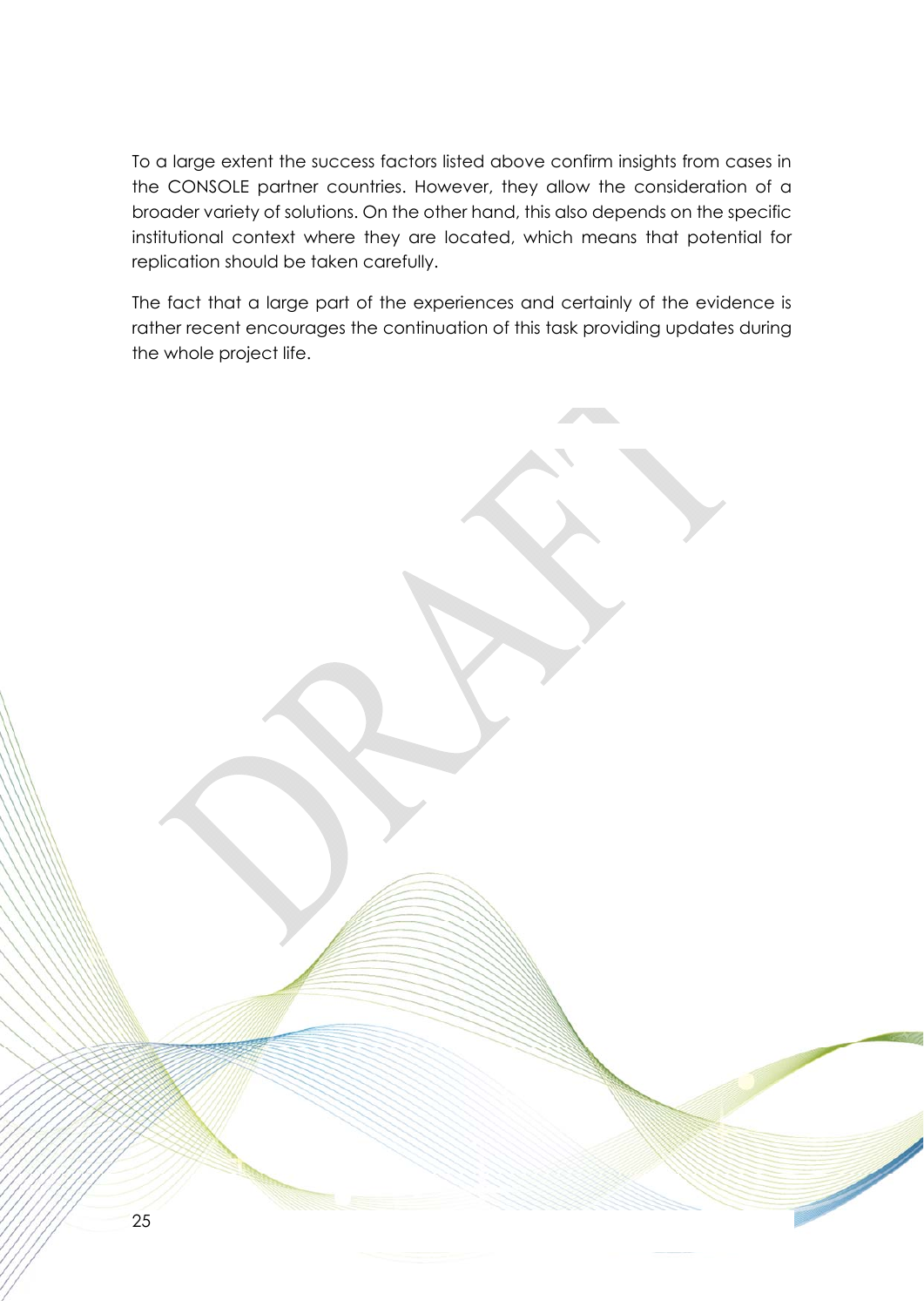# 8 References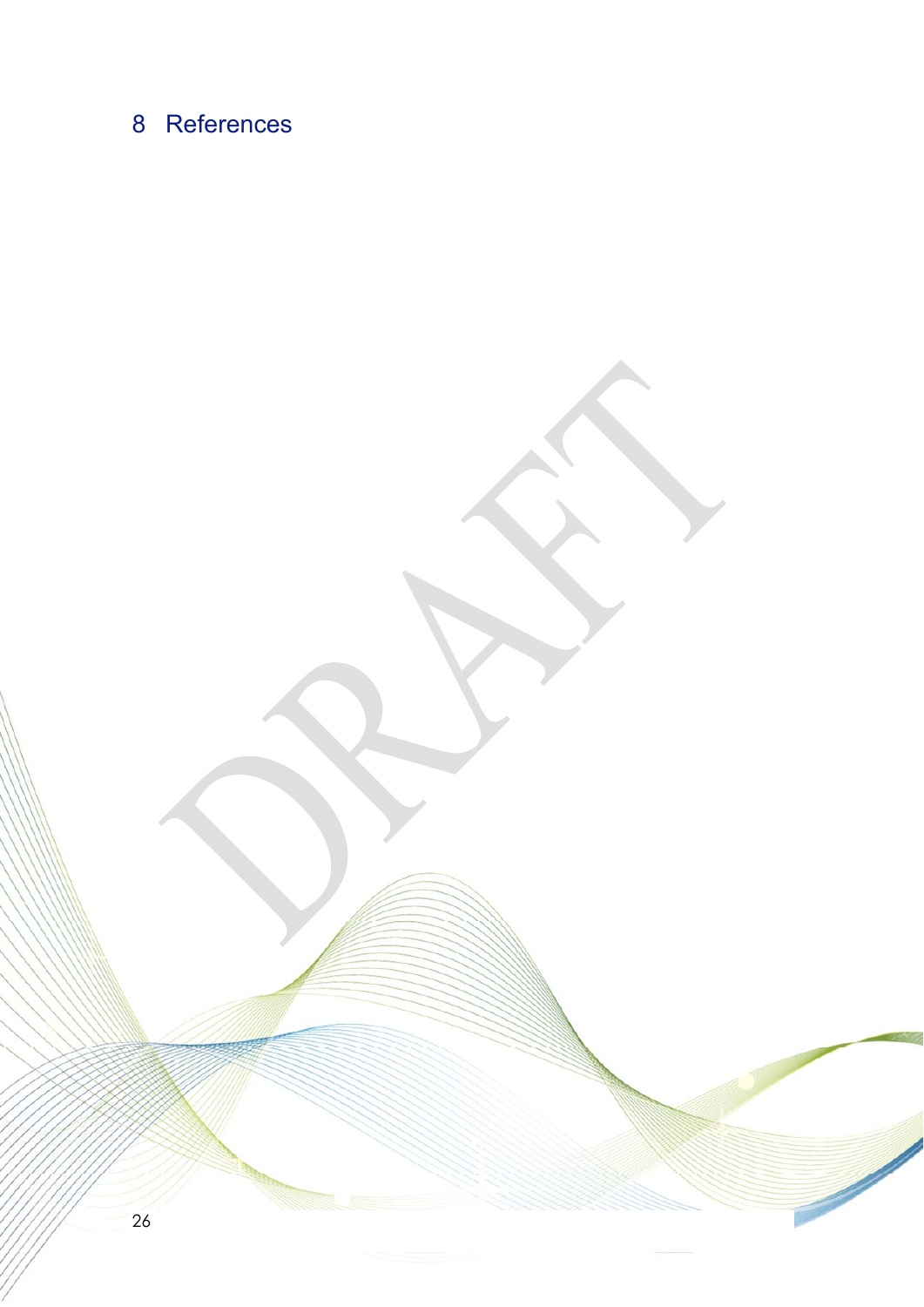## 9 Appendix A: list of selected documents

Zabel, A., 2019. Land Use Policy Biodiversity-based payments on Swiss alpine pastures. Land use policy 81, 153–159. https://doi.org/10.1016/j.landusepol.2018.10.035

Zabel, A., Bostedt, G., Engel, S., 2011. Outcomes and Determinants of Success of a Performance Payment Scheme for Carnivore Conservation Corresponding author : Email : astrid.zabel@env.ethz.ch Copyright 2011 by [ Astrid Zabel , Göran Bostedt , Stefanie Engel ]. All rights reserved . Readers may make verbatim copies of this document for non-commercial purposes by any means , provided that this copyright notice appears on all such copies .

Zabel, A., Uller, K.H., 2008. Conservation Performance Payments for Carnivore Conservation in Sweden 22, 247–251. https://doi.org/10.1111/j.1523- 1739.2008.00898.x

Yang, W., Liu, W., Viña, A., Tuanmu, M., He, G., Dietz, T., Liu, J., 2013. Nonlinear effects of group size on collective action and resource outcomes 110, 10916– 10921. https://doi.org/10.1073/pnas.1301733110

Programa, E., Pago, D., Ambiental, S., Barrantes, G., 2007. El Programa de Pago por Servicio Ambiental Hídrico de la Empresa de Servicios Públicos de Heredia.

Windle, J., 2007. Desert Uplands Committee Landscape Linkage Auction : An outline and Evaluation Desert Uplands Committee Landscape Linkage Auction : An outline and evaluation.

White, B., Sadler, R., 2011. Optimal conservation investment for a biodiversity-rich agricultural landscape \* 1–21. https://doi.org/10.1111/j.1467-8489.2011.00567.x

Bio-rights in theory and practice, 2009.

Water Quality Trading Program, n.d.

Hellerstein, D., Vilorio, D., Ribaudo, M., 2019. Agricultural Resources and Environmental Indicators , 2019.

task 2, n.d.

task 2, n.d.

Sandra, J., 2010. Munich Personal RePEc Archive The conditions for functional mechanisms of compensation and reward for environmental services.

Id, J.L.S., 2019. Soil health pilot study in England : Outcomes from an on-farm earthworm survey 1–16.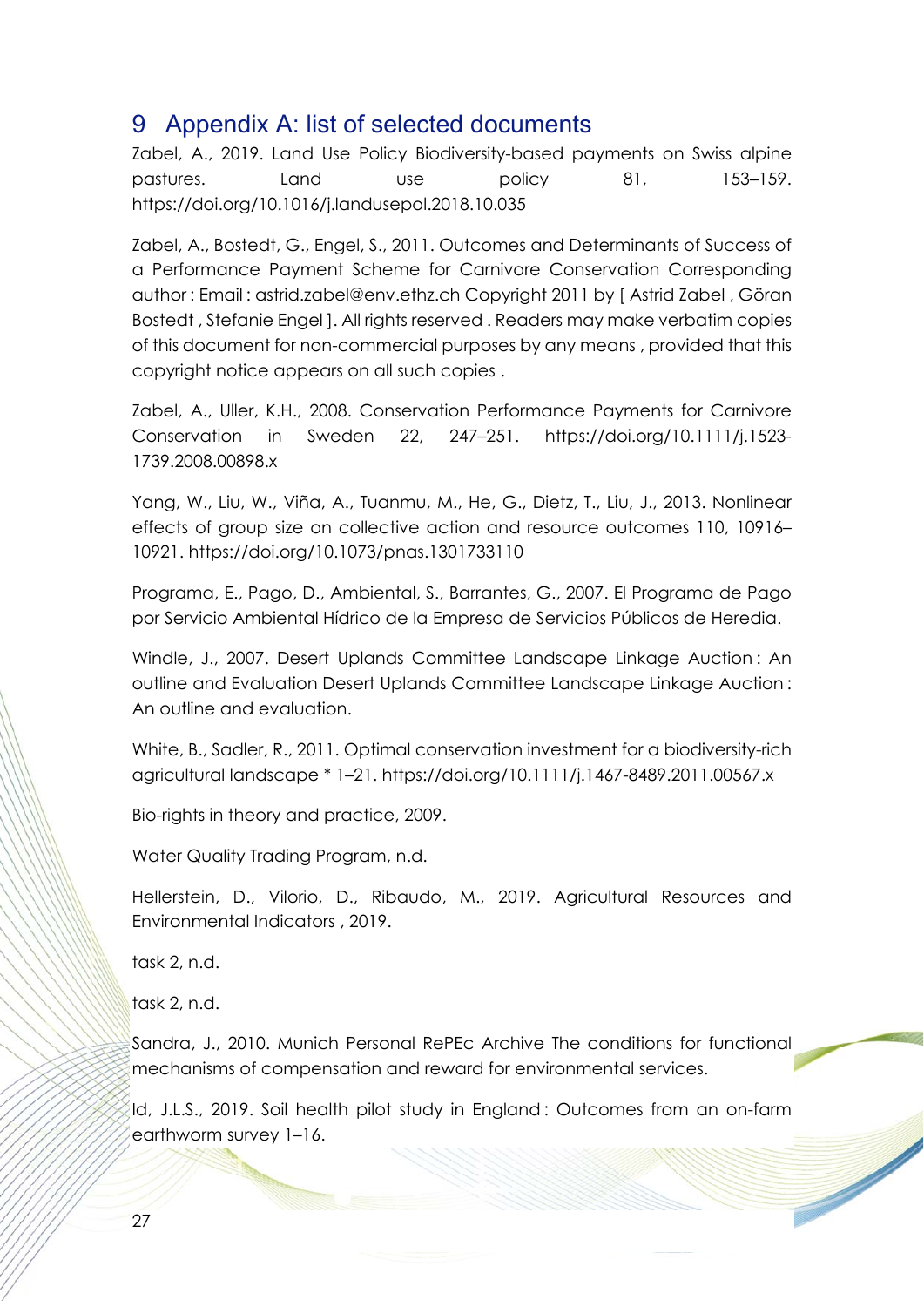Southgate, D., Wunder, S., 2007. Paying for Watershed Services in Latin America : A Review of Current Initiatives.

south florida water district 2018.pdf, n.d.

Sommerville, M., Rahajaharison, M., Jones, J.P.G., 2010. Impact of a Community-Based Payment for Environmental Services Intervention on Forest Use in Menabe , Madagascar 24, 1488–1498. https://doi.org/10.1111/j.1523-1739.2010.01526.x

Skutsch, M., Vickers, B., Georgiadou, Y., Mccall, M., 2011. Alternative models for carbon payments to communities under REDD + : A comparison using the Polis model of actor inducements. Environ. Sci. Policy 14, 140–151. https://doi.org/10.1016/j.envsci.2010.12.005

Sidemo-holm, W., Smith, H.G., Brady, M. V, 2018. Land Use Policy Improving agricultural pollution abatement through result-based payment schemes. Land use policy 77, 209–219. https://doi.org/10.1016/j.landusepol.2018.05.017

Schilizzi, S., Breustedt, G., Latacz-lohmann, U., 2011. Does tendering conservation contracts with performance payments generate additional benefits ?

Sattler, C., Trampnau, S., Schomers, S., Meyer, C., Matzdorf, B., 2013. Multi-classi fi cation of payments for ecosystem services : How do classi fi cation characteristics relate to overall PES success ? 6, 31–45. https://doi.org/10.1016/j.ecoser.2013.09.007

Ryan, S.F., Adamson, N.L., Aktipis, A., Andersen, L.K., Austin, R., Barnes, L., Beasley, M.R., Bedell, K.D., Briggs, S., Chapman, B., Cooper, C.B., Corn, J.O., Creamer, N.G., Delborne, J.A., Domenico, P., Sullivan, J.O., Landis, E.A., Madden, A.A., Mckenney, E.A., Nichols, L.M., Reading, B.J., Russell, S., Sengupta, N., Shapiro, L.R., Shell, L.K., Sheard, J.K., Shoemaker, D.D., Sorger, D.M., Starling, C., Thakur, S., 2018. The role of citizen science in addressing grand challenges in food and agriculture research.

Romulo, C.L., Posner, S., Cousins, S., Fair, J.H., Bennett, D.E., Huber-stearns, H., Richards, R.C., Mcdonald, R.I., n.d. in watershed services for large cities. Nat. Commun. https://doi.org/10.1038/s41467-018-06538-x

Pagiola, S., Ramírez, E., Gobbi, J., Haan, C. De, Ibrahim, M., Murgueitio, E., Pablo, J., Rica, C., 2007. Paying for the environmental services of silvopastoral practices in Nicaragua ☆ 4. https://doi.org/10.1016/j.ecolecon.2007.04.014

Pagiola, S., Agostini, P., Haan, C. De, Ibrahim, M., Murgueitio, E., Rosales, M., 2004. Paying for Biodiversity Conservation Services in Agricultural Landscapes.

Nelson, F., Foley, C., Foley, L.S., Leposo, A., Loure, E., Peterson, D., Peterson, M., Peterson, T., Sachedina, H., Williams, A., 2009. Payments for Ecosystem Services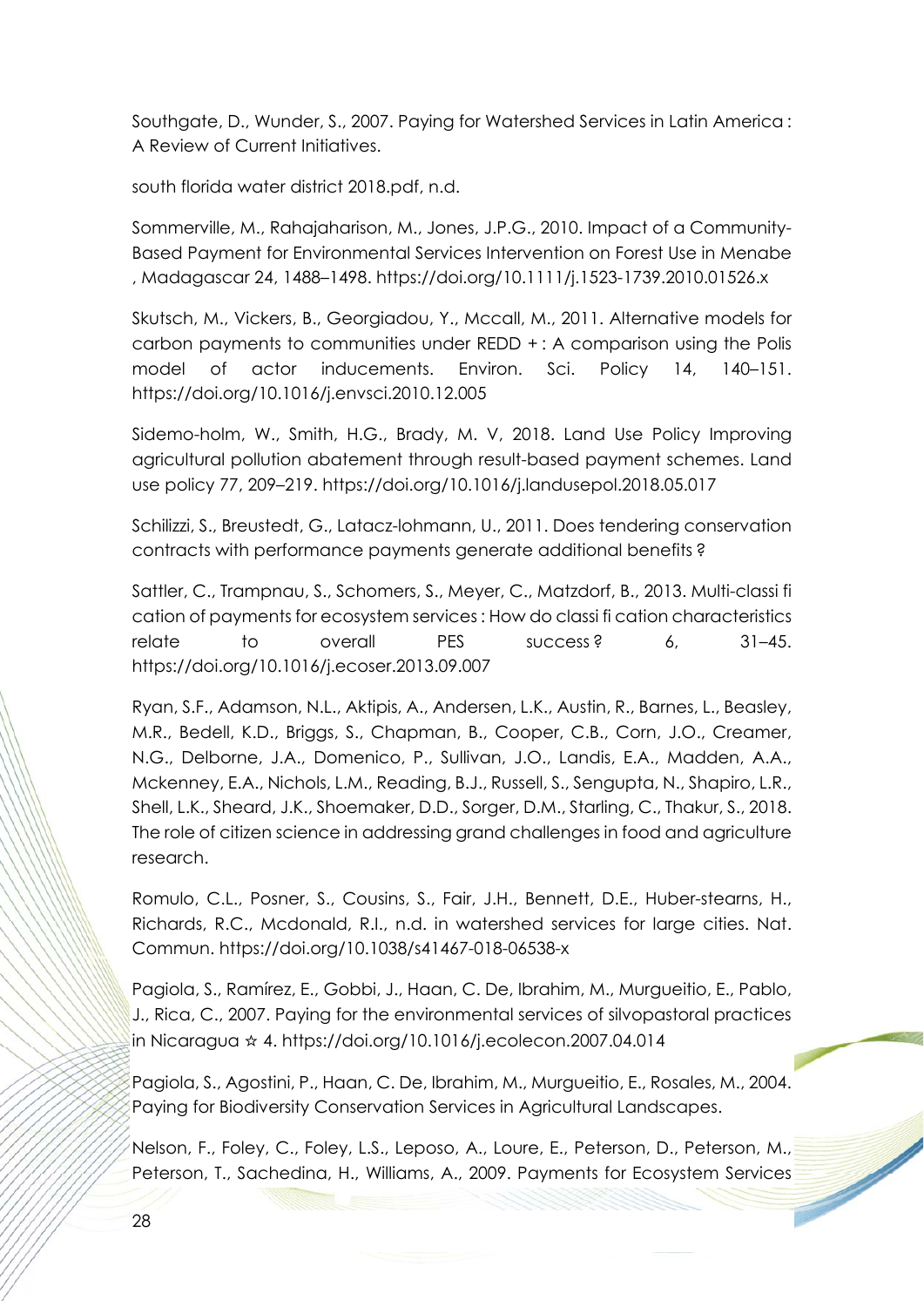as a Framework for Community-Based Conservation in Northern Tanzania 24, 78– 85. https://doi.org/10.1111/j.1523-1739.2009.01393.x

Narloch, U., Drucker, A.G., Pascual, U., 2017. Land Use Policy What role for cooperation in conservation tenders ? Paying farmer groups in the High Andes. Land use policy 63, 659–671. https://doi.org/10.1016/j.landusepol.2015.09.017

Mokaddem, A. El, Morardet, S., Lejars, C., Doukkali, M.R., Benchekroun, F., 2016. Conception d ' un paiement pour services environnementaux en pâturages collectifs Une expérimentation des choix.

Mishra, C., Allen, P., Mccarthy, T., Madhusudan, M.D., Bayarjargal, A., Prins, H.H.T., 2019. The Role of Incentive Programs in Conserving the Snow Leopard 17, 1512– 1520.

Martin-ortega, J., Ojea, E., Roux, C., 2013. Payments for Water Ecosystem Services in Latin America : A literature review and conceptual model. Ecosyst. Serv. 6, 122– 132. https://doi.org/10.1016/j.ecoser.2013.09.008

Mandel, J.T., Donlan, C.J., Wilcox, C., Cudney-bueno, R., Pascoe, S., Tulchin, D., 2009. Debt investment as a tool for value transfer in biodiversity conservation 2, 233–239. https://doi.org/10.1111/j.1755-263X.2009.00070.x

Adachi, N., Bayon, R., Bennett, M., Bosak, S., Bovarnick, A., Burgos, R., Brownlie, S., Chullick, C., Collins, S., Cooley, D., Crowe, M., Darbi, M., Zavala, M., Denisoff, C., Desilets, M., Dixon, M., Dodd, A., Fong, C.K., Fox, J., Gardner, T., Gartner, T., Carlos, J., Guillon, B., Hammond, T., Hanlon, M., Hanson, A., Herbert, T., Hoffman, C., Honeczy, M., Jakowyna, B., Kelly, G., Kihslinger, R., Koster, K., Layne, V., Lerda, D., Maguire, P., Maillett, E., Martínez, R., Mccorkle, B., Randrianarisoa, J., Ravenel, R., Remuzzi, J., Roderick, C., Romero, T., Ruhweza, A., Sanchez, K., n.d. State of Biodiversity Markets.

Lynch, B.S., Shabman, L., 2011. Environmental Services Program 12–15.

Lurie, S., Bennett, D.E., Duncan, S., Gosnell, H., Lewis, M., Morzillo, A.T., Moseley, C., Nielsen-pincus, M., Parker, R., White, E.M., 2013. PES marketplace development at the local scale : The Eugene Water and Electric Board as a local watershed services marketplace driver. Ecosyst. Serv. 6, 93–103. https://doi.org/10.1016/j.ecoser.2013.09.005

Hodge, I., Reader, M., 2007. Maximising the Provision of public goods from future agri-environment schemes.

Community Landcare Grant, n.d. 1994.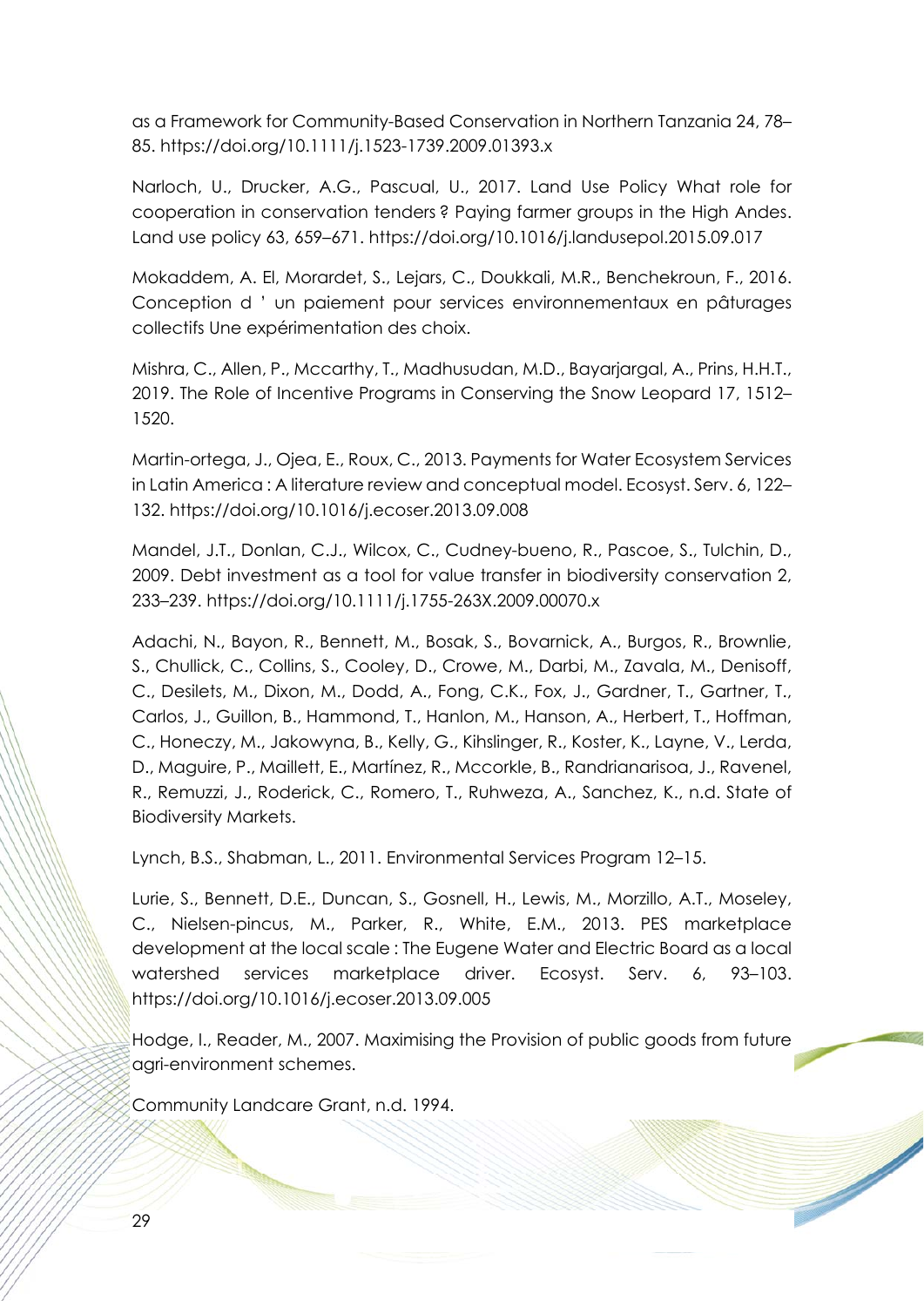Kosoy, N., Corbera, E., Brown, K., 2008. Geoforum Participation in payments for ecosystem services : Case studies from the Lacandon rainforest , Mexico. Geoforum 39, 2073–2083. https://doi.org/10.1016/j.geoforum.2008.08.007

khalamayzer, n.d.

Keeping an eye on tropical forests REDD+, n.d.

Kaczan, D., Swallow, B.M., Adamowicz, W.L.V., 2013. Designing a payments for ecosystem services ( PES ) program to reduce deforestation in Tanzania : An assessment of payment approaches. Ecol. Econ. 95, 20–30. https://doi.org/10.1016/j.ecolecon.2013.07.011

Greiber, T., n.d. Payments for Ecosystem Services Legal and Institutional Frameworks.

Policy, E.E., 2014. Biodiversity protection through results based remuneration of ecological achievement -.

Hasund, K.P., 2013. Land Use Policy Indicator-based agri-environmental payments : A payment-by-result model for public goods with a Swedish application. Land use policy 30, 223–233. https://doi.org/10.1016/j.landusepol.2012.03.011

Hall, D., Lindsay, S., Judd, S., 2017. Permanent Forest Bonds : A pioneering environmental impact bond for Aotearoa New Zealand.

Grima, N., Singh, S.J., Smetschka, B., Ringhofer, L., 2016. Payment for Ecosystem Services (PES) in Latin America: Analysing the performance of 40 case studies. Ecosyst. Serv. 17, 24–32. https://doi.org/10.1016/j.ecoser.2015.11.010

Gosnell, B.H., Robinson-maness, N., 2007. This file was created by scanning the printed publication. Text errors identified by the software have been corrected: however some errors may remain. 20–24.

Gopher tortoise, n.d.

Sachs, G., Foundation, C., n.d. FACT SHEET : DC Water Environmental Impact Bond 1–4.

Fleury, P., Seres, C., Dobremez, L., Nettier, B., Pauthenet, Y., 2015. Land Use Policy " Flowering Meadows ", a result-oriented agri-environmental measure : Technical and value changes in favour of biodiversity. Land use policy 46, 103–114. https://doi.org/10.1016/j.landusepol.2015.02.007

County, S.J., Family, L., 2010. The Fitzgerald Ranch Conservation Bank.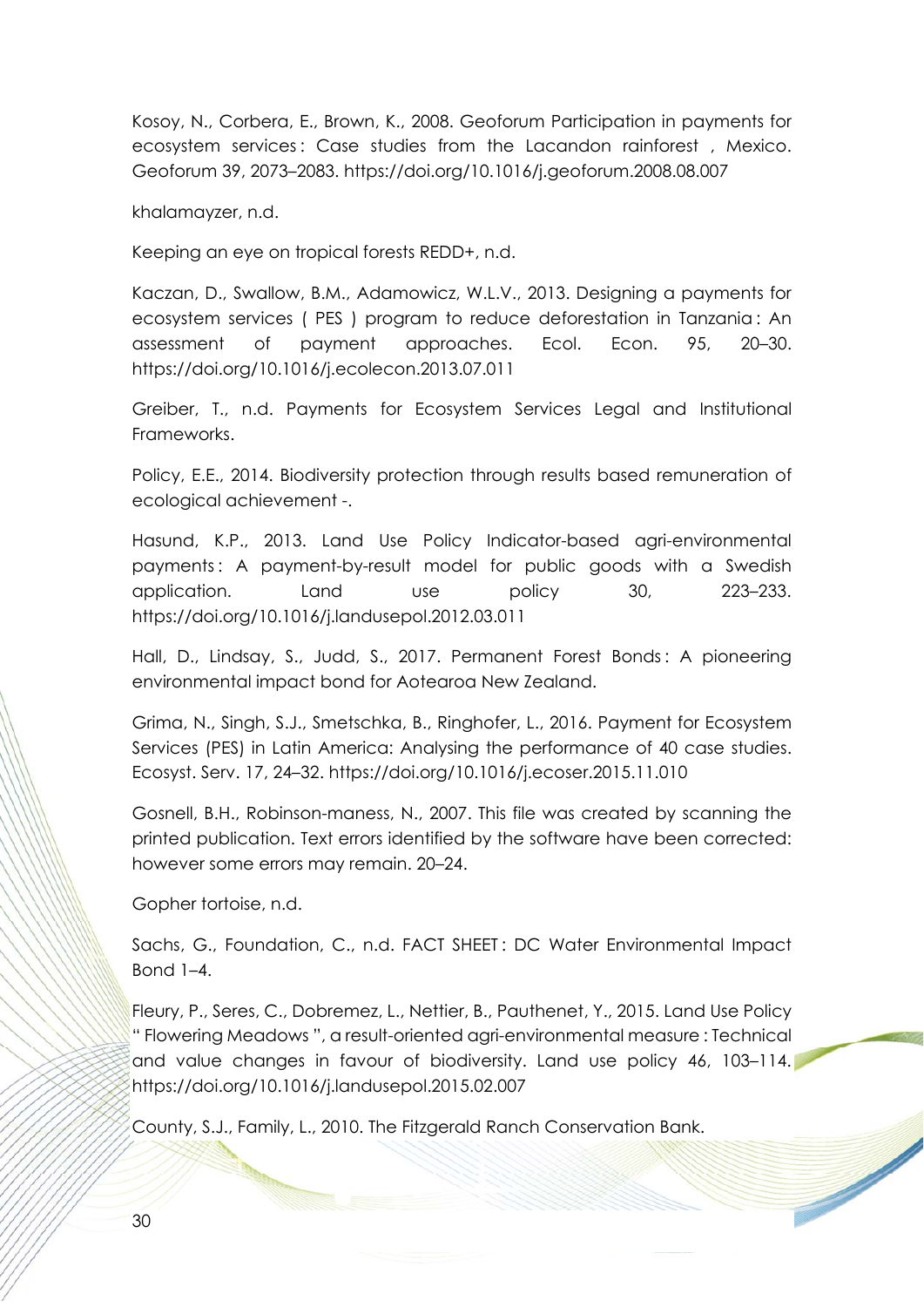Feng, D., Wu, W., Liang, L., Li, L., Zhao, G., 2018. Payments for watershed ecosystem services: mechanism, progress and challenges 4129, 12-28. https://doi.org/10.1080/20964129.2018.1434318

Externalities, P., Services, E., Case, T.V., 2013. Case studies on.

Nitsch, H., Fleury, P., Schmid, O., Stoeckli, S., 2014. MERIT. Review on result-oriented measures for sustainable land management in alpine agriculture & comparison of case study areas. Report of Work package 1. RURAGRI Research Program...

Cranford, M., 2014. Positive Incentives for Ecosystem Services 1–202.

Cranford, M., Mourato, S., 2011. Community conservation and a two-stage approach to payments for ecosystem services. Ecol. Econ. 71, 89–98. https://doi.org/10.1016/j.ecolecon.2011.08.007

Corbera, E., Kosoy, N., Martı, M., 2007. Equity implications of marketing ecosystem services in protected areas and rural communities : Case studies from Meso-America 17, 365–380. https://doi.org/10.1016/j.gloenvcha.2006.12.005

Scoping Paper: Expanding Finance Opportunities to Support Private Land Conservation in Australia, 2018. 1–138.

No Title, 2014.

Collins, A.R., n.d. Farmers as Producers of Clean Water: Getting Incentive Payments Right and Encouraging Farmer Participation Farmers as Producers of Clean Water: Getting Incentive Payments Right and Inducing Farmer Participation 1–30.

No Title, 2014.

Services, E., Design, P., Grasslands, N., 2013. Prairie Beef and Biodiversity : A Payment for Ecosystem Services Program Design for Ranches on Natural Grasslands in Canada.

Blackmore, L., Blackmore, L., 2013. Lessons for policy from Australia ' s experience with market-based instruments for biodiversity conservation.

Summary, E., 2012. Charting New Waters.

Rocha, R., 2013. Does Credit Affect Deforestation ? Evidence from a Rural Credit Policy in the Brazilian Amazon.

Arriagada, R., Perrings, C., 2009. Making Payments for Ecosystem Services Work.

Andeltová, L., 2018. Action-based and outcome-based payments for environmental services An experimental auction for tree planting contracts in Kenya.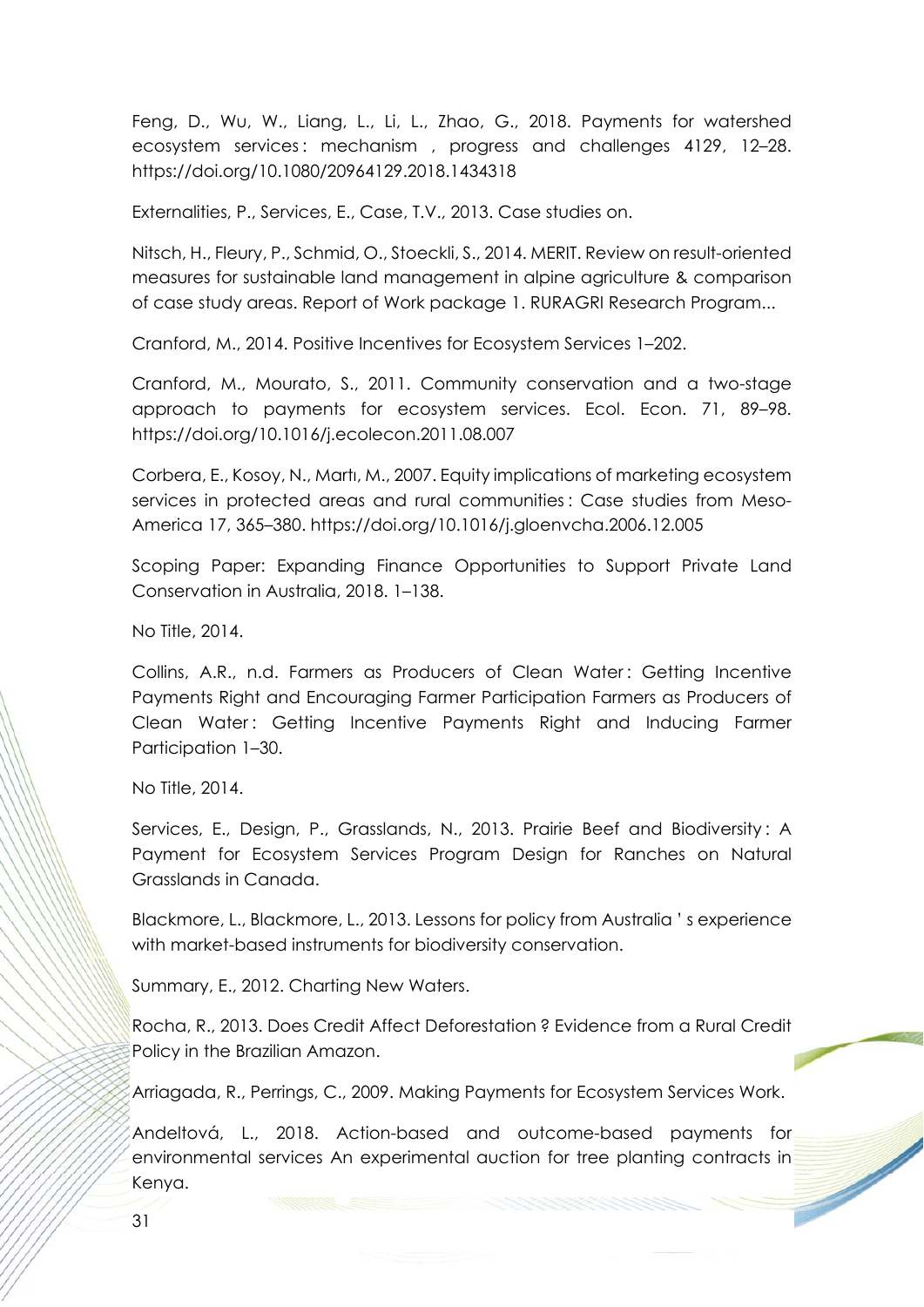## 10 Appendix B: list of documents scanned and not selected

Balderas Torres, A., MacMillan, D.C., Skutsch, M., Lovett, J.C., 2013. Payments for ecosystem services and rural development: Landowners' preferences and potential participation in western Mexico. Ecosyst. Serv. 6, 72–81. https://doi.org/10.1016/j.ecoser.2013.03.002

Broch, S.W., Vedel, S.E., 2012. Using Choice Experiments to Investigate the Policy Relevance of Heterogeneity in Farmer Agri-Environmental Contract Preferences. Environ. Resour. Econ. 51, 561–581. https://doi.org/10.1007/s10640-011-9512-8

Christensen, T., Pedersen, A.B., Nielsen, H.O., Mørkbak, M.R., Hasler, B., Denver, S., 2011. Determinants of farmers' willingness to participate in subsidy schemes for pesticide-free buffer zones-A choice experiment study. Ecol. Econ. 70, 1558–1564. https://doi.org/10.1016/j.ecolecon.2011.03.021

European Court of Auditors, 2011. Is agri-environment support well designed and managed?, Special Report No 7. https://doi.org/10.2865/41418

Darnhofer, I., Schermer, M., Steinbacher, M., Gabillet, M., Daugstad, K., 2017. Preserving permanent mountain grasslands in Western Europe: Why are promising approaches not implemented more widely? Land use policy 68, 306– 315. https://doi.org/10.1016/j.landusepol.2017.08.005

de Sainte Marie, C., 2014. Rethinking agri-environmental schemes. A resultoriented approach to the management of species-rich grasslands in France. J. Environ. Plan. Manag. 57, 704–719. https://doi.org/10.1080/09640568.2013.763772

Elliott, J., Image, M., 2018. Design of Agri-Environmental Schemes – evidence from the monitoring and evaluation GLAS in Ireland. 166th EAAE Semin. Sustain. Agri-Food Sect. 13.

Smith, R., 2011. Florida ' s Ranchlands Helping to Preserve Landscapes , Protect and Improve Waters Benefits : By the numbers :

Drechsler, M., 2017. Performance of Input- and Output-based Payments for the Conservation of Mobile Species. Ecol. Econ. 134, 49–56. https://doi.org/10.1016/j.ecolecon.2016.12.022

Engel, S., Palmer, C., Taschini, L., Urech, S., 2015. Conservation payments under uncertainty. Land Econ. 91, 36–56. https://doi.org/10.3368/le.91.1.36

Walsh, C., 2009. Policy forum. Drugs and Alcohol Today 9, 8–13. https://doi.org/10.1108/17459265200900035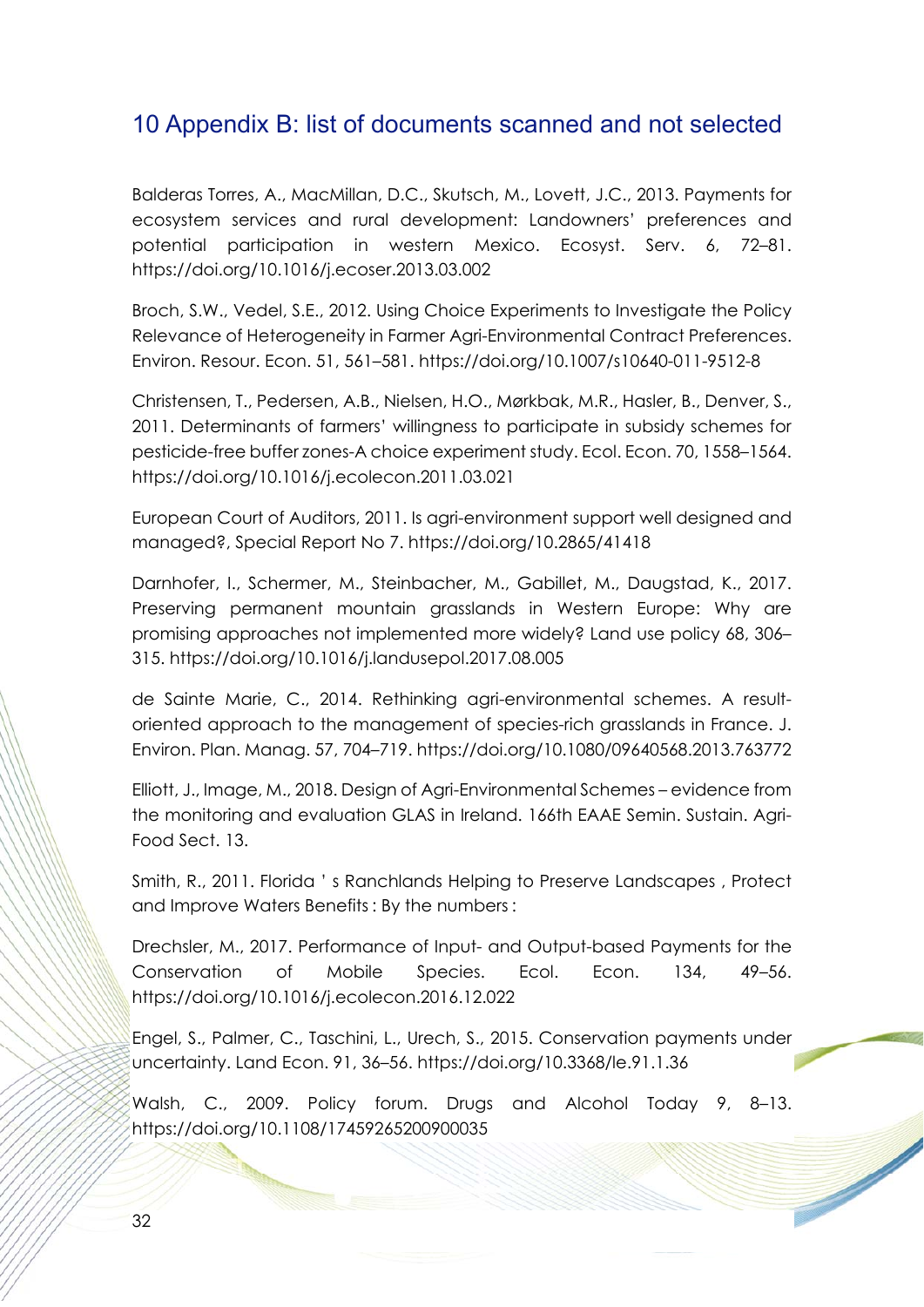Gibbons, J.M., Nicholson, E., Milner-Gulland, E.J., Jones, J.P.G., 2011. Should payments for biodiversity conservation be based on action or results? J. Appl. Ecol. 48, 1218–1226. https://doi.org/10.1111/j.1365-2664.2011.02022.x

Greiner, R., Ballweg, J., 2013. Estimating the supply of on-farm biodiversity conservation services by north Australian pastoralists: design of a choice experiment. … 5-8, 2013, Sydney, Aust.

Guerin, L.N., Mundaca, L., 2018. Good meadows , good farmers ? An assessment of the cultural sustainability of an Irish pilot results- oriented agri-environmental scheme.

Gustavsson, M., 2018. Examining the 'cultural sustainability' of two different ways of governing fishing practices. Mar. Policy 97, 262–269. https://doi.org/10.1016/j.marpol.2018.03.017

Hasund, K.P., 2013. Indicator-based agri-environmental payments: A paymentby-result model for public goods with a Swedish application. Land use policy 30, 223–233. https://doi.org/10.1016/j.landusepol.2012.03.011

Herzon, I., Birge, T., Allen, B., Povellato, A., Vanni, F., Hart, K., Radley, G., Tucker, G., Keenleyside, C., Oppermann, R., Underwood, E., Poux, X., Beaufoy, G., Pražan, J., 2018. Time to look for evidence: Results-based approach to biodiversity conservation on farmland in Europe. Land use policy 71. https://doi.org/10.1016/j.landusepol.2017.12.011

Herzon, I., Mikk, M., 2007. Farmers' perceptions of biodiversity and their willingness to enhance it through agri-environment schemes: A comparative study from Estonia and Finland. J. Nat. Conserv. 15, 10–25. https://doi.org/10.1016/j.jnc.2006.08.001

Kinzig, A.P., 2011. Paying for ecosystem services - Promise and peril (Science (603)). Science (80-. ). 334, 1348. https://doi.org/10.1126/science.334.6061.1348

Schwarz, G., Moxey, A., Mccracken, D., Huband, S., Cummins, R., 2008. An analysis of the potential effectiveness of a Payment-by-Results approach to the delivery of environmental public goods and services supplied by Agri-Environment Schemes.

Mcdonald, J.A., Helmstedt, K.J., Bode, M., Coutts, S., Possingham, E.M.H.P., 2018. Improving private land conservation with outcome- ¬ based biodiversity payments 1476–1485. https://doi.org/10.1111/1365-2664.13071

Matzdorf, B., Lorenz, J., 2010. Land Use Policy How cost-effective are resultoriented agri-environmental measures ?— An empirical analysis in Germany 27, 535–544. https://doi.org/10.1016/j.landusepol.2009.07.011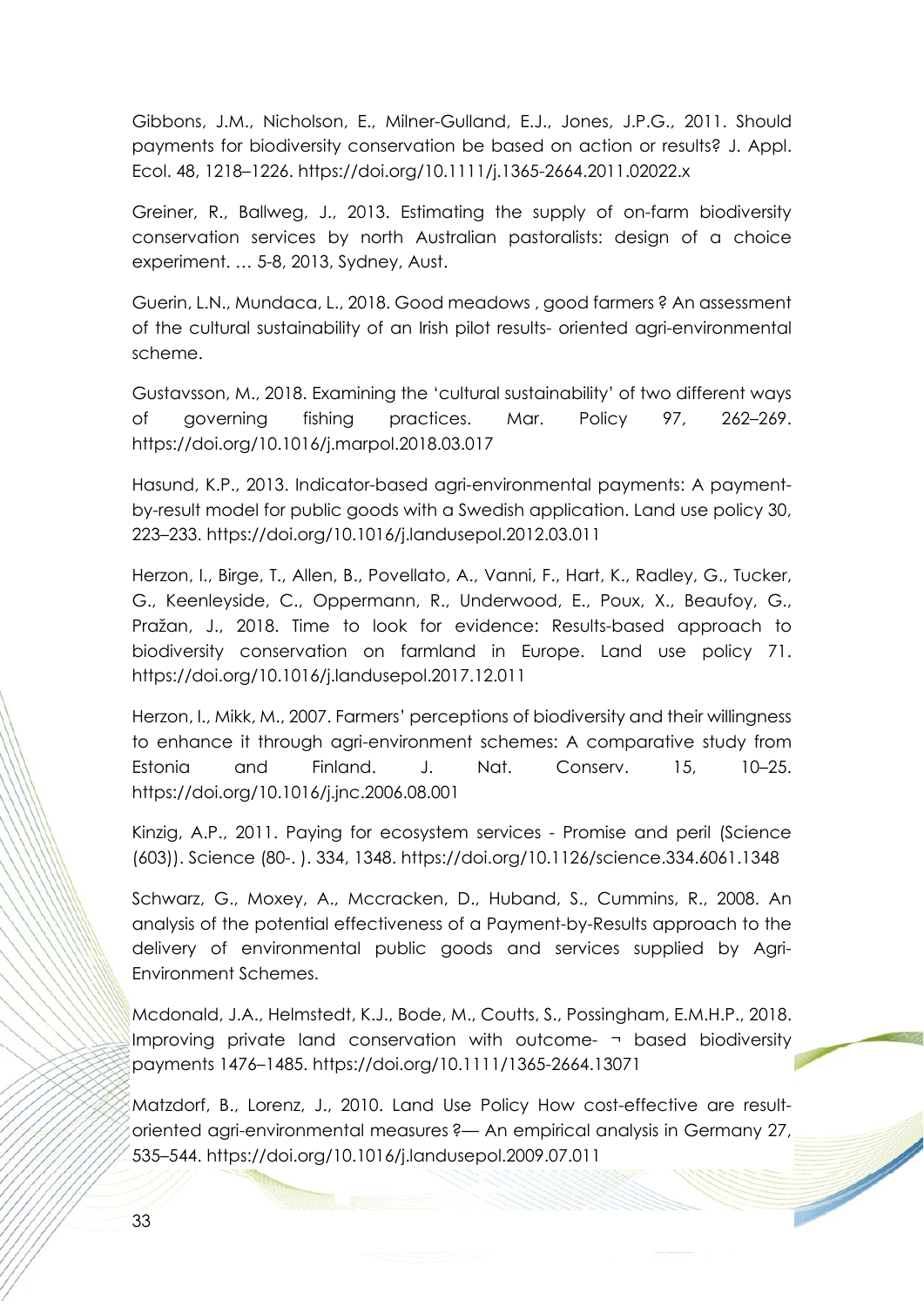Elkonyan, T.I.M., Aylor, M.I.H.T., 2013. R EGULATORY P OLICY D ESIGN FOR A GROECOSYSTEM M ANAGEMENT ON P UBLIC R ANGELANDS 95, 606–627. https://doi.org/10.1093/ajae/aas170

Handbook, A.P., n.d. Result-oriented Measures for Biodiversity in Mountain Farming A Policy Handbook Result-oriented Measures for Biodiversity in Mountain Farming.

Rangelands, O., n.d. Making Grasslands Sustainable in Mongolia Making Grasslands Sustainable in Mongolia International Experiences with.

No Title, n.d. 7–10.

Russi, D., Margue, H., Oppermann, R., Keenleyside, C., 2016. Land Use Policy Result-based agri-environment measures : Market-based instruments , incentives or rewards ? The case of Baden-Württemberg. Land use policy 54, 69–77. https://doi.org/10.1016/j.landusepol.2016.01.012

Sabatier, R., Doyen, L., Tichit, M., 2012. Action versus Result-Oriented Schemes in a Grassland Agroecosystem : A Dynamic Modelling Approach 7. https://doi.org/10.1371/journal.pone.0033257

Sattler, C., Trampnau, S., Schomers, S., Meyer, C., Matzdorf, B., 2013. Multi-classi fi cation of payments for ecosystem services : How do classi fi cation characteristics relate to overall PES success? 6, 31–45. https://doi.org/10.1016/j.ecoser.2013.09.007

Schomers, S., Matzdorf, B., 2013. Payments for ecosystem services : A review and comparison of developing and industrialized countries. Ecosyst. Serv. 6, 16–30. https://doi.org/10.1016/j.ecoser.2013.01.002

Agency, U.S.E.P., 2001. The United States Experience with Economic Incentives for Protecting the Environment.

Wezel, A., Vincent, A., Nitsch, H., Schmid, O., Dubbert, M., Tasser, E., Fleury, P., Stöckli, S., Stolze, M., Bogner, D., 2018. Land Use Policy Farmers ' perceptions , preferences , and propositions for result-oriented measures in mountain farming. Land use policy 70, 117–127. https://doi.org/10.1016/j.landusepol.2017.10.020

White, B., Hanley, N., 2016. Should We Pay for Ecosystem Service Outputs , Inputs or Both ? Environ. Resour. Econ. 63, 765–787. https://doi.org/10.1007/s10640-016- 0002-x

Wossink, G.A.A., Carolina, N., 2003. Biodiversity conservation by farmers : analysis of actual and contingent participation 30, 461–485.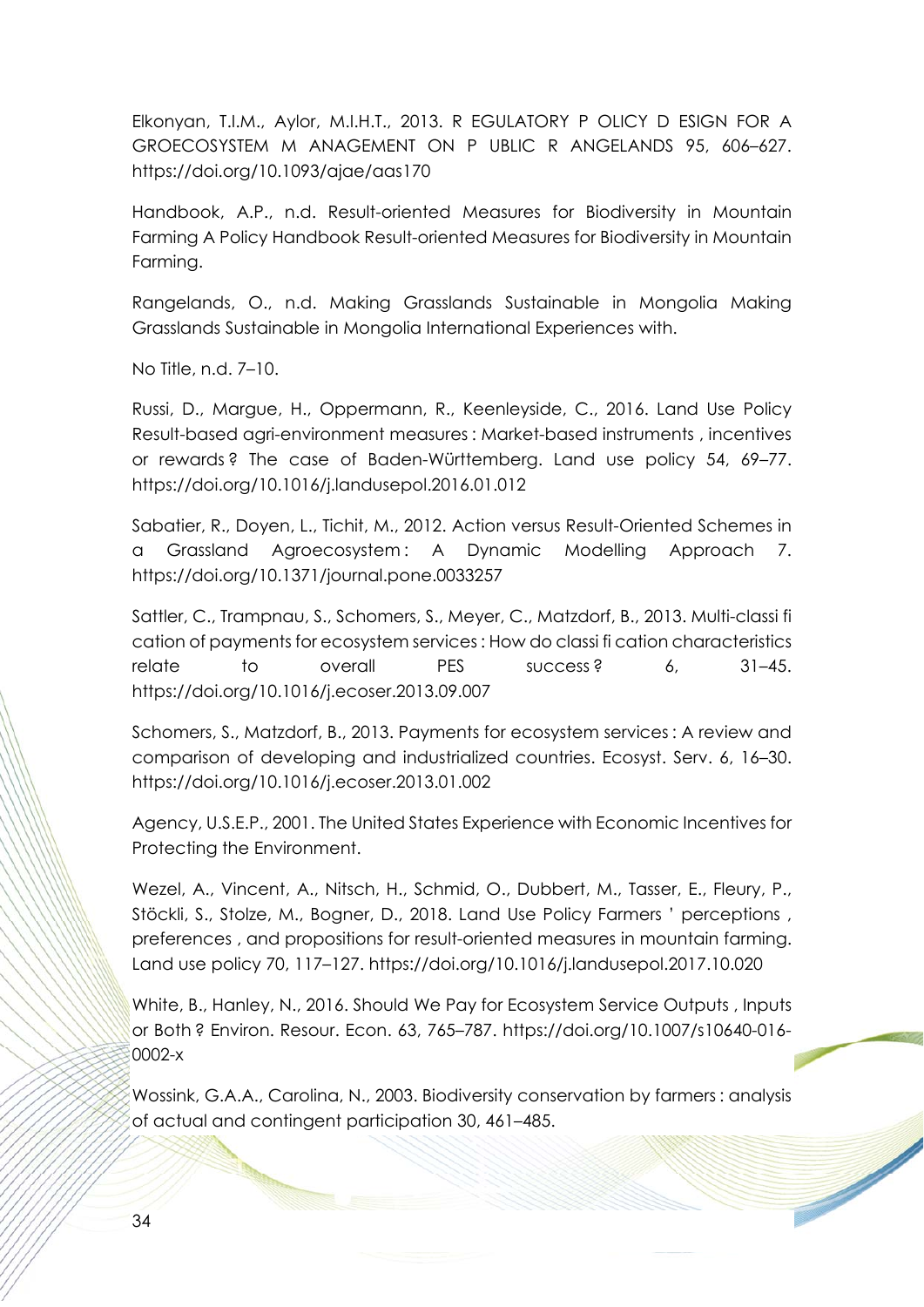Adhikari, B., Boag, G., 2013. Designing payments for ecosystem services schemes: Some considerations. Curr. Opin. Environ. Sustain. 5, 72-77. https://doi.org/10.1016/j.cosust.2012.11.001

Balana, B.B., Yatich, T., Mäkelä, M., 2011. A conjoint analysis of landholder preferences for reward-based land-management contracts in Kapingazi watershed, Eastern Mount Kenya. J. Environ. Manage. 92, 2634–2646. https://doi.org/10.1016/j.jenvman.2011.06.001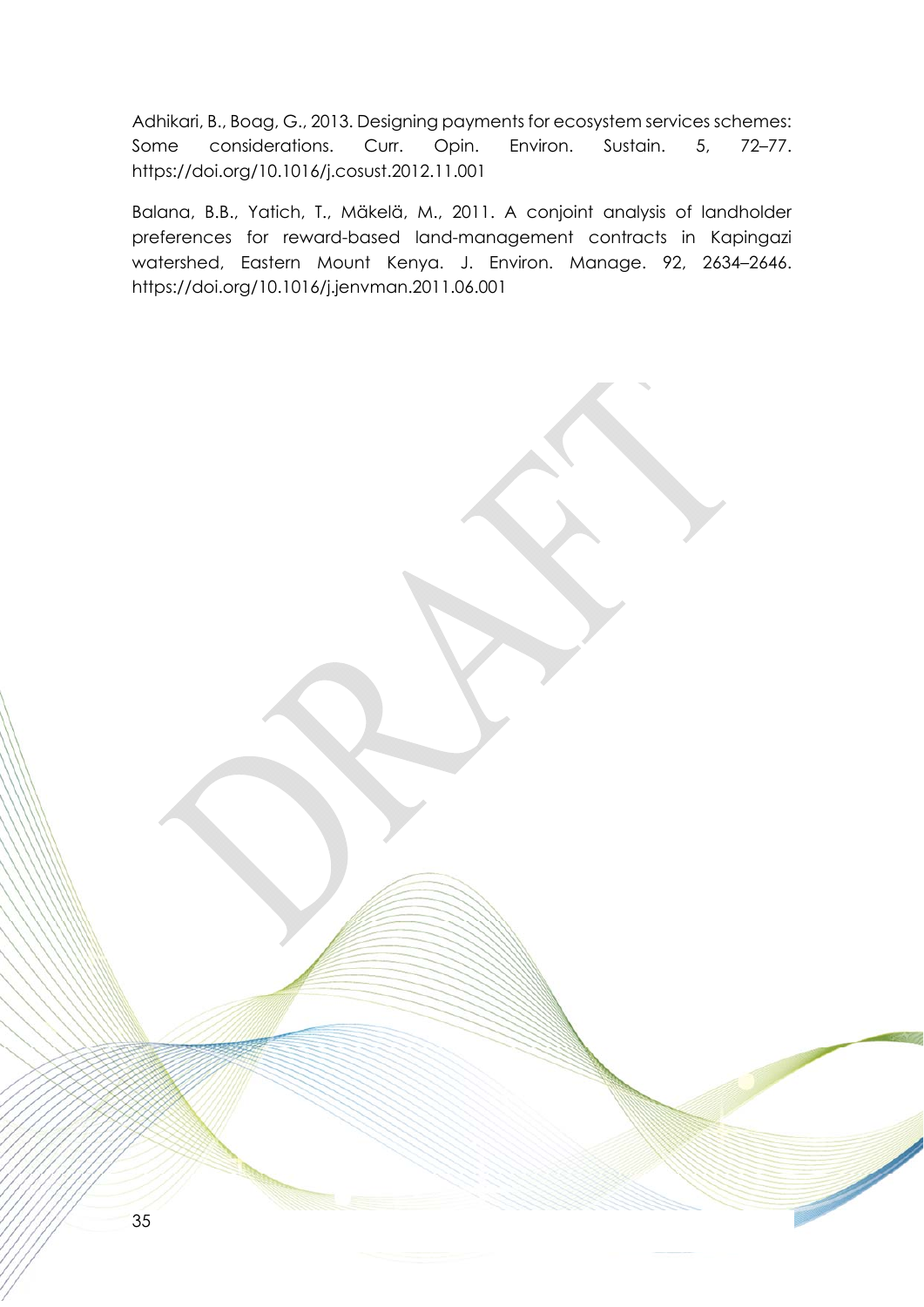



**All Colors** 

# 11 Appendix C: database presentation (available at CONSOLE repository: version V1 29/10/2020).

| Imant<br>÷ | source        | link/                    | country | descriptio<br>brief                          | notes<br><b>Ontro</b> | secondar              | addressec<br>ECPGS | contrac<br>forestry | a type | monitorin<br>models<br>ਹੌ | list name<br>repository |
|------------|---------------|--------------------------|---------|----------------------------------------------|-----------------------|-----------------------|--------------------|---------------------|--------|---------------------------|-------------------------|
|            | 7 p Journal   |                          | of USA  | Forest Bank - a forest cfr. d 2.4 fact       | sheet                 |                       | carb               | p                   |        |                           | dendri                  |
|            | 9 a Forestry  | $\overline{\phantom{a}}$ |         | conservation program in description case FI1 |                       | a                     | on                 | i∕ ri<br>$\circ$    |        |                           | ck                      |
|            | p Washington- |                          |         | Indiana and Virginia, US                     |                       | n                     | sequ               | $\vee$              |        |                           | 2000                    |
|            | e 98(3):22-25 |                          |         |                                              |                       | d                     | estrat e a         |                     |        |                           |                         |
|            |               |                          |         |                                              |                       |                       | ion,               | $st$ $t$            |        |                           |                         |
|            |               |                          |         |                                              |                       | $\epsilon$            | biodi              | ry e                |        |                           |                         |
|            |               |                          |         |                                              |                       | n                     | versit             |                     |        |                           |                         |
|            |               |                          |         |                                              |                       | U                     | у,                 |                     |        |                           |                         |
|            |               |                          |         |                                              |                       |                       | value              |                     |        |                           |                         |
|            |               |                          |         |                                              |                       | $\mathop{\mathrm{e}}$ | S.                 |                     |        |                           |                         |
|            |               |                          |         |                                              |                       |                       | asso               |                     |        |                           |                         |
|            |               |                          |         |                                              |                       |                       | ciate              |                     |        |                           |                         |
|            |               |                          |         |                                              |                       |                       | d                  |                     |        |                           |                         |
|            |               |                          |         |                                              |                       |                       | with               |                     |        |                           |                         |
|            |               |                          |         |                                              |                       |                       | forest             |                     |        |                           |                         |
|            |               |                          |         |                                              |                       |                       | land               |                     |        |                           |                         |
|            |               |                          |         |                                              |                       |                       |                    |                     |        |                           |                         |

This project has received funding from the European Union's Horizon 2020 research and innovation programme under grant agreement No. 817949. The results presented reflect only the authors' view, the Agency is not responsible for any use that may be made of the information it contains.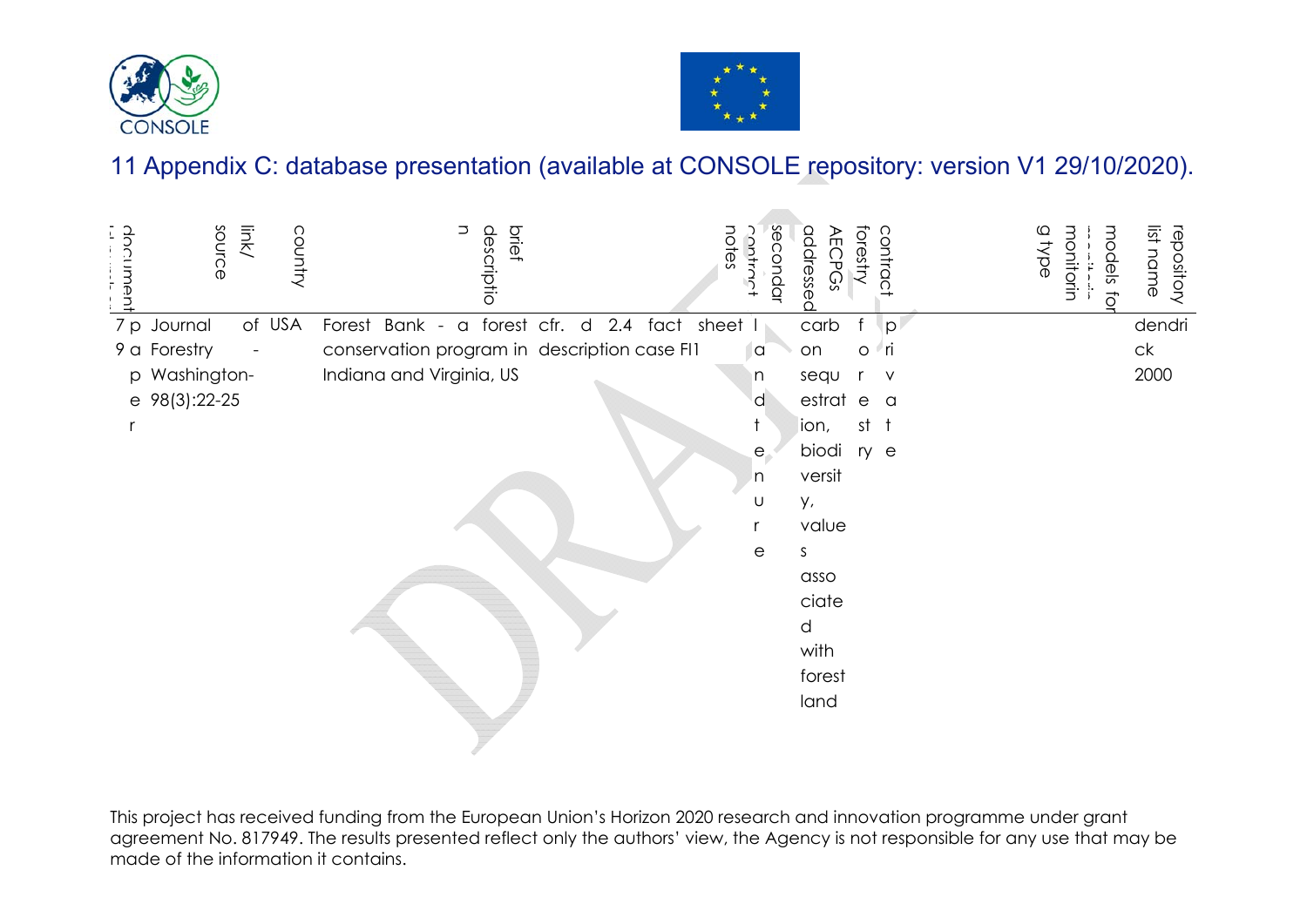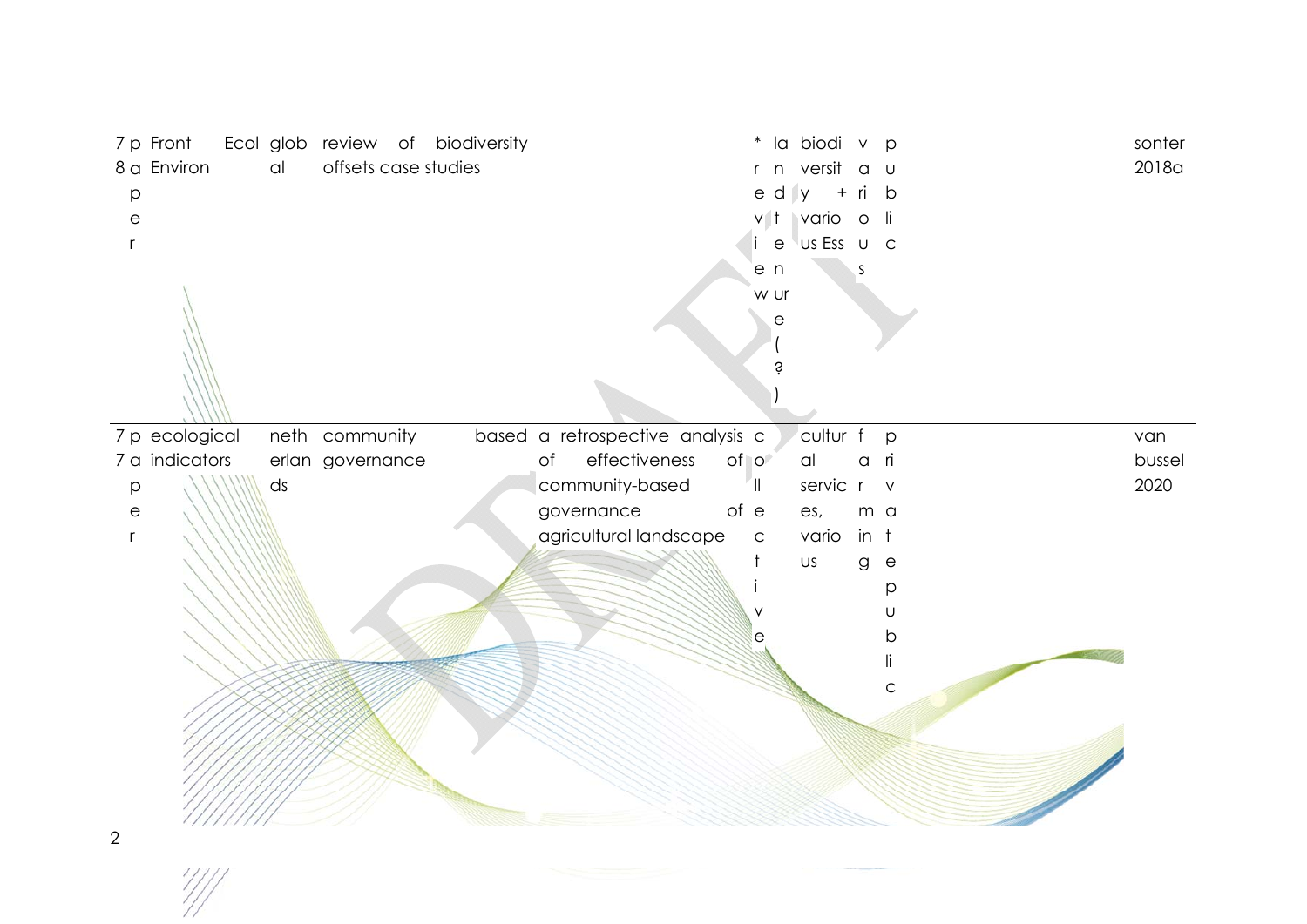76p ap er ecological economics, 172 Sweden green pubic procurement for organic farming. Although the public sector only accounts for 4% of the Swedish market for foods, the researchers suggest that public authorities acting together have sufficient buying power to influence wholesalers: The mean share of organic farmland in Swedish counties rose from 6.9% in 2003 to 19.8% in 2016 linked to the GPP. public procurement to develop organic farmland. Analysis of policy effectiveness vauechain biodiversity, org anic farming p ublicSweden GPP 75leaflet Univ Brasilia Brasil restauration of cerrado in Brasil with adaptive management following monitoring An example of adaptive management with direct monitoring resut bcollective biodiversity, various forestry sy p ublicscientific team (university) Cerra do restauration

3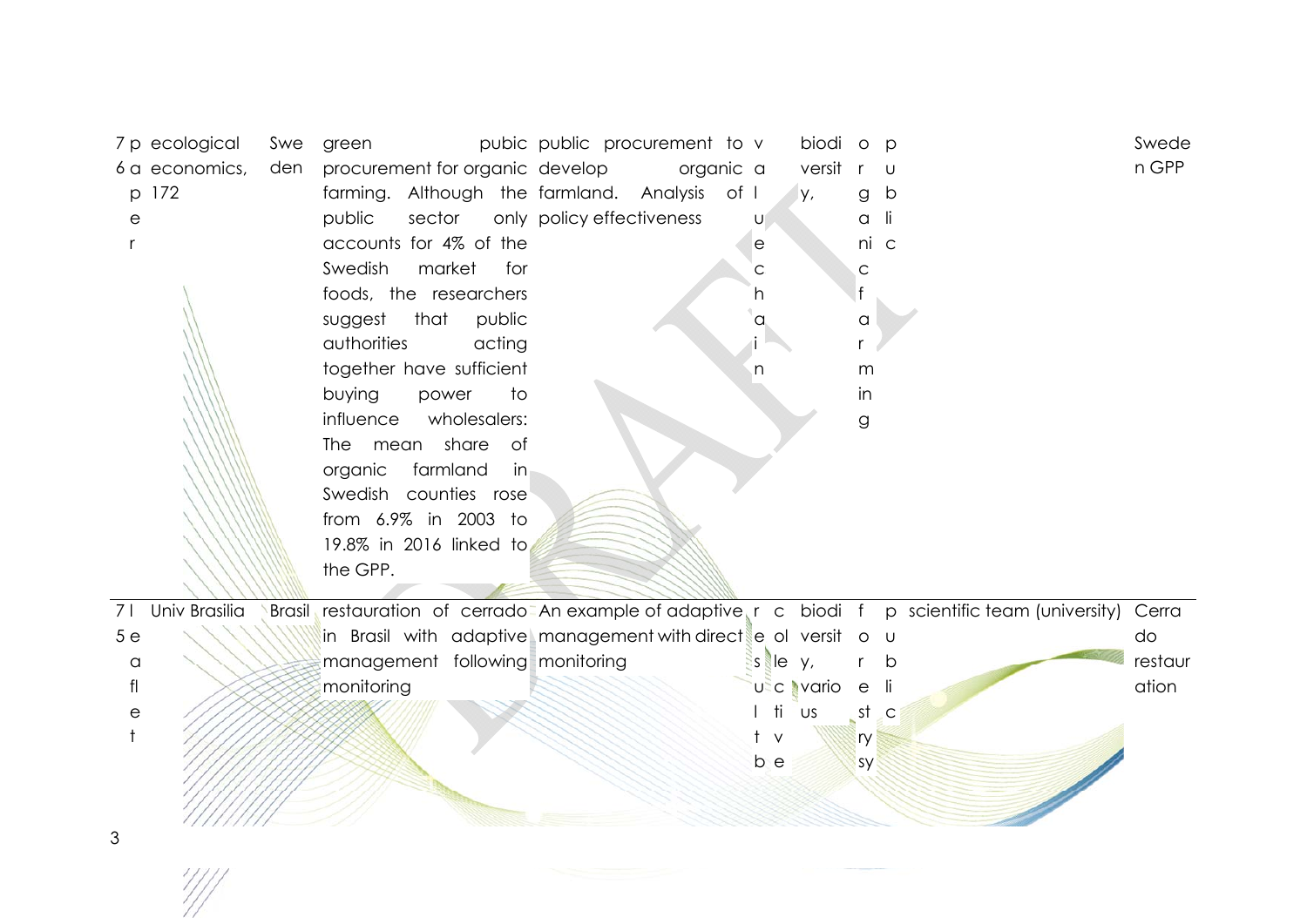|                       |            |                                                            |                            | a<br>S<br>е<br>d      |              | st<br>е<br>m<br>C<br>е<br>rr<br>a<br>d |          |         |
|-----------------------|------------|------------------------------------------------------------|----------------------------|-----------------------|--------------|----------------------------------------|----------|---------|
|                       |            |                                                            |                            |                       |              | $\circ$                                |          |         |
| 7 p ecosystem         | <b>US</b>  | results from 2 workshops a comparative analysis *rev vario |                            |                       |              | $V$ V                                  |          | sattler |
| 4 a services v. 6     | and        | on PES, include a list of of success factors for iew us    |                            |                       |              | O                                      | a        | 2013    |
| p                     | Ger        | c.a. 40 output based PES. The work also (ma                |                            |                       |              | <u>ri</u>                              | ri       |         |
| $\mathop{\mathrm{e}}$ | man        | schemes in US and a supports output based in:              |                            |                       |              | $\circ$                                | $\circ$  |         |
|                       | V          | comparative analysis of payment as a likely resu           |                            |                       |              | U                                      | <b>U</b> |         |
|                       |            | 22 schemes in Germany driver of success for PES            |                            |                       |              | S.                                     | S        |         |
|                       |            | USA.<br>Expert<br>and                                      |                            | bas                   |              |                                        |          |         |
|                       |            | judgment.                                                  |                            | ed)                   |              |                                        |          |         |
|                       |            |                                                            |                            |                       |              |                                        |          |         |
| 7 p ecosystem         | S.         | analysis of 40 case 40                                     | studies,<br>$no *$<br>case |                       | wate v v     |                                        |          | martin  |
| 3 a services v. 6     | <b>Ame</b> | studies of water service, innovative contracts             |                            | r                     | $\mathsf{r}$ | a                                      | a        |         |
| p                     | rica,      | outputs<br>payments,                                       |                            | е                     |              | ri                                     | ri       | ortega  |
| $\mathop{\mathrm{e}}$ |            | Afric based contracts<br>are                               |                            |                       |              | O                                      | $\circ$  | 2013    |
|                       | ίa,        | rarely included in the                                     |                            |                       |              | U                                      | U        |         |
|                       |            | Asia <i>contract</i> . Mainly action-                      |                            | $\mathop{\mathrm{e}}$ |              | S.                                     | ES.      |         |
|                       |            | based                                                      |                            | W                     |              |                                        |          |         |
|                       |            |                                                            |                            |                       |              |                                        |          |         |
|                       |            |                                                            |                            |                       |              |                                        |          |         |
|                       |            |                                                            |                            |                       |              |                                        |          |         |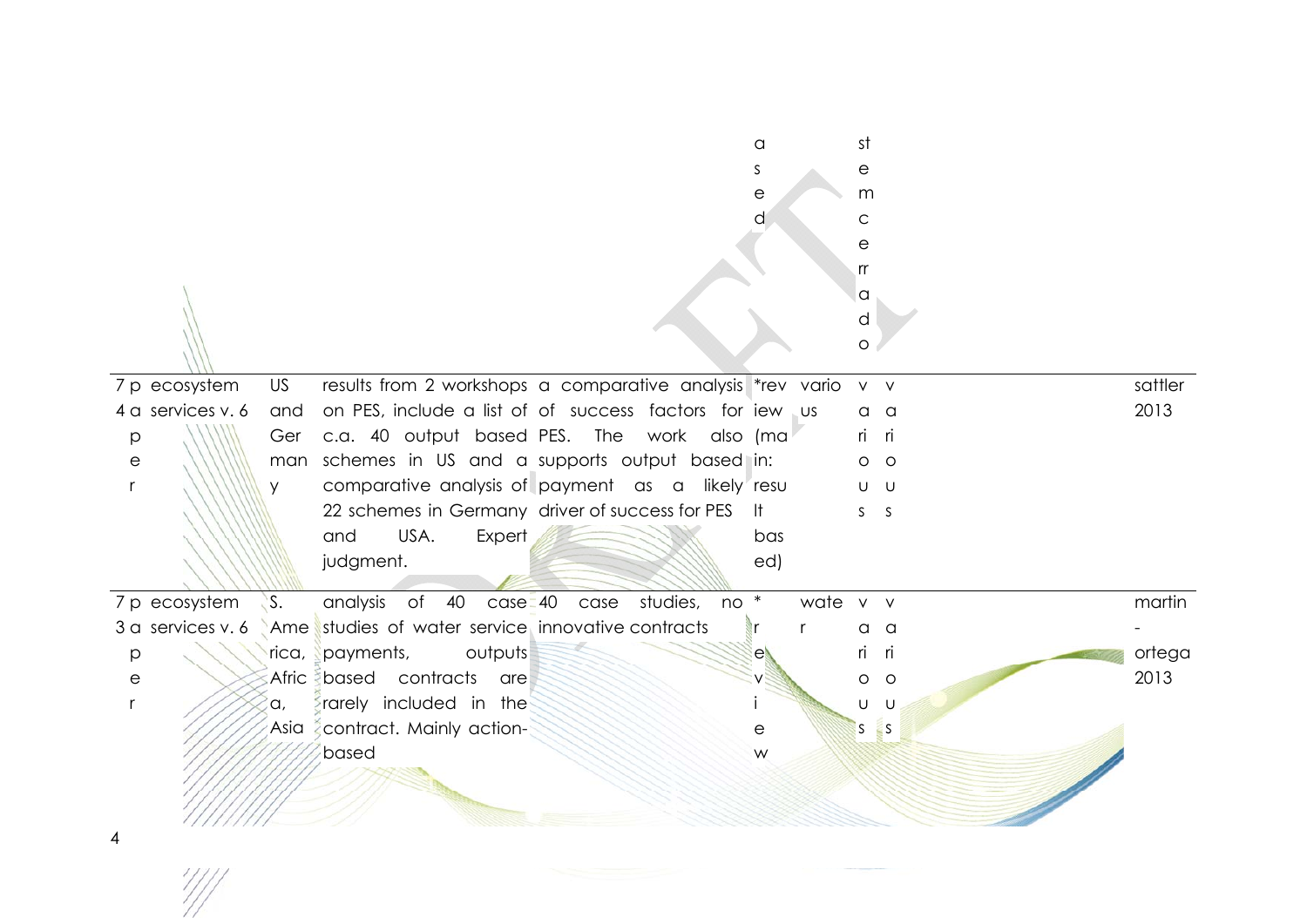| 7 p ecology    | & cost     | list of cases with some 5 case                   | studies,<br>$no*$                                   |              | water,       | $\vee$       | swallo |
|----------------|------------|--------------------------------------------------|-----------------------------------------------------|--------------|--------------|--------------|--------|
| 2 a society    | $\alpha$   | features                                         | about innovative contracts                          | $\mathsf{r}$ | wildlife     | a            | w 2010 |
| p              | rica,      | contracts,<br>but<br>no                          |                                                     | е            | biodivers ri |              |        |
| е              | phili      | innovative solutions for                         |                                                     |              | ity,         | $\circ$      |        |
|                | ppin       | contracts or monitoring.                         |                                                     |              | carbon       | $\cup$       |        |
|                | es,        | The objective<br>is<br>to                        |                                                     | е            | sequestr s   |              |        |
|                |            | keny understand origin of                        |                                                     | W            | ation        |              |        |
|                | $\alpha$ , | of service<br>contracts                          |                                                     |              |              |              |        |
|                | uga        | provision reward                                 |                                                     |              |              |              |        |
|                | nda,       |                                                  |                                                     |              |              |              |        |
|                | S.         |                                                  |                                                     |              |              |              |        |
|                | Afric      |                                                  |                                                     |              |              |              |        |
|                | a          |                                                  |                                                     |              |              |              |        |
| 7 w Arizona    | chin       | list of 14 PES schemes review                    | PES<br>$-$ *<br>of                                  |              | agrobio      | $\mathsf{p}$ | arriag |
| 1 o University | $\alpha$   | existing<br>in                                   | different agrobiodiversity                          | r            | diversity, u |              | ada    |
|                | <b>USA</b> |                                                  | countries. The aim is to schemes - cfr. Table 1 - e |              | erosion      | b            | 2009   |
| k              | Austr      | provide an analysis of some interest is in the v |                                                     |              | protecti     | -li          |        |
|                | alia       |                                                  | efficiency but some comparative difference i        |              | on,          | C            |        |
| n              |            | features are provided                            | and the classification of e                         |              | various      |              |        |
| g              |            |                                                  | approaches: technical w                             |              |              |              |        |
| р              |            |                                                  | assistance<br>in-kind<br>as                         |              |              |              |        |
| $\hbox{\tt C}$ |            |                                                  | China,<br>payment<br>in                             |              |              |              |        |
| $\mathsf{p}$   |            |                                                  | selection of participants                           |              |              |              |        |
| е              |            |                                                  | based on cost and                                   |              |              |              |        |
|                |            |                                                  | expected performance                                |              |              |              |        |
|                |            |                                                  |                                                     |              |              |              |        |
|                |            |                                                  |                                                     |              |              |              |        |

5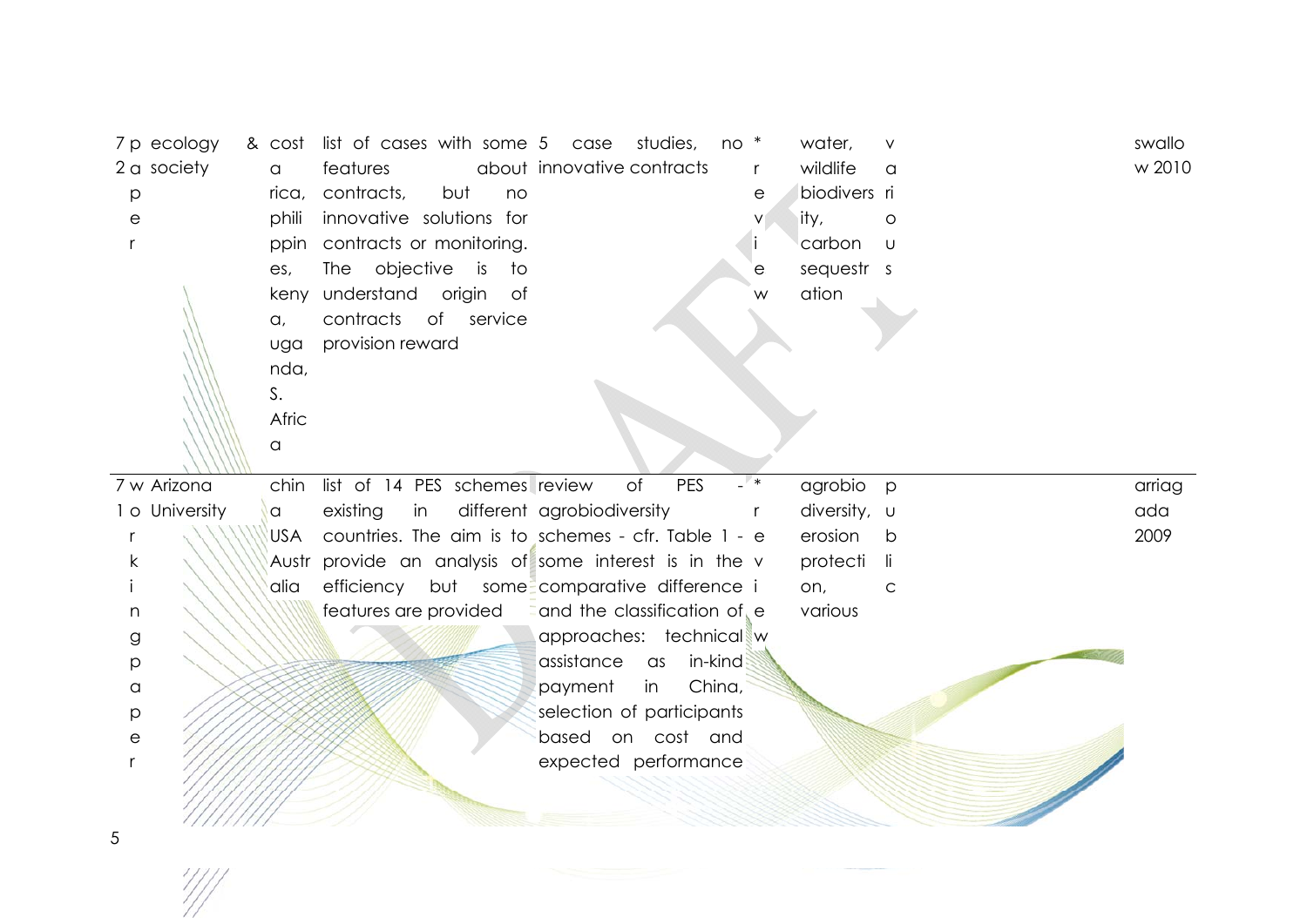|                       |         |                                                           | in Australia and USA,<br>tenders fr unemployed<br>people to resore lands in<br>S. Africa. |                  |   |             |                              |        |
|-----------------------|---------|-----------------------------------------------------------|-------------------------------------------------------------------------------------------|------------------|---|-------------|------------------------------|--------|
| 7 p glob              | env mes | a list of ES payments innovative approaches               |                                                                                           |                  |   | wate        | $\mathsf{f}$<br>$\mathsf{p}$ | corber |
| 0 a change            |         | oam types: offset, easements, are not present, the r      |                                                                                           |                  |   | $r_{\iota}$ | $\circ$<br>U                 | a 2007 |
| p                     | eric    | action-based payments focus is on assessing the           |                                                                                           |                  |   | carb        | $r$ b                        |        |
| $\mathop{\mathrm{e}}$ | a       | waterhed,<br>in                                           | debt different                                                                            | equity<br>of v   |   | on          | е<br>ЛГ                      |        |
| $\mathsf{r}$          |         | purchase,                                                 | different                                                                                 | implmented i     |   | sequ st c   |                              |        |
|                       |         |                                                           | schemes.                                                                                  |                  | e | estrat ry   |                              |        |
|                       |         |                                                           |                                                                                           |                  | W | ion         | sy                           |        |
|                       |         |                                                           |                                                                                           |                  |   |             | st                           |        |
|                       |         |                                                           |                                                                                           |                  |   |             | е                            |        |
|                       |         |                                                           |                                                                                           |                  |   |             | m                            |        |
| 6 p ecoystem          |         | Sout a review of 40 case reviewing case studies to *      |                                                                                           |                  |   | Biodivers v |                              | grima  |
| 9 a services          | h.      | studies but no innovative look for success factors r      |                                                                                           |                  |   | ity,        | a                            | 2016   |
| p                     |         | Ame types, the aim is to and                              |                                                                                           | effectiveness. e |   | landsca     | - ri                         |        |
| е                     | rica    | identify keys for success <i>Mechanism</i> involved for v |                                                                                           |                  |   | pe;         | O                            |        |
| r                     |         |                                                           | payments are focused: i                                                                   |                  |   | water;      | U                            |        |
|                       |         |                                                           | in kind or cash -> nose                                                                   |                  |   | carbon s    |                              |        |
|                       |         |                                                           | conditional                                                                               | payments w       |   |             |                              |        |
|                       |         |                                                           | such as result based or                                                                   |                  |   |             |                              |        |
|                       |         |                                                           | collective.                                                                               |                  |   |             |                              |        |
|                       |         |                                                           |                                                                                           |                  |   |             |                              |        |
|                       |         |                                                           |                                                                                           |                  |   |             |                              |        |
|                       |         |                                                           |                                                                                           |                  |   |             |                              |        |
| 6                     |         |                                                           |                                                                                           |                  |   |             |                              |        |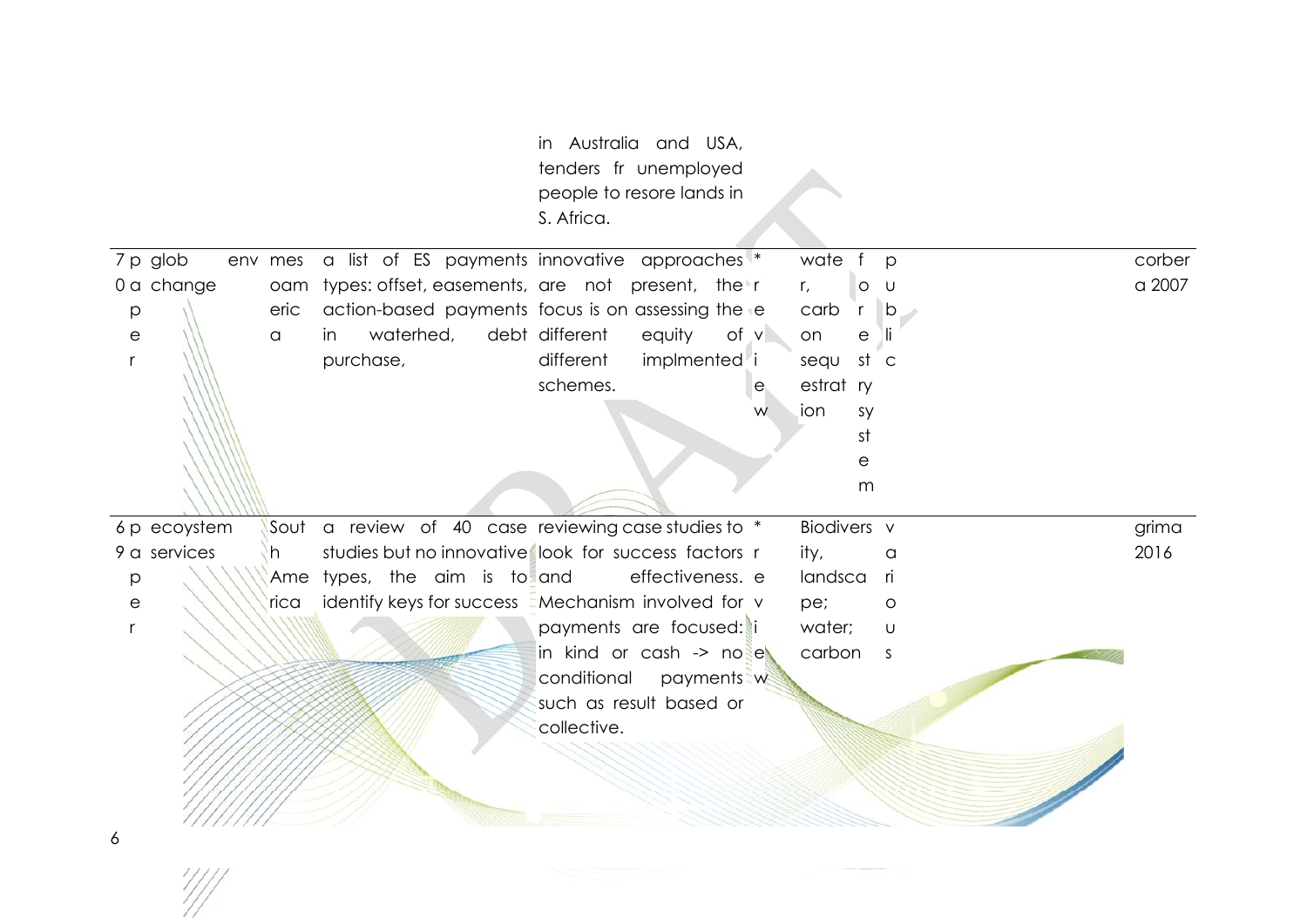| 6 p ecosystem<br>8 a health and a + level payments in China and<br>p sustainability othe and beyond to find kinds<br>$\mathsf{r}$<br>е |      | chin review of watershed 27 case studies in China *<br>conditions of success conversion<br>and identify best options cropland is transformed i<br>according<br>to<br>conditions |                   | of<br>local in forest or grassland | beyond: mainly r<br>land-use e<br>where v | е       | mainl v<br>V<br>wate<br>r | a<br>ri<br>O<br>U | $\circ$<br>-U<br>b<br>-li<br>$\mathsf{C}$ |                  |                         |                                      | feng<br>2018 |
|----------------------------------------------------------------------------------------------------------------------------------------|------|---------------------------------------------------------------------------------------------------------------------------------------------------------------------------------|-------------------|------------------------------------|-------------------------------------------|---------|---------------------------|-------------------|-------------------------------------------|------------------|-------------------------|--------------------------------------|--------------|
| 6r ALCA Trust fr austr report on leverages for recommendations                                                                         |      |                                                                                                                                                                                 |                   |                                    |                                           | for $r$ | biodi v                   |                   | <b>p</b>                                  |                  |                         |                                      | conser       |
| 7 e Nature                                                                                                                             | alia | financing conservation: private environmental e                                                                                                                                 |                   |                                    |                                           |         | versit                    | $\alpha$          | - ri                                      |                  |                         |                                      | vation       |
| p Australia                                                                                                                            |      | Deploying and scaling- protection schemes                                                                                                                                       |                   |                                    |                                           | S.      | у,                        | rı.               | $\vee$                                    |                  |                         |                                      | financ       |
| O                                                                                                                                      |      | existing or new<br>UD                                                                                                                                                           |                   |                                    |                                           | U       | vario                     | $\circ$           | - a                                       |                  |                         |                                      | е            |
|                                                                                                                                        |      | finance approaches to                                                                                                                                                           |                   |                                    |                                           |         | US                        | U                 | t                                         |                  |                         |                                      |              |
|                                                                                                                                        |      | support private                                                                                                                                                                 | land              |                                    |                                           |         |                           | S                 | е                                         |                  |                         |                                      |              |
|                                                                                                                                        |      | conservation. cfr. 4.4.8                                                                                                                                                        |                   |                                    |                                           | b       |                           |                   | a                                         |                  |                         |                                      |              |
|                                                                                                                                        |      | and 4.4.9 where green                                                                                                                                                           |                   |                                    |                                           | a       |                           |                   | n                                         |                  |                         |                                      |              |
|                                                                                                                                        |      | bonds and outcome-                                                                                                                                                              |                   |                                    |                                           | S.      |                           |                   | d                                         |                  |                         |                                      |              |
|                                                                                                                                        |      | models<br>based                                                                                                                                                                 | are               |                                    |                                           | e       |                           |                   | p                                         |                  |                         |                                      |              |
|                                                                                                                                        |      | described                                                                                                                                                                       | <i>(including</i> |                                    |                                           | d       |                           |                   | U                                         |                  |                         |                                      |              |
|                                                                                                                                        |      | environmental                                                                                                                                                                   | impact            |                                    |                                           |         |                           |                   | b                                         |                  |                         |                                      |              |
|                                                                                                                                        |      | bonds                                                                                                                                                                           |                   |                                    |                                           |         |                           |                   |                                           |                  |                         |                                      |              |
|                                                                                                                                        |      |                                                                                                                                                                                 |                   |                                    |                                           |         |                           |                   | C                                         |                  |                         |                                      |              |
| 6 w School                                                                                                                             |      | of austr a review of auctions and little additionality from *                                                                                                                   |                   |                                    |                                           |         | biodi f                   |                   |                                           |                  |                         | p critical issue for auctions, black |              |
| 6 o Agricultural                                                                                                                       |      | alia a offsettings in Australia auctions is reported as r                                                                                                                       |                   |                                    |                                           |         |                           |                   |                                           |                  | versit a u more efforts | required: more                       |              |
| r and                                                                                                                                  |      | with                                                                                                                                                                            |                   | potential participants have        | in e                                      |         | <b>Y</b>                  |                   |                                           | <b>b</b> Develop |                         | low-cost                             |              |
|                                                                                                                                        |      |                                                                                                                                                                                 |                   |                                    |                                           |         |                           |                   |                                           |                  |                         |                                      |              |
|                                                                                                                                        |      |                                                                                                                                                                                 |                   |                                    |                                           |         |                           |                   |                                           |                  |                         |                                      |              |
|                                                                                                                                        |      |                                                                                                                                                                                 |                   |                                    |                                           |         |                           |                   |                                           |                  |                         |                                      |              |

7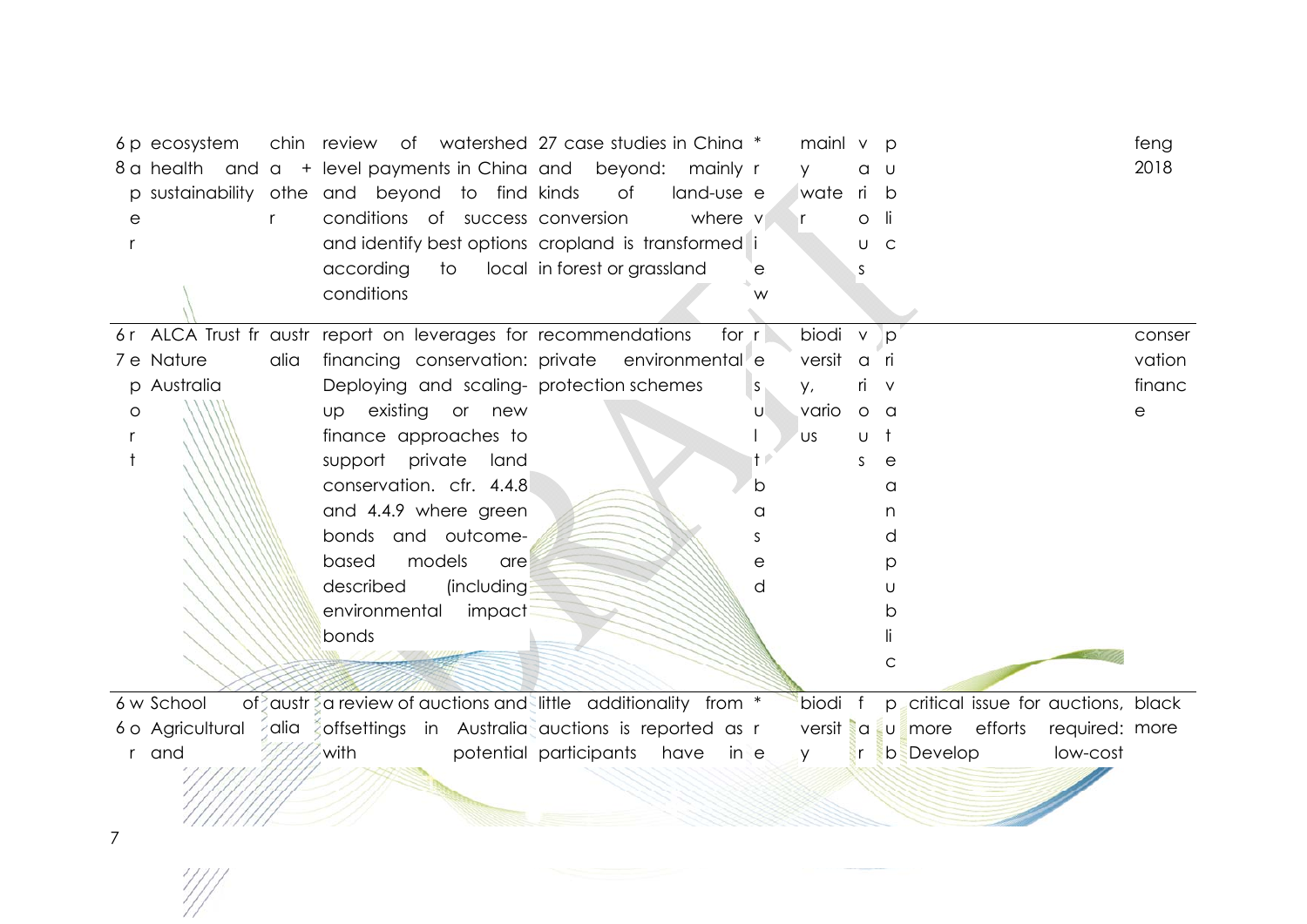|                       | k Resource                  | improvements. identify general               | positive v                                        |           |        | m li monitoring<br>strategies |        |
|-----------------------|-----------------------------|----------------------------------------------|---------------------------------------------------|-----------|--------|-------------------------------|--------|
|                       | Economics -                 | the relative importance environment attitude |                                                   |           |        | in c through<br>monitoring    |        |
|                       | n Univ Western              | factors<br>that<br>the<br>of                 |                                                   | е         | g      | specific and measurable       |        |
|                       | g Australia                 | determine the overall                        |                                                   | W         |        | activities and considering    |        |
| р                     |                             | willingness to participate                   |                                                   |           |        | self-assessment<br>by         |        |
| a                     |                             | and<br>cost-<br>in,                          |                                                   |           |        | landholders.<br>(However,     |        |
| р                     |                             | effectiveness<br>of,                         |                                                   |           |        | site visits by agency staff   |        |
| е                     |                             | conservation tender and                      |                                                   |           |        | for monitoring were much      |        |
|                       |                             | biodiversity<br>offset                       |                                                   |           |        | preferred by landholders.)    |        |
|                       |                             | programs for biodiversity                    |                                                   |           |        |                               |        |
|                       |                             | conservation in Australia                    |                                                   |           |        |                               |        |
|                       | 6 p Nature<br>glob          | review<br>of                                 | enabling agriculture land use and *               | wate      | $\vee$ |                               | romul  |
|                       | 5 a Communica<br>al         | conditions<br>for                            | local less protected area are r                   | r         | a      |                               | o 2018 |
|                       | p tion                      | based payments for enabling conditions       |                                                   |           | ri.    |                               |        |
| е                     |                             | watershed<br>services                        |                                                   |           | O      |                               |        |
|                       |                             | where city residents pay                     |                                                   |           | U      |                               |        |
|                       |                             | for<br>(mainly<br>drinking                   |                                                   | е         | S      |                               |        |
|                       |                             | water service) upstream                      |                                                   | W         |        |                               |        |
|                       |                             | landowners                                   |                                                   |           |        |                               |        |
|                       | 6 p PLOS ONE<br><b>I</b> UK |                                              | empirical example of not a payment schemes r      | soil      | f      | n self-monitoring             | stroud |
| 4 <sub>a</sub>        |                             |                                              | farmer monitoring for but evidence for self-e     | healt a a |        |                               | 2019   |
| р                     |                             |                                              | earthworms - 57% reports monitoring of outcomes s | h.        |        |                               |        |
| $\mathop{\mathrm{e}}$ |                             | willingness to change                        |                                                   |           | m      |                               |        |
|                       |                             |                                              |                                                   |           |        |                               |        |
|                       |                             |                                              |                                                   |           |        |                               |        |
|                       |                             |                                              |                                                   |           |        |                               |        |
| 8                     |                             |                                              |                                                   |           |        |                               |        |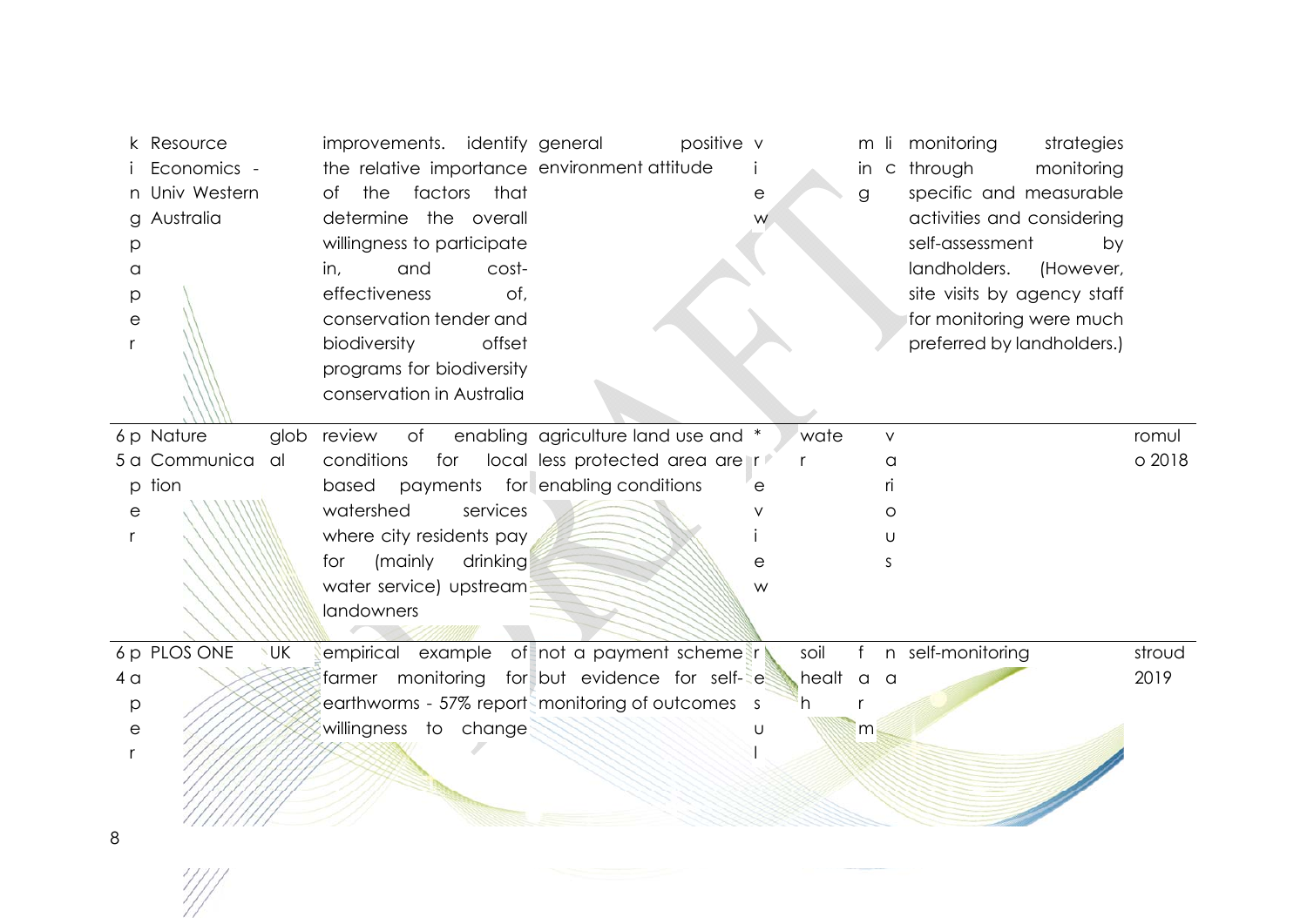|                       |      | practices on the base of                |                                                   |         |              | in                 |                                |      |          |
|-----------------------|------|-----------------------------------------|---------------------------------------------------|---------|--------------|--------------------|--------------------------------|------|----------|
|                       |      | monitoring result                       |                                                   | b       |              | $\mathsf g$        |                                |      |          |
|                       |      |                                         |                                                   | a       |              |                    |                                |      |          |
|                       |      |                                         |                                                   | S.<br>e |              |                    |                                |      |          |
|                       |      |                                         |                                                   | d       |              |                    |                                |      |          |
|                       |      |                                         |                                                   |         |              |                    |                                |      |          |
| 6p land<br>use swe    |      |                                         | an example of model to result oriented scheme. In |         | wate         | $\alpha$<br>$ p -$ |                                |      | mo sidem |
| 3 a policy            | den  | assess results of result- starting with | flexible e                                        |         | $\mathsf{r}$ | U                  |                                | del  | $O-$     |
| p                     |      | based schemes,                          | result based schemes's                            |         |              | b<br>a             |                                | of   | holm     |
| $\mathop{\mathrm{e}}$ |      |                                         | where farmers decide u                            |         |              | bl<br>-li          |                                | wa   | 2018     |
| r                     |      |                                         | practice,<br>then I<br>best                       |         |              | $\mathsf{C}$<br>е  |                                | ter  |          |
|                       |      |                                         | suggests a model based t                          |         |              |                    |                                | pol  |          |
|                       |      |                                         | scheme<br>where<br>best b                         |         |              |                    |                                | luti |          |
|                       |      |                                         | location for buffer strips is a                   |         |              |                    |                                | on   |          |
|                       |      |                                         | identified.                                       | S       |              |                    |                                | fro  |          |
|                       |      |                                         |                                                   | е       |              |                    |                                | m    |          |
|                       |      |                                         |                                                   | d       |              |                    |                                | agr  |          |
|                       |      |                                         |                                                   |         |              |                    |                                | icul |          |
|                       |      |                                         |                                                   |         |              |                    |                                | tur  |          |
|                       |      |                                         |                                                   |         |              |                    |                                | е    |          |
| 6r UNDP               | glob | state of 39 (+ 25 under in              | classic <sup>3</sup><br>general                   |         | carb<br>$-f$ |                    | p various, from direct to mads |      |          |
| 2e                    | al   | development)                            | offsetting<br>schemes a                           |         | on           | $\circ$            | ri more indirect               |      | en       |
| $\mathsf{p}$          |      | biodiversity/forest                     | (compensatory                                     | n       | sequer       | EV.                |                                |      | 2010     |
| $\circ$               |      | offsetting                              | programs. mitigation)                             | d       | estrat e a   |                    |                                |      |          |
|                       |      |                                         |                                                   |         |              |                    |                                |      |          |
|                       |      |                                         |                                                   |         |              |                    |                                |      |          |
| 9                     |      |                                         |                                                   |         |              |                    |                                |      |          |
|                       |      |                                         |                                                   |         |              |                    |                                |      |          |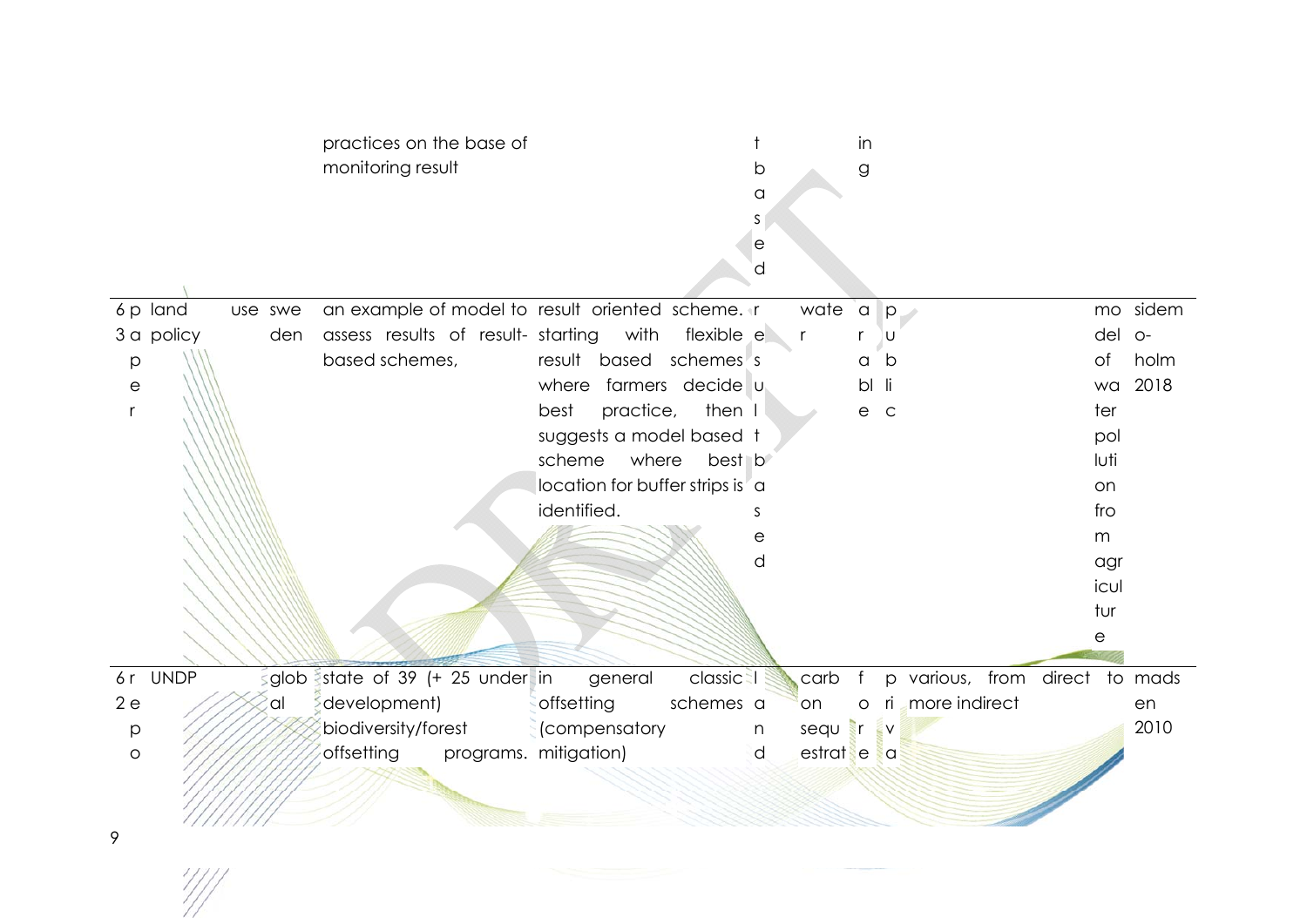|                            | Including<br>description<br>and<br>factors<br>for<br>te t<br>building<br>of<br>Up<br>te t<br>program |                                        | t<br>ion,<br>biodi<br>е<br>versit<br>n<br>y<br>U<br>r<br>e | st t<br>ry e                |           |
|----------------------------|------------------------------------------------------------------------------------------------------|----------------------------------------|------------------------------------------------------------|-----------------------------|-----------|
| 6 w Working<br>austr LAB   | EXPERIMENT                                                                                           | to not a case study but an in          | biodi f                                                    | p direct (not specified ow) | schilizzi |
| 1 o Paper 1102 alia        | assess auctions                                                                                      | with experiment: adding an e           | versit a u                                                 |                             | 2011      |
| Univ Western &             | result based                                                                                         | outcome-based                          | $\varsigma$<br>V                                           | b<br>r                      |           |
| k Australia<br>Ger         |                                                                                                      | condition on<br>tender u               |                                                            | m li                        |           |
| man                        |                                                                                                      | contracts. Result: risk- I             |                                                            | in $\epsilon$               |           |
| y<br>n                     |                                                                                                      | aversion induces<br>low t              |                                                            | g                           |           |
| g                          |                                                                                                      | effectiveness<br>of b                  |                                                            |                             |           |
| р                          |                                                                                                      | outcome based tenders a                |                                                            |                             |           |
| $\alpha$                   |                                                                                                      |                                        | S                                                          |                             |           |
| р                          |                                                                                                      |                                        | e                                                          |                             |           |
| $\mathop{\mathrm{e}}$      |                                                                                                      |                                        | d                                                          |                             |           |
| r                          |                                                                                                      |                                        |                                                            |                             |           |
| 6r Swiss<br>glob           | a list of more than 200 the                                                                          | payments                               | are v c wate v v                                           |                             | benne     |
| 0 e Agency<br><b>Scotl</b> | watershed                                                                                            | payment classified as: bilateral and r |                                                            | $a \, a$                    | tt 2013   |
| p Developmens (30          | programs (China, USA, agreements                                                                     | (directerisle                          |                                                            | ri<br>ri                    |           |
| $\circ$ t<br>$\sim$ COU    | $\epsilon$ etc.)                                                                                     | deals between payer o c                |                                                            | $\circ$<br>$\circ$          |           |
| ntrie                      |                                                                                                      | provider),<br>funds, u ti<br>and       |                                                            | ξυ<br>U                     |           |
|                            |                                                                                                      | trading<br>offsets, s<br>$\&$          |                                                            | S.<br><sub>S</sub>          |           |
|                            |                                                                                                      |                                        |                                                            |                             |           |
| 10                         |                                                                                                      |                                        |                                                            |                             |           |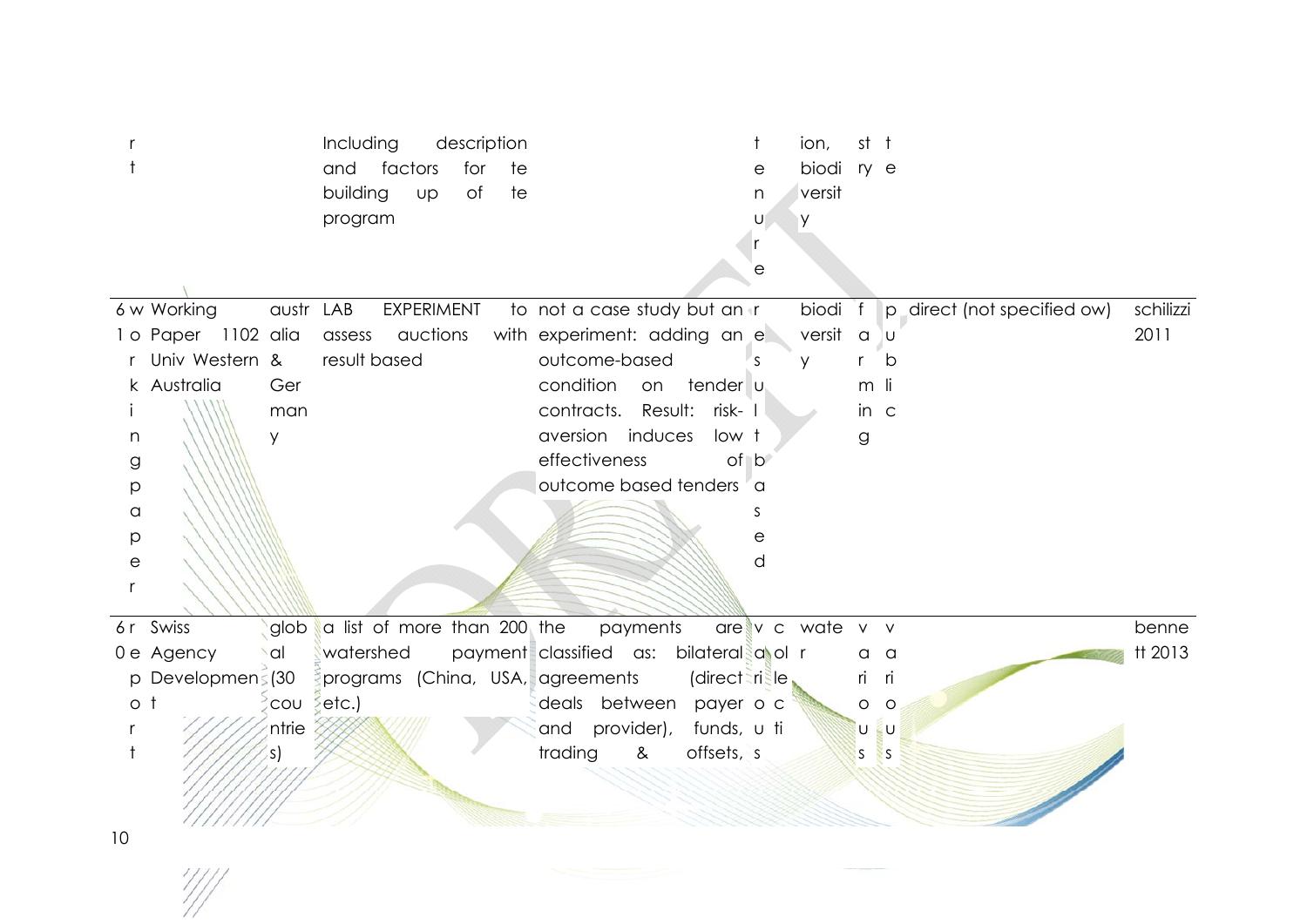|                       |          |      |                            | instream<br>buybacks<br>(water rights). Innovative<br>approaches are not the<br>focus of the report but<br>just to evidence main<br>trends. | $\vee$<br>$\mathop{\mathrm{e}}$ |                |      |                              |      |
|-----------------------|----------|------|----------------------------|---------------------------------------------------------------------------------------------------------------------------------------------|---------------------------------|----------------|------|------------------------------|------|
|                       | 5 p PNAS | Chin |                            | group size effect on data on a nature reserve c r                                                                                           |                                 | biodi f        |      | p collective self-monitoring | yang |
| 9 <sub>a</sub>        |          | a    | environmental              | case study                                                                                                                                  |                                 | o e versit o u |      |                              | 2013 |
| p                     |          |      | monitoring<br>and          |                                                                                                                                             | $\parallel$ s                   | у,             |      | b                            |      |
| $\mathop{\mathrm{e}}$ |          |      | management:<br>Using       |                                                                                                                                             |                                 | e ul carb      | e    | - li                         |      |
| $\mathsf{r}$          |          |      | data<br>gathered           |                                                                                                                                             | $c$   $\dagger$                 | $\Box$ on      | st c |                              |      |
|                       |          |      | from the Wolong Nature     |                                                                                                                                             |                                 | b stock ry     |      |                              |      |
|                       |          |      | Reserve since 1995, we     |                                                                                                                                             | i l'a                           |                |      |                              |      |
|                       |          |      | examined the effects       |                                                                                                                                             | V S                             |                |      |                              |      |
|                       |          |      | of group<br>size (i.e.,    |                                                                                                                                             | e e                             |                |      |                              |      |
|                       |          |      | number of households       |                                                                                                                                             | d                               |                |      |                              |      |
|                       |          |      | monitoring a single forest |                                                                                                                                             |                                 |                |      |                              |      |
|                       |          |      | parcel)<br>both<br>on      |                                                                                                                                             |                                 |                |      |                              |      |
|                       |          |      | collective action (forest  |                                                                                                                                             |                                 |                |      |                              |      |
|                       |          |      | monitoring)<br>and         |                                                                                                                                             |                                 |                |      |                              |      |
|                       |          |      | resource                   |                                                                                                                                             |                                 |                |      |                              |      |
|                       |          |      | outcomes (changes in       |                                                                                                                                             |                                 |                |      |                              |      |
|                       |          |      | forest cover)              |                                                                                                                                             |                                 |                |      |                              |      |
|                       |          |      |                            |                                                                                                                                             |                                 |                |      |                              |      |
|                       |          |      |                            |                                                                                                                                             |                                 |                |      |                              |      |
|                       |          |      |                            |                                                                                                                                             |                                 |                |      |                              |      |
|                       |          |      |                            |                                                                                                                                             |                                 |                |      |                              |      |

11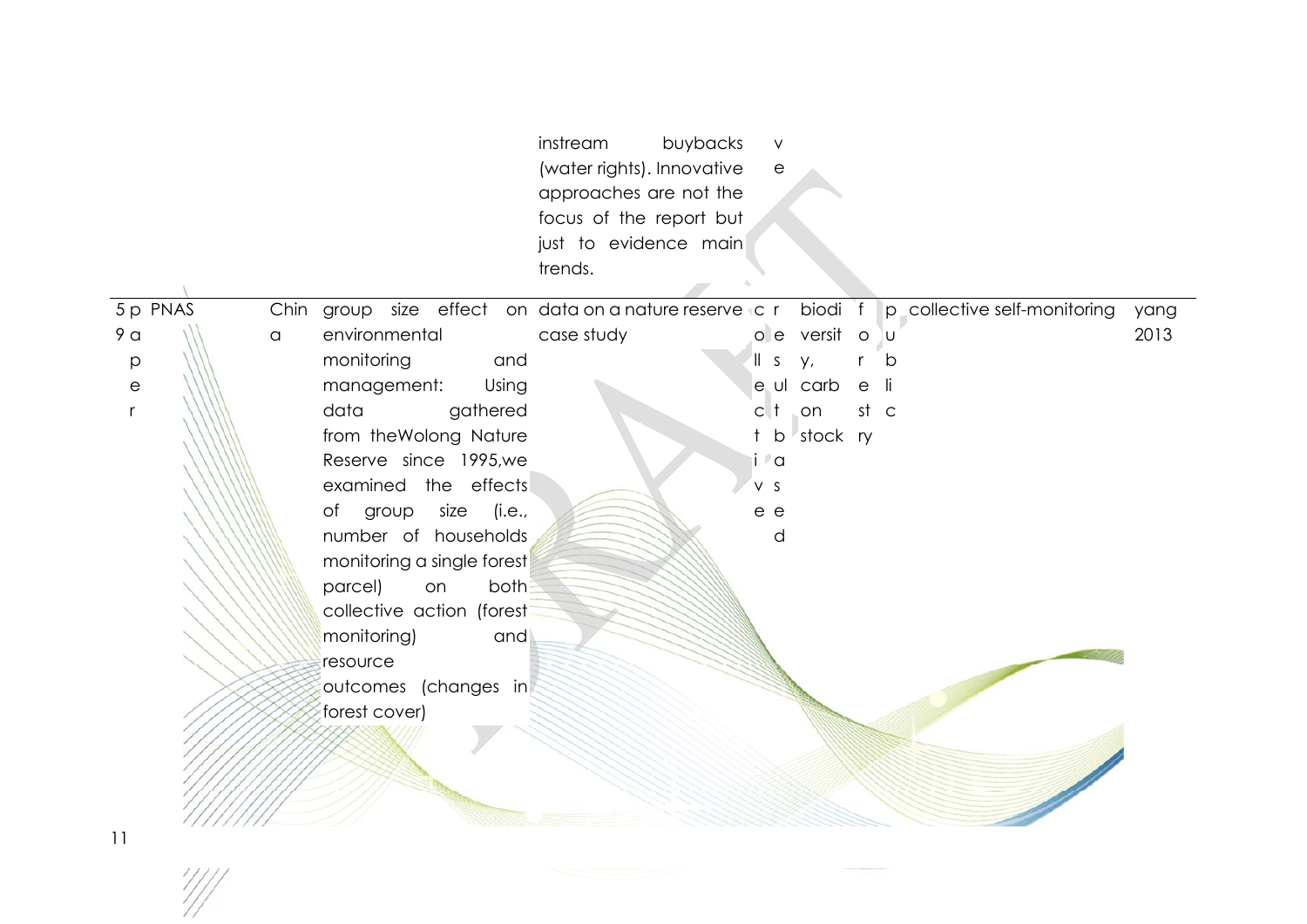| p<br>е | 5 p ecosystem<br>8 a services v. 6 | USA  | market for local water the local waterboard is *<br>ES, the core is to define a the intermediary. PES<br>marketplace at local local marketplace<br>scale where buyer and<br>seller<br>are<br>closer | (spatially) |                                           |                     |    | wate<br>r      | е<br>st<br>$\mathsf{C}$<br>ry<br>a<br>n<br>d<br>S<br>m | D<br>U<br>b                                                               |                | lurie<br>2013 |
|--------|------------------------------------|------|-----------------------------------------------------------------------------------------------------------------------------------------------------------------------------------------------------|-------------|-------------------------------------------|---------------------|----|----------------|--------------------------------------------------------|---------------------------------------------------------------------------|----------------|---------------|
|        |                                    |      |                                                                                                                                                                                                     |             |                                           |                     |    |                | al<br>а<br>m<br>S                                      |                                                                           |                |               |
|        | 5r wetlands.org afric              |      | microfinance scheme:• The credit is not granted, c r carbon                                                                                                                                         |             |                                           |                     |    |                |                                                        | p Micro-credits                                                           |                | are wetlan    |
| 7e     |                                    | a    | Step<br>$\mathbf{1}$ .                                                                                                                                                                              |             |                                           |                     |    |                |                                                        | Local for adopting an action o e sequestr ri converted into definitive ds |                |               |
| p      |                                    | and  | communities                                                                                                                                                                                         | receive but | for                                       | poverty II s ation, |    |                |                                                        | v payments                                                                |                | upon intern   |
| O      |                                    | asia | micro-credits to develop alleviation,                                                                                                                                                               |             |                                           |                     |    | the e ul fresh |                                                        | a conservation                                                            | service ationa |               |
|        |                                    |      | sustainable                                                                                                                                                                                         |             | income environmental objective c t- water |                     |    |                |                                                        | achievement                                                               |                | 12009         |
|        |                                    |      | generating                                                                                                                                                                                          |             | is the condition to make t b supply       |                     |    |                |                                                        | le                                                                        |                |               |
|        |                                    |      | activities.                                                                                                                                                                                         |             |                                           |                     | Ť. | a and          |                                                        |                                                                           |                |               |
| 12     |                                    |      |                                                                                                                                                                                                     |             |                                           |                     |    |                |                                                        |                                                                           |                |               |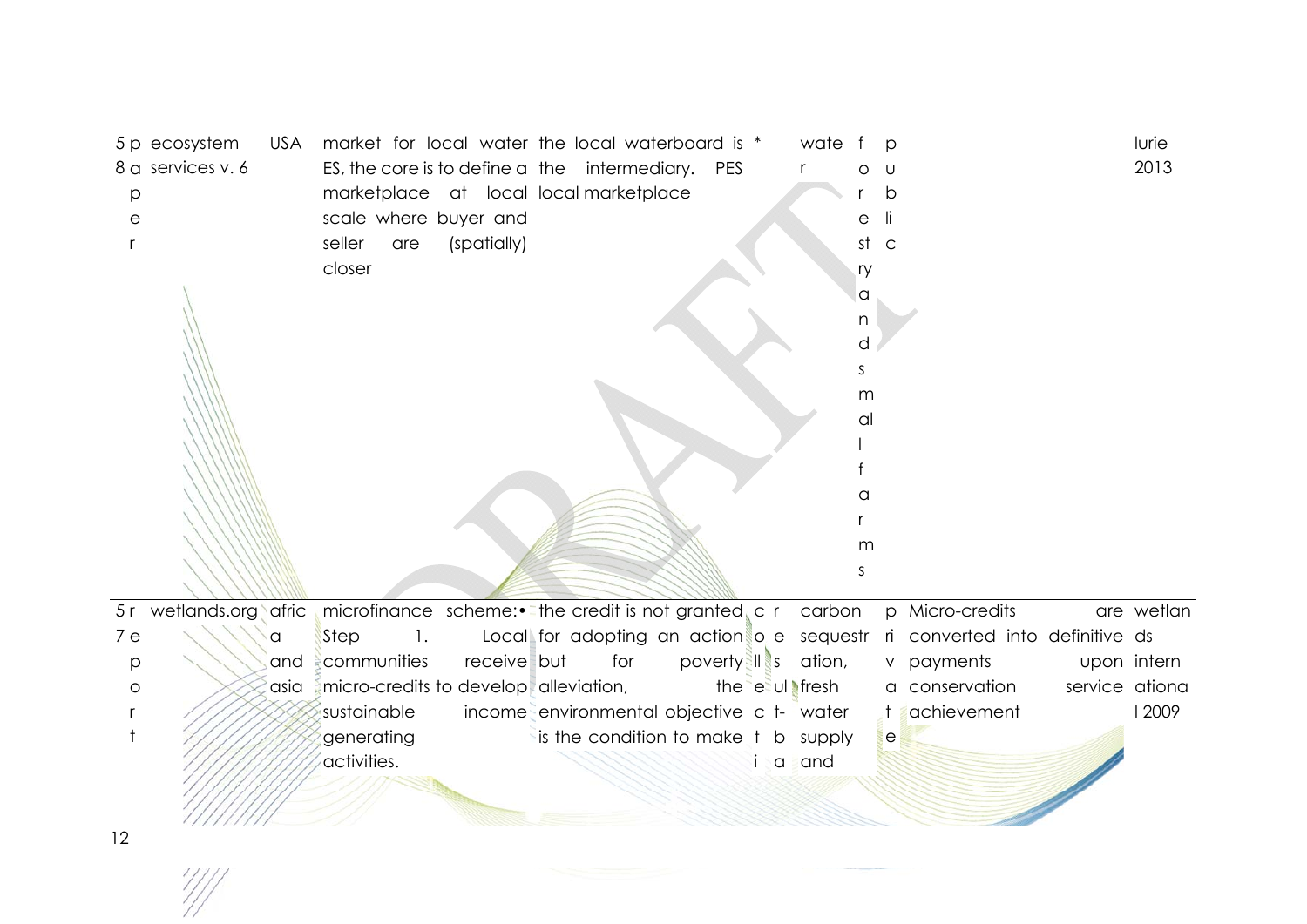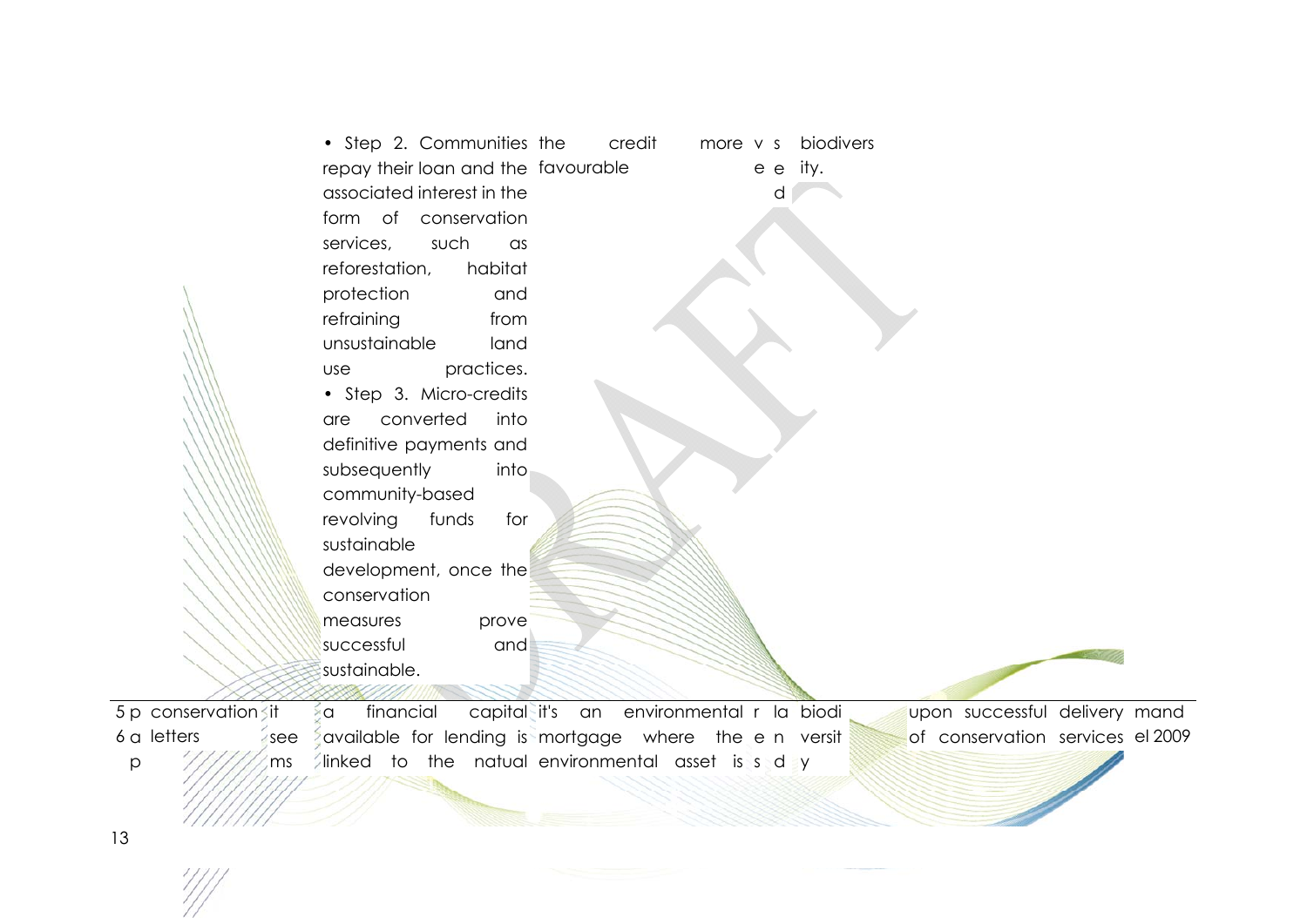er that pilot conserved proj ects exis tin Peru ecuador mad agas car capital (biodiversity) the warranty - NB u t targeting biodiversity I e and not other ES where t n marke b ur a e s ( e?d ) at the end of a contracting period 5 r climatepolic Brasil credit to amazonian a key finding is that r c forest f p borrowers have to 5 e yinitiative.or p g o r t rurals conditional to\_credit availability (also<sup>r</sup>e r relat a u provide proof of uptake of environmental for PES) will generally s e ed r b compliance regulations lead to deforestation if u di (carb m li not conditional to I t on, in c stopping deforestation. t b biodi g "leakage" effect lba versit a s y) s e e d d c o n assun of çao 2013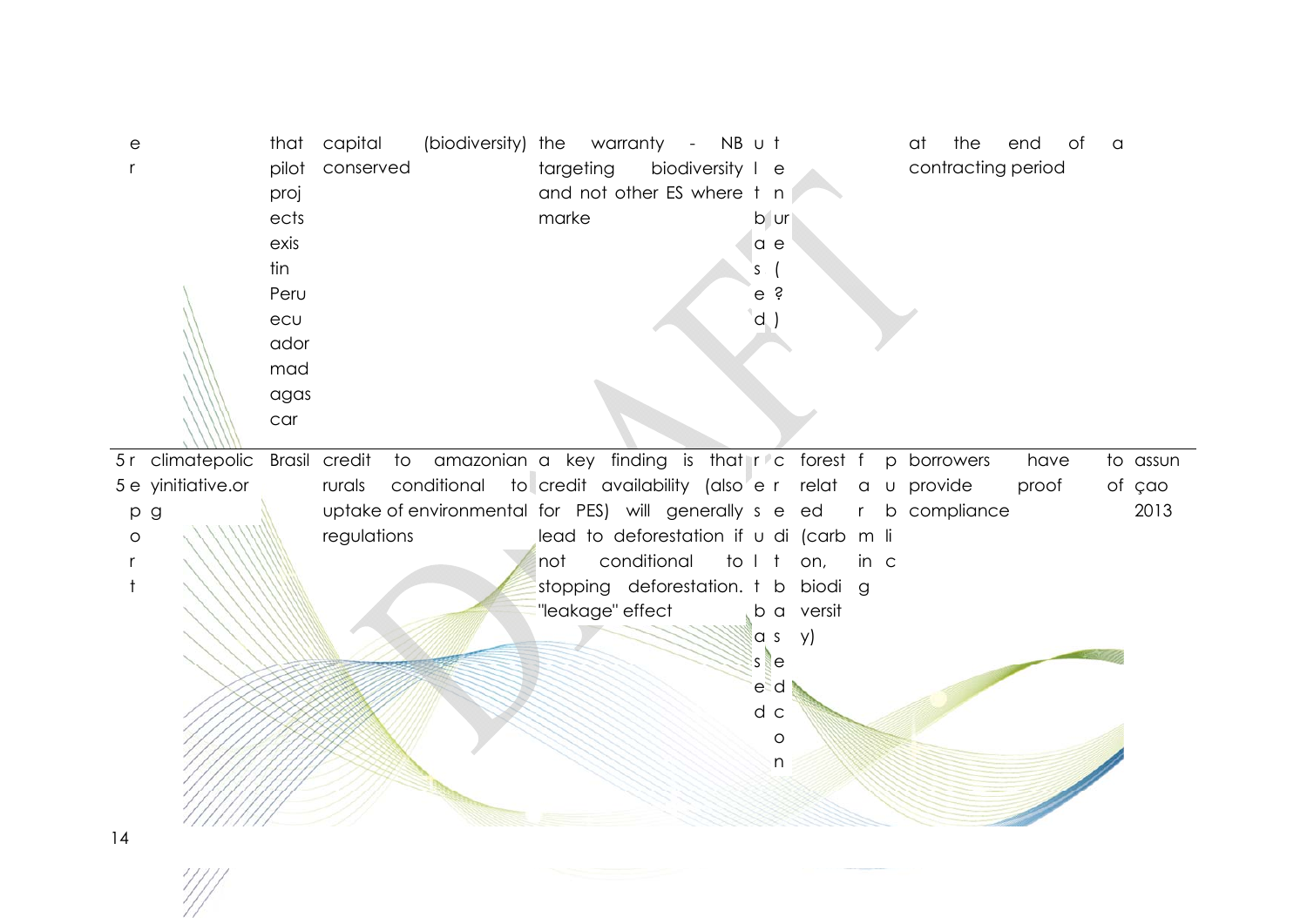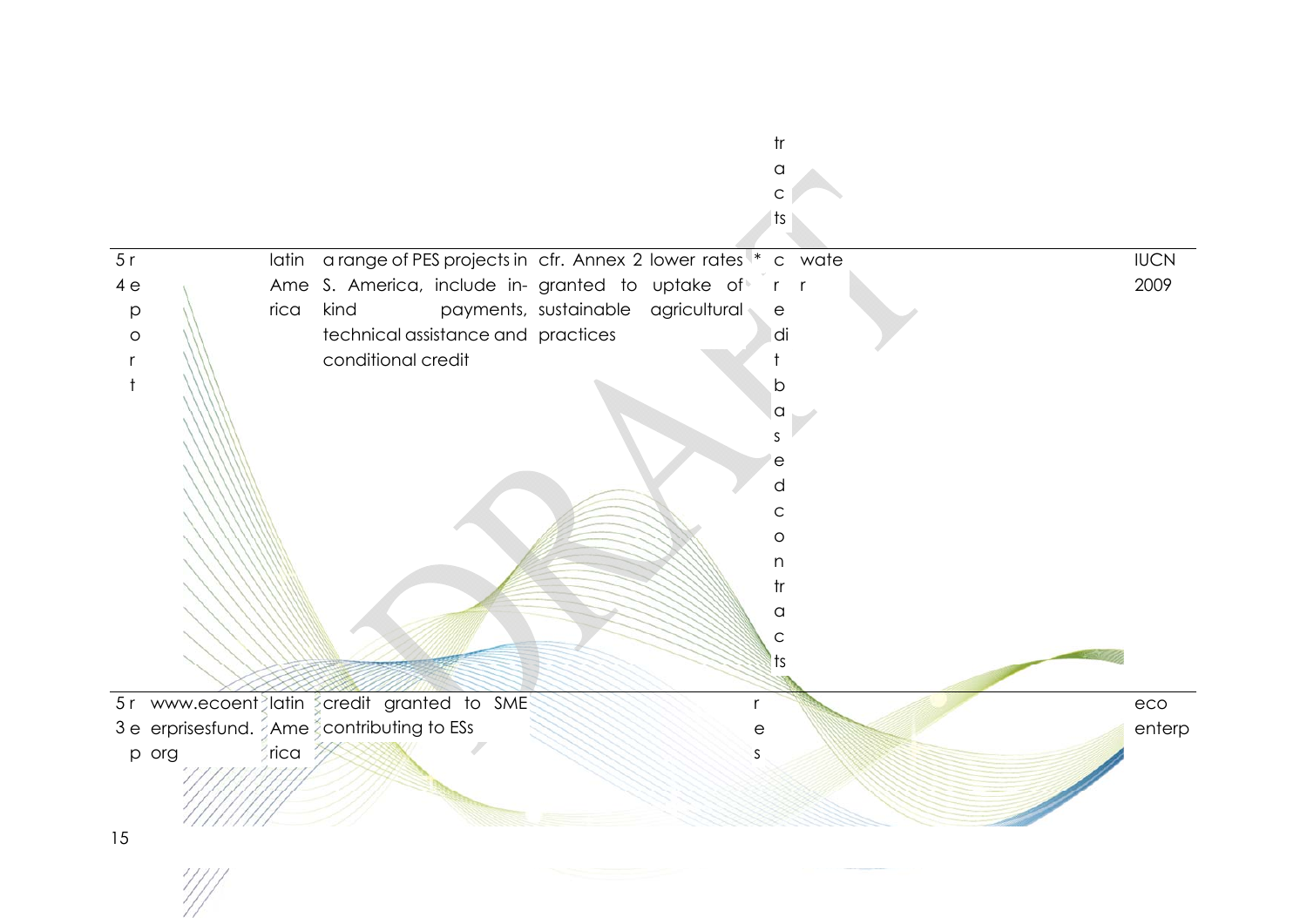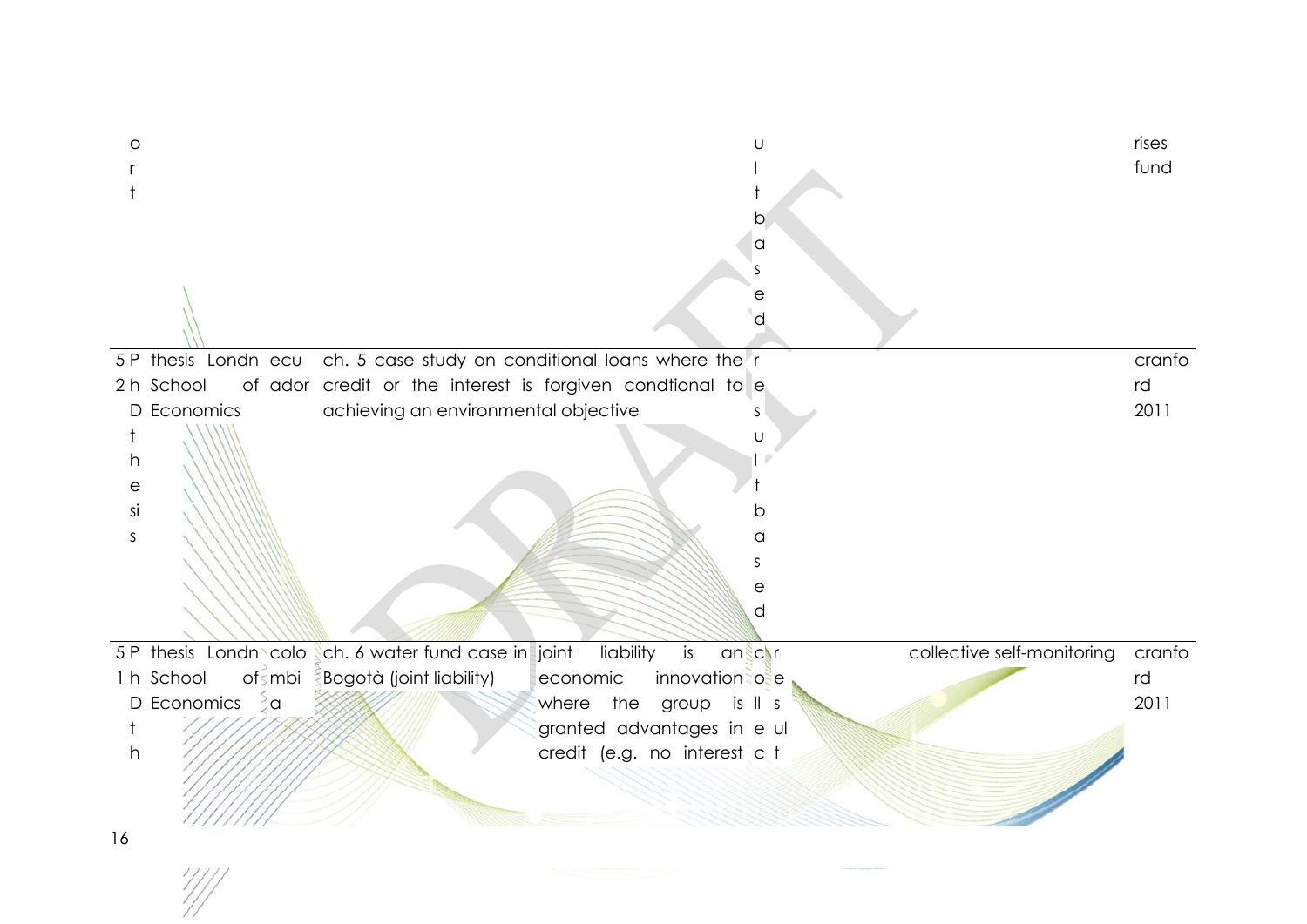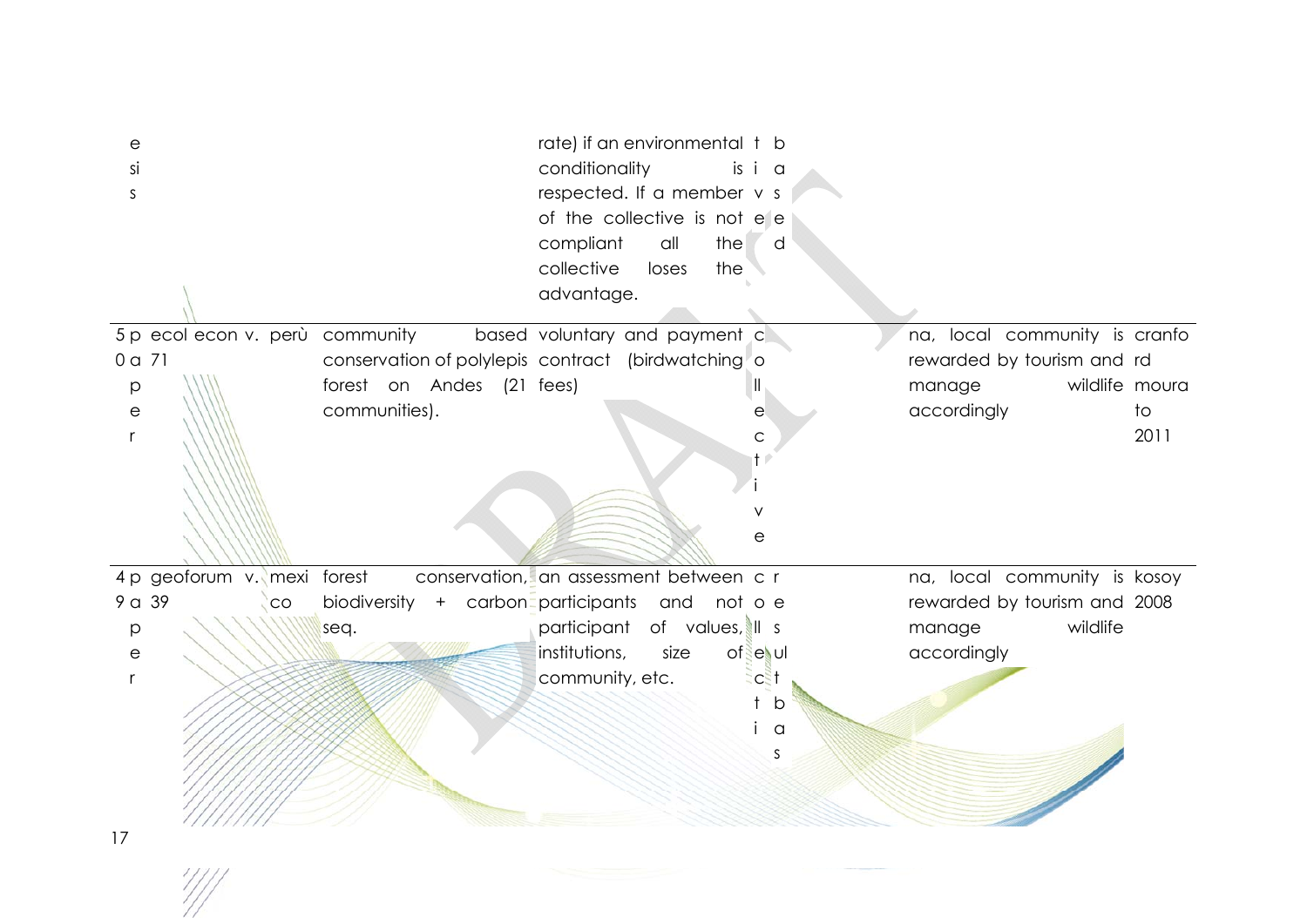|         | 4r Working          |     | mexi Payment<br>for           |     | ES: national coverage PES r c |                           | southg |
|---------|---------------------|-----|-------------------------------|-----|-------------------------------|---------------------------|--------|
|         | 8 e Paper<br>No. co |     | watershed protection          |     | example in S. America         | e ol                      | ate    |
|         | p 07-07 USAID       |     |                               |     |                               | $s$ le                    | wund   |
| $\circ$ |                     |     |                               |     |                               | U C                       | er     |
| r       |                     |     |                               |     |                               | $+1$ ti                   | 2007   |
|         |                     |     |                               |     |                               | $t$ v                     |        |
|         |                     |     |                               |     |                               | b e                       |        |
|         |                     |     |                               |     |                               | $\alpha$                  |        |
|         |                     |     |                               |     |                               | $\sf S$                   |        |
|         |                     |     |                               |     |                               | $\mathop{\rm e}\nolimits$ |        |
|         |                     |     |                               |     |                               | $\mathsf{d}$              |        |
|         |                     |     |                               |     |                               |                           |        |
|         | 4r Working          | ecu | Payment<br>for                | ES: |                               | $ $ c                     | southg |
|         | 7 e Paper           |     | No. ador watershed protection |     |                               | a ol                      | ate    |
|         | p 07-07 USAID       |     |                               |     |                               | n le                      | wund   |
| $\circ$ |                     |     |                               |     |                               | d c                       | er     |
|         |                     |     |                               |     |                               | $t$ ti                    | 2007   |
|         |                     |     |                               |     |                               | le v                      |        |
|         |                     |     |                               |     |                               | $n$ e                     |        |
|         |                     |     |                               |     |                               | U                         |        |
|         |                     |     |                               |     |                               | r                         |        |
|         |                     |     |                               |     |                               | $\mathsf{e}$              |        |
|         |                     |     |                               |     |                               |                           |        |
|         |                     |     |                               |     |                               |                           |        |
|         |                     |     |                               |     |                               |                           |        |
| 18      |                     |     |                               |     |                               |                           |        |

 $\frac{1}{2}$ 

e d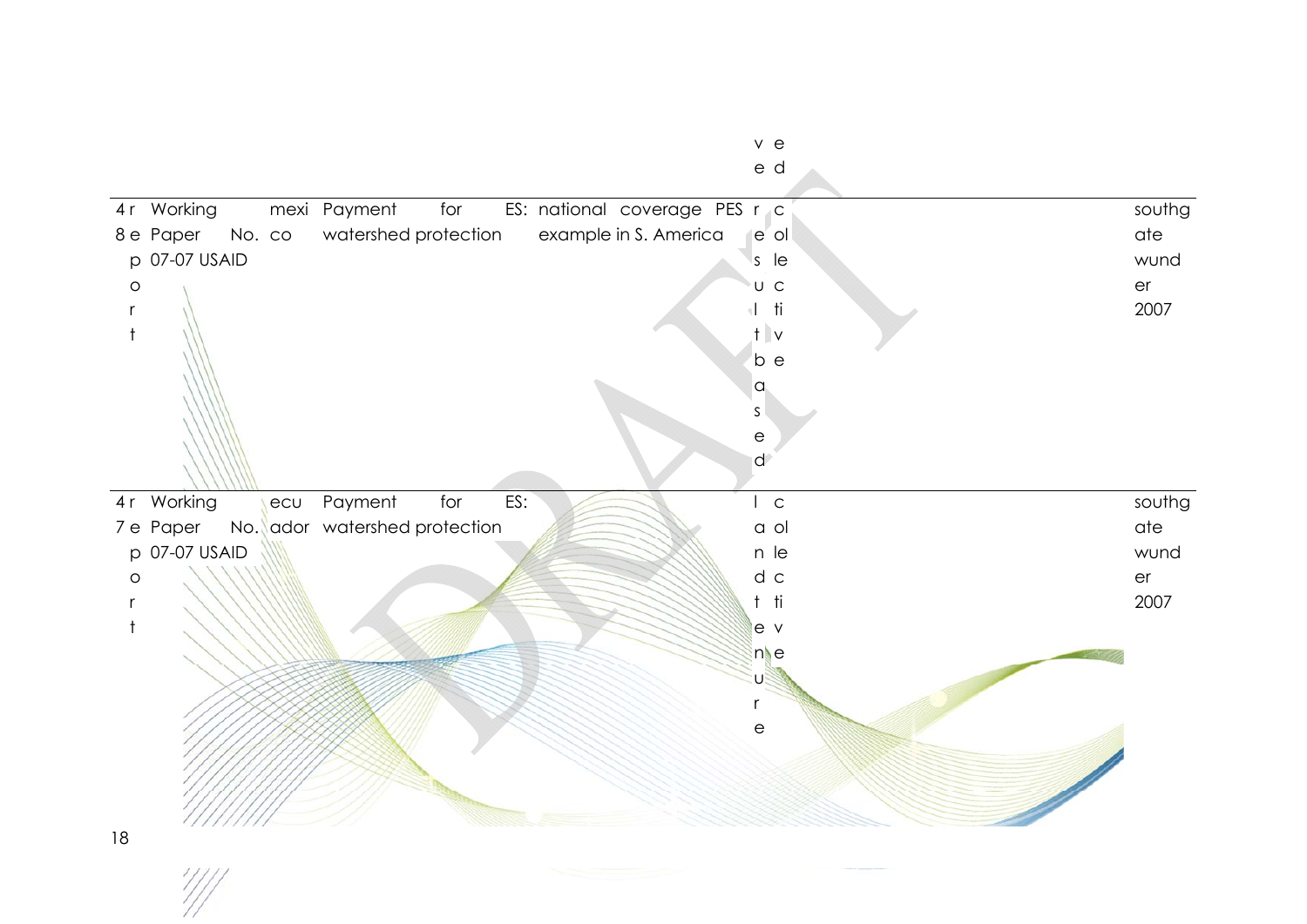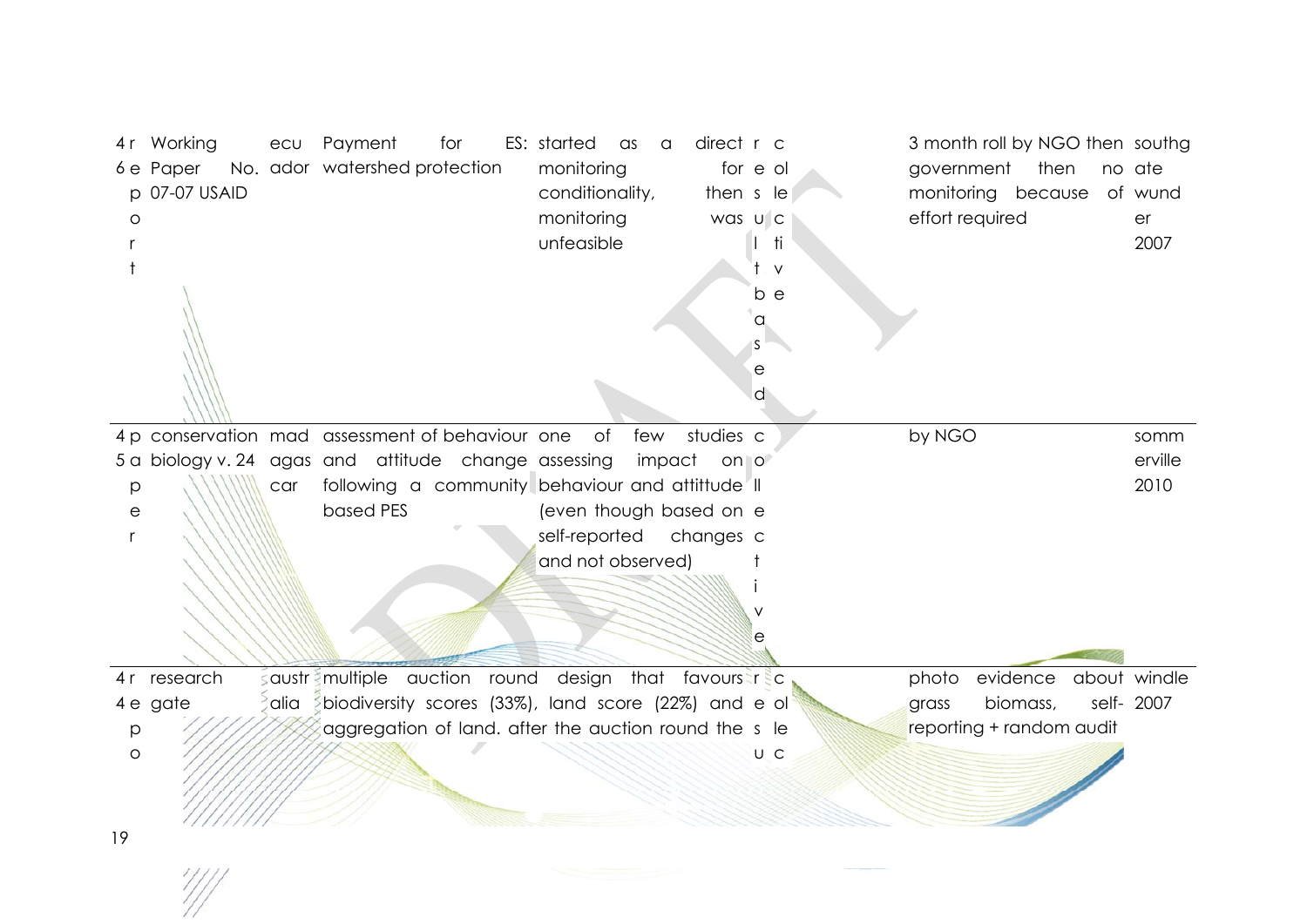|                         | sites are weighted to MAX biodiversity potential I ti<br>and aggregation of land | t.<br>$\vee$<br>b e<br>a<br>S<br>е<br>a |                               |        |
|-------------------------|----------------------------------------------------------------------------------|-----------------------------------------|-------------------------------|--------|
| 4 r                     | https://en.wi zimb payment for wildlife services (tourism hunting) as a          | $V$ C                                   | na, local community is Com    |        |
|                         | 3 e kipedia.org/ abw substitute to agricultural expansion                        | a ol                                    | rewarded by tourism and munal |        |
| wiki/Commu e<br>$\circ$ |                                                                                  | le                                      | wildlife Areas<br>manage      |        |
| nal_Areas_M<br>$\circ$  |                                                                                  | $U \, C$                                | accordingly                   | Mana   |
| anagement_              |                                                                                  | e ti                                    |                               | geme   |
| Programme_              |                                                                                  | $C^{\prime}$ V                          |                               | nt     |
| for_Indigeno            |                                                                                  | h e                                     |                               | Progra |
| us_Resource             |                                                                                  | a                                       |                               | mme    |
| S                       |                                                                                  |                                         |                               | for    |
|                         |                                                                                  | n                                       |                               | Indige |
|                         |                                                                                  |                                         |                               | nous   |
|                         |                                                                                  |                                         |                               | Resour |
|                         |                                                                                  |                                         |                               | ces    |
|                         |                                                                                  |                                         |                               | (CAM   |
|                         |                                                                                  |                                         |                               | PFIRE) |
|                         |                                                                                  |                                         |                               |        |
|                         | 4 p conservation India predator conservation empirical study to assess c         |                                         | na                            | mishra |
|                         | 2 a biology v. 17 $\mathbb{Z}/\mathbb{Z}$ by means of community feasibility      | O                                       |                               | 2003   |
|                         |                                                                                  |                                         |                               |        |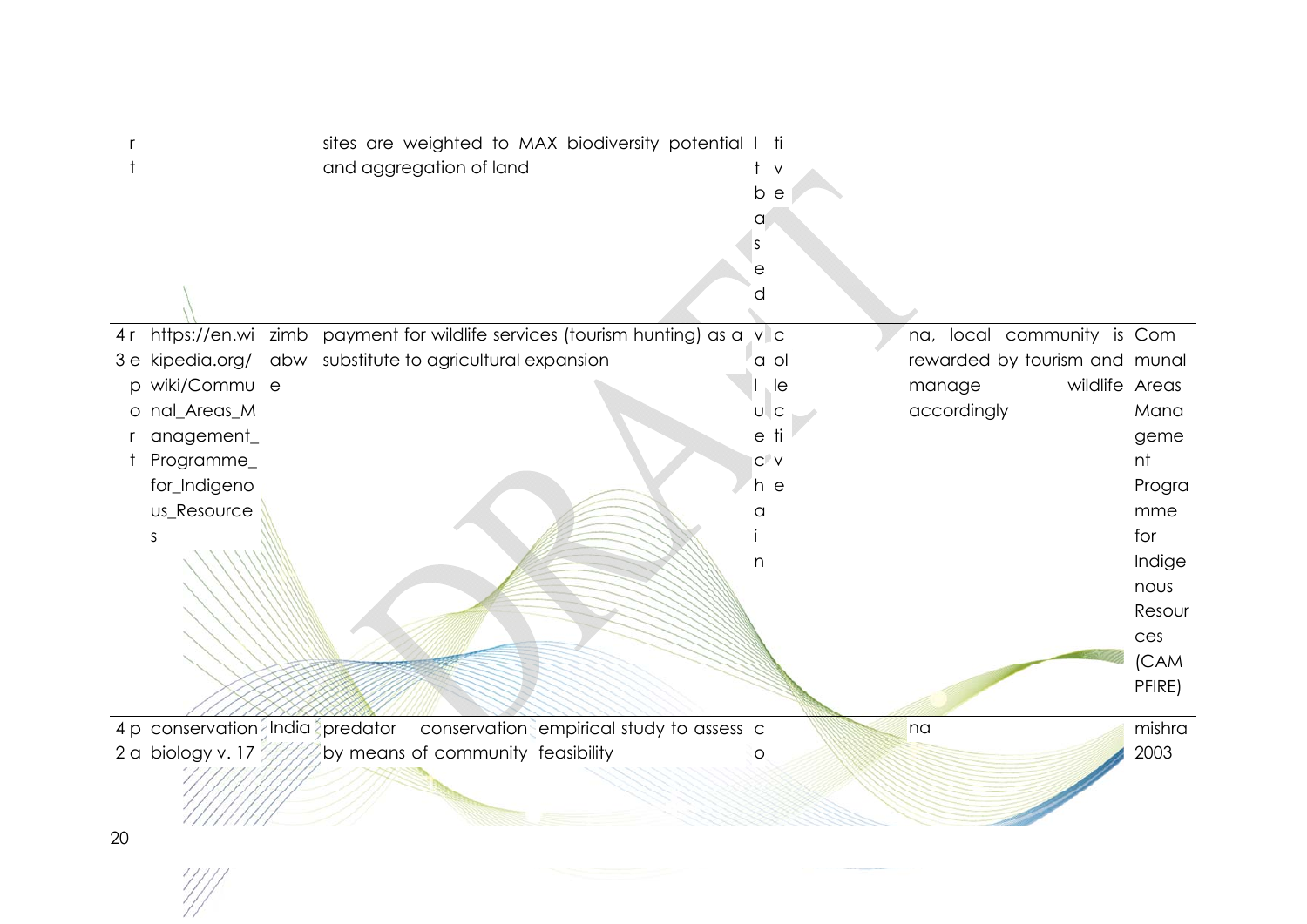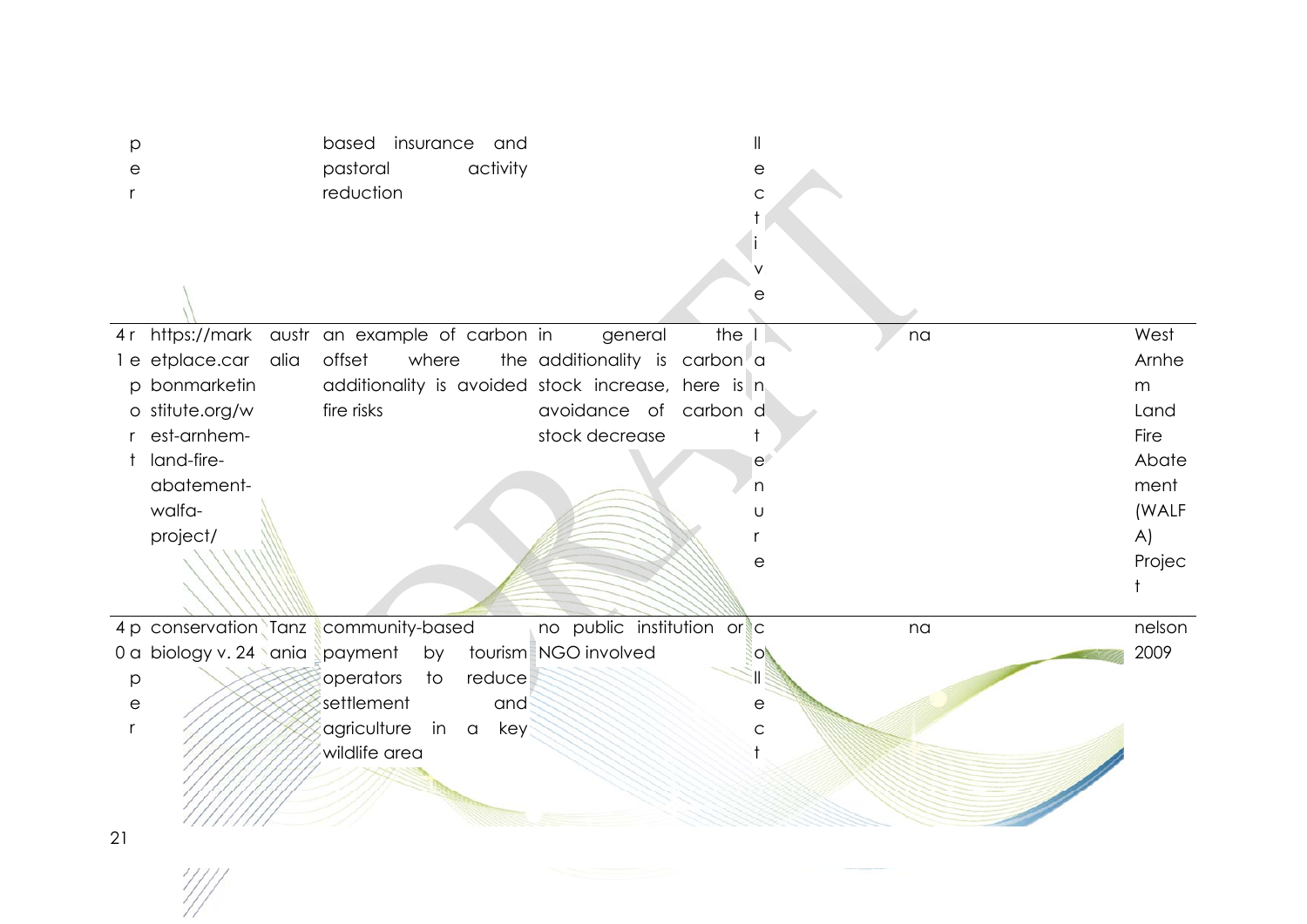|                       |                |            |                                                             | е           |                                |           |
|-----------------------|----------------|------------|-------------------------------------------------------------|-------------|--------------------------------|-----------|
|                       | 3r world bank  |            | Cost a case study similar to covers c.a. 10000 ha. I        |             | payment by action and world    |           |
| 9e                    |                | a          | the Vittel Water but a similar schemes present a            |             | commitment for at least bank   |           |
| p                     |                | Rica       | public<br>hydric facility in S. America                     | 'n          | 10y.                           | 2007      |
| $\circ$               |                |            | adopting water tarifs                                       | d           |                                |           |
| r                     |                |            | paid by the population                                      |             |                                |           |
| $\ddagger$            |                |            | transferred<br>to<br>and                                    | e           |                                |           |
|                       |                |            | upstream landowners to                                      | $n_{\rm h}$ |                                |           |
|                       |                |            | finance forest protection                                   | U           |                                |           |
|                       |                |            | reforestation<br>to<br>or                                   |             |                                |           |
|                       |                |            | protect water quality                                       | e           |                                |           |
|                       |                |            | and regimation                                              |             |                                |           |
|                       |                |            |                                                             |             |                                |           |
|                       | 3 p rangelands | <b>USA</b> | carbon offset description for rangelands in USA. I r        |             | estimation<br>based            | on gosnel |
| 8 <sub>a</sub>        |                |            | interesting because results are monitored and a e           |             | location. rangelands are 12001 |           |
| p                     |                |            | because a "broker" institution facilitated the entry of n s |             | extremely heterogenous         |           |
| $\mathop{\mathrm{e}}$ |                |            | rangers (National Carbon Offset Coalition and the dul       |             | remote<br>(and<br>and          |           |
|                       |                |            | North Dakota farmers Union). Also, farmers hurdles t t      |             | dangerous sometimes to         |           |
|                       |                |            | to adopt and percepions etc. are analysed                   | $e$ b       | survey). Monitoring costs      |           |
|                       |                |            |                                                             | ∣n≷a        | with on ground methods         |           |
| е                     |                |            |                                                             | U S         | are prohibitive                |           |
| р                     |                |            |                                                             | r e         |                                |           |
| $\circ$               |                |            |                                                             | e d         |                                |           |
|                       |                |            |                                                             |             |                                |           |
|                       |                |            |                                                             |             |                                |           |
|                       |                |            |                                                             |             |                                |           |

i $\mathbf{i}$ 

22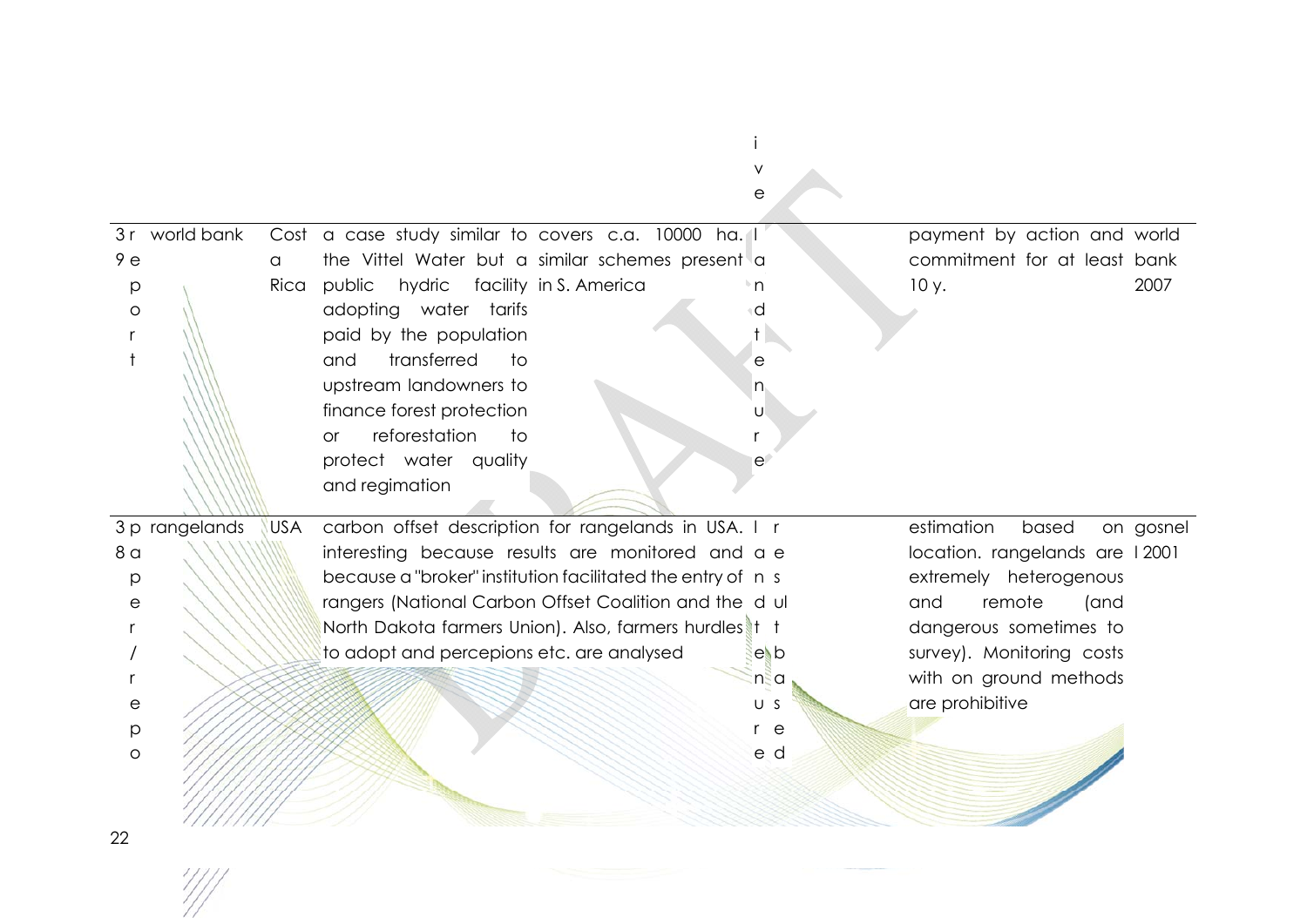r t

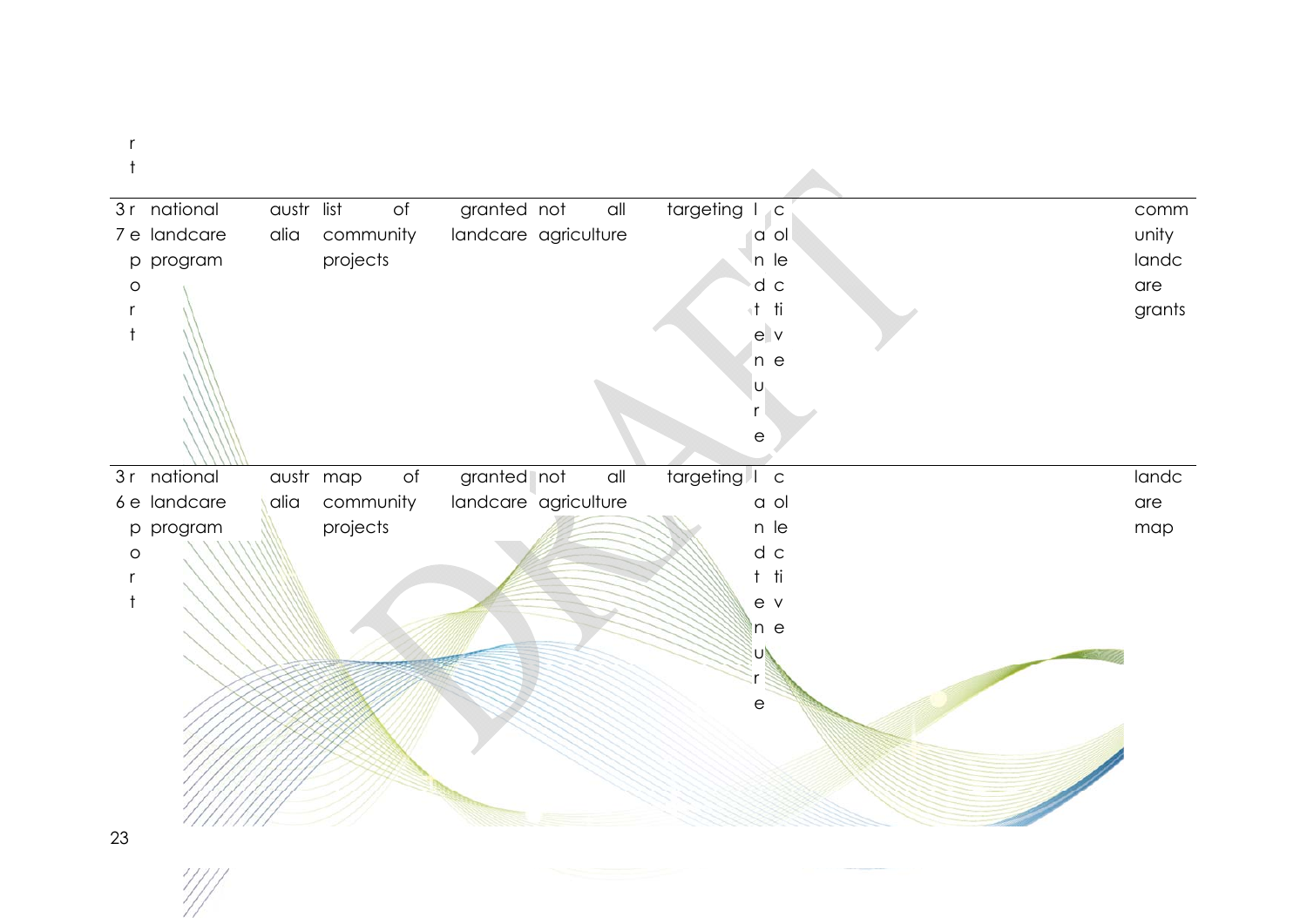|         | 3r national    | austr a   |        | list      | of       | programs not                                      |                 | all | targeting I c                |                        |      | na                                 | caring  |
|---------|----------------|-----------|--------|-----------|----------|---------------------------------------------------|-----------------|-----|------------------------------|------------------------|------|------------------------------------|---------|
|         | 5 e landcare   | alia      |        | supported |          |                                                   | for agriculture |     |                              |                        | a ol |                                    | for our |
| p       | program        |           |        |           |          | community environment                             |                 |     |                              |                        | n le |                                    | countr  |
| O       |                |           | grants |           |          |                                                   |                 |     |                              | $d$ $c$                |      |                                    | y       |
|         |                |           |        |           |          |                                                   |                 |     |                              | t ti                   |      |                                    |         |
|         |                |           |        |           |          |                                                   |                 |     |                              | e v                    |      |                                    |         |
|         |                |           |        |           |          |                                                   |                 |     |                              | n e                    |      |                                    |         |
|         |                |           |        |           |          |                                                   |                 |     |                              | U                      |      |                                    |         |
|         |                |           |        |           |          |                                                   |                 |     |                              |                        |      |                                    |         |
|         |                |           |        |           |          |                                                   |                 |     |                              | $\mathop{\mathrm{e}}$  |      |                                    |         |
|         | 3 p Economie   | Mor       |        |           |          | choice exp to identify empirical analysis         |                 |     |                              | $\mathsf C$            |      | na                                 | moka    |
|         | 4 a Rurale 355 | OCC       | best   |           | practice | for                                               |                 |     |                              | $\circ$                |      |                                    | ddem    |
| p       |                | $\circ$   |        |           |          | community participation                           |                 |     |                              | $\parallel$ $^{\circ}$ |      |                                    | 2016    |
| е       |                |           | to PES |           |          |                                                   |                 |     |                              | $\mathop{\mathrm{e}}$  |      |                                    |         |
| r       |                |           |        |           |          |                                                   |                 |     |                              | С                      |      |                                    |         |
|         |                |           |        |           |          |                                                   |                 |     |                              |                        |      |                                    |         |
|         |                |           |        |           |          |                                                   |                 |     |                              |                        |      |                                    |         |
|         |                |           |        |           |          |                                                   |                 |     |                              | ٧                      |      |                                    |         |
|         |                |           |        |           |          |                                                   |                 |     |                              | е                      |      |                                    |         |
| 3r      | <b>MERIT</b>   | <b>CH</b> |        |           |          | description of the Öko- described also by Zabel r |                 |     |                              |                        |      | to enter the scheme at eranet      |         |
|         | 3 e project    |           |        |           |          | Qualitätsverordnung,                              |                 |     | 2019, the report presents es |                        |      | least 6 species from a list report |         |
| p       |                |           |        |           |          | ÖQV in Canton Lucerne other EU cases              |                 |     |                              | S                      |      | should be present in the MERIT     |         |
| $\circ$ |                |           |        |           |          |                                                   |                 |     |                              | U                      |      | pasture, MAX payment is projec     |         |
|         |                |           |        |           |          |                                                   |                 |     |                              |                        |      | 1500 SFr.                          |         |
|         |                |           |        |           |          |                                                   |                 |     |                              |                        |      |                                    |         |
|         |                |           |        |           |          |                                                   |                 |     |                              |                        |      |                                    |         |
| 24      |                |           |        |           |          |                                                   |                 |     |                              |                        |      |                                    |         |
|         |                |           |        |           |          |                                                   |                 |     |                              |                        |      |                                    |         |
|         |                |           |        |           |          |                                                   |                 |     |                              |                        |      |                                    |         |
|         |                |           |        |           |          |                                                   |                 |     |                              |                        |      |                                    |         |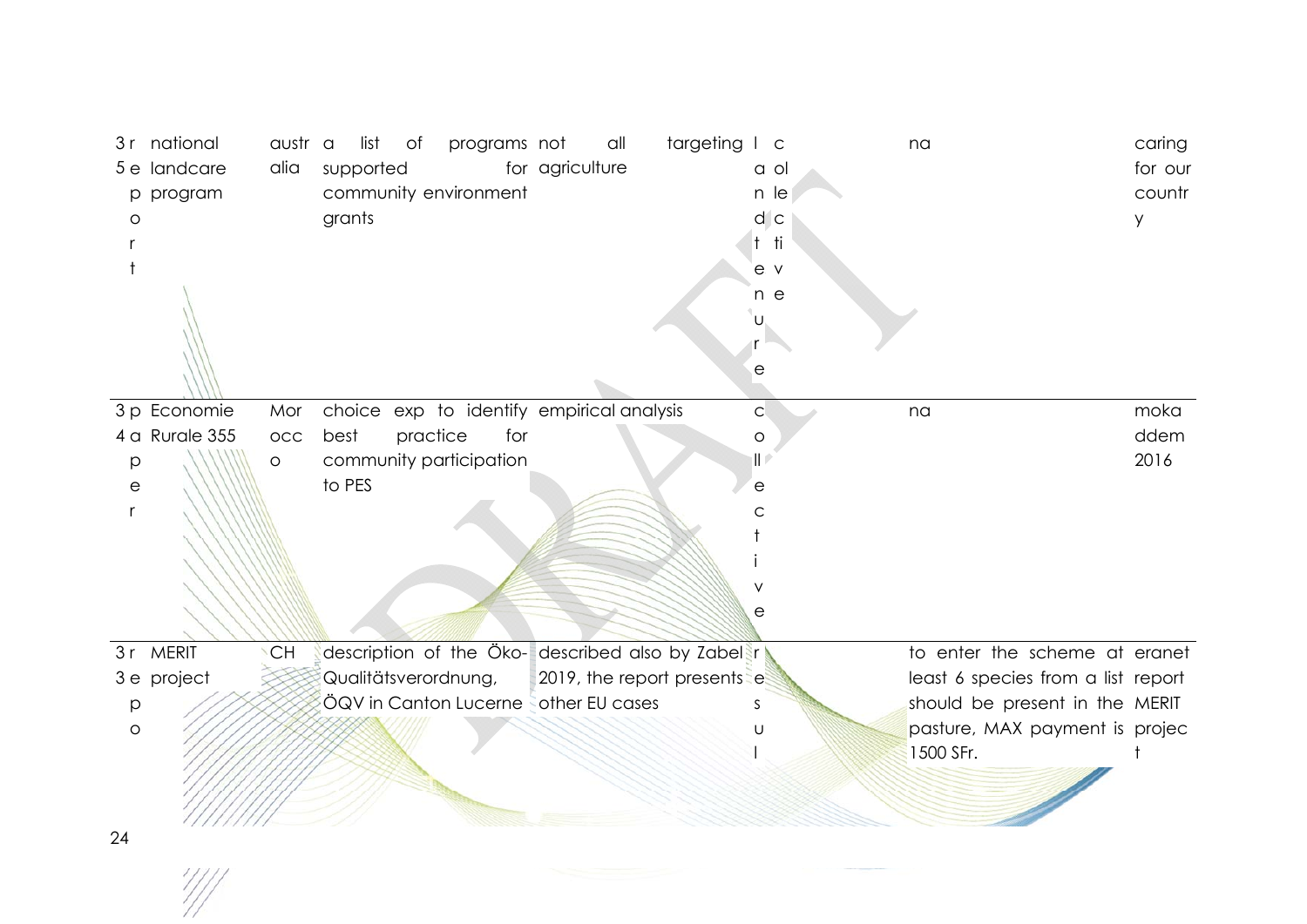|                            |                                                   |            | b                 |             |         |                  |              |
|----------------------------|---------------------------------------------------|------------|-------------------|-------------|---------|------------------|--------------|
|                            |                                                   |            | a                 |             |         |                  |              |
|                            |                                                   |            | S                 |             |         |                  |              |
|                            |                                                   |            | е                 |             |         |                  |              |
|                            |                                                   |            | d                 |             |         |                  |              |
| 3 p American<br><b>USA</b> | an empirical study on one year experiment         |            | ${}^+ \mathbf{C}$ | water       | quality |                  | data collins |
| 2 a Agricultural           | facilitating<br>team                              |            | $\circ$           | collection  |         |                  | maille       |
| p economics                | formation to achieve                              |            | $\parallel$       |             |         |                  | 2008         |
| e association              | quality<br>water                                  |            | e                 |             |         |                  |              |
| r                          | improvement<br>in the                             |            | C                 |             |         |                  |              |
|                            | watershed and its results.                        |            |                   |             |         |                  |              |
|                            |                                                   |            |                   |             |         |                  |              |
|                            |                                                   |            |                   |             |         |                  |              |
|                            |                                                   |            | е                 |             |         |                  |              |
|                            |                                                   |            |                   |             |         |                  |              |
| 3 p land<br>use Swe        | a comparison between theoretical                  | approach r |                   | aerial      | photo,  | satellite, Hasun |              |
| 1 a Policy<br>den          | current and indicator-applied in 2 case studies e |            |                   | survey, GIS |         |                  | d 2013       |
| $\mathsf{p}$               | measured payments in                              |            |                   |             |         |                  |              |
| $\mathop{\mathrm{e}}$      | Sweden. With indicators                           |            |                   |             |         |                  |              |
| $\mathsf{r}$               | policy<br>the<br>is<br>more                       |            |                   |             |         |                  |              |
|                            | efficient<br>but<br>could                         |            |                   |             |         |                  |              |
|                            | <b>WTO</b><br>CAP<br>infringe                     |            | b                 |             |         |                  |              |
|                            | principles, 2nd problem                           |            | a                 |             |         |                  |              |
|                            | is regards the calculation                        |            | S                 |             |         |                  |              |
|                            |                                                   |            |                   |             |         |                  |              |
|                            |                                                   |            |                   |             |         |                  |              |
|                            |                                                   |            |                   |             |         |                  |              |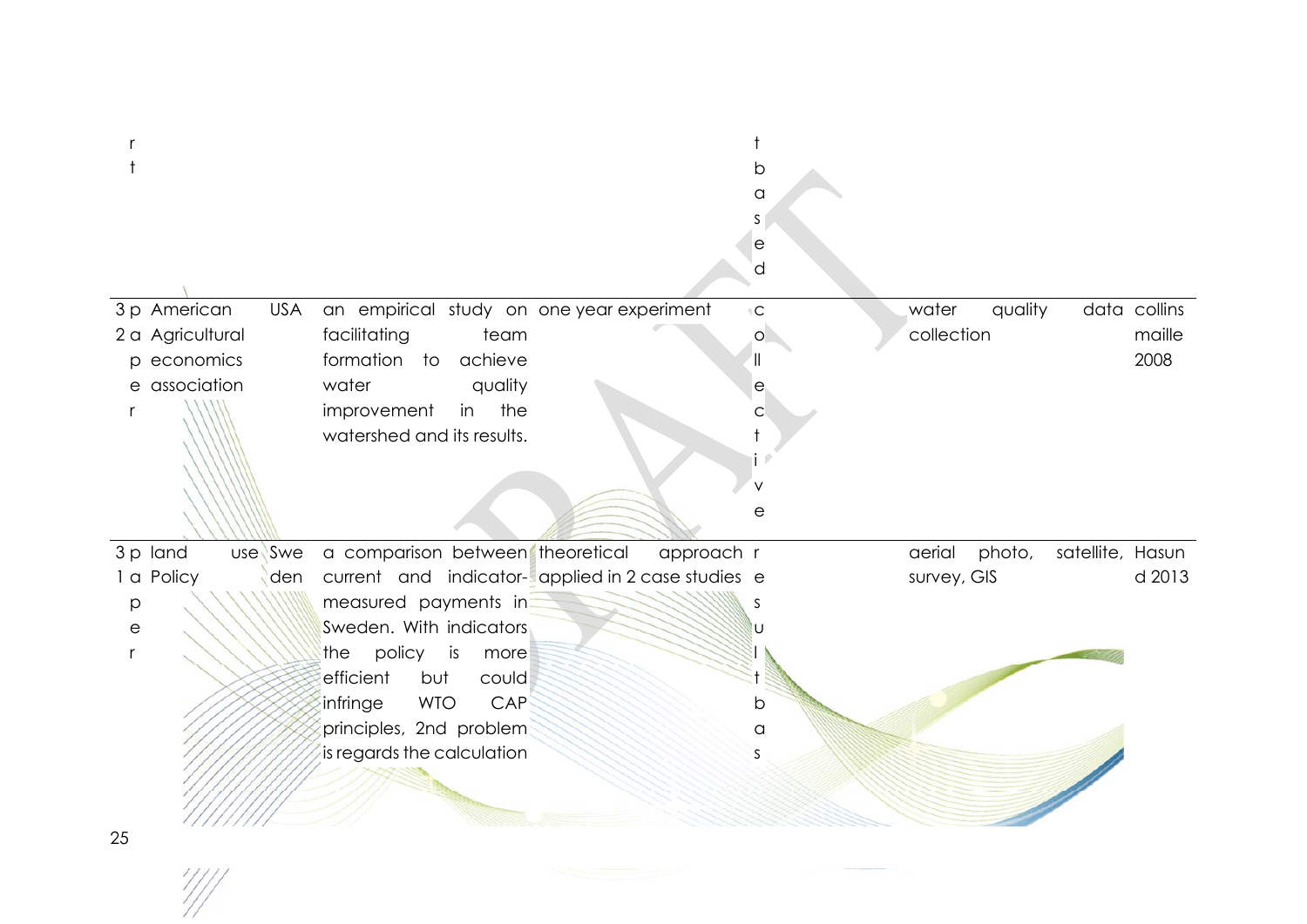|                        | of the payment for result<br>unit, 3rd problem is that<br>proxies<br>using<br>$\alpha$ s<br>indicators<br>triggers<br>strategic<br>behaviour<br>(maximising<br>the proxy<br>and not the result) |                                                    | е<br>d |                                 |             |
|------------------------|-------------------------------------------------------------------------------------------------------------------------------------------------------------------------------------------------|----------------------------------------------------|--------|---------------------------------|-------------|
| 3 p The                | Austr A comparison between NB not a case study but r                                                                                                                                            |                                                    |        | satellite + vegetation to white |             |
| 0 a Australian<br>alia |                                                                                                                                                                                                 | auction, fixed payment a theoretical application e |        | measure a change in and         |             |
| of<br>p Journal        |                                                                                                                                                                                                 | and payment by results: using satellite data and s |        | species                         | Sadler      |
| e Agricultural         | fixed payments are the farm economic data.                                                                                                                                                      |                                                    | U      |                                 | 2012        |
| and<br>r               | least<br>cost-efficient,                                                                                                                                                                        |                                                    |        |                                 |             |
| Resource               | payment by results is                                                                                                                                                                           |                                                    |        |                                 |             |
| Economics,             | after<br>second<br>best                                                                                                                                                                         |                                                    | b      |                                 |             |
| 56, pp. 1-21           | auctions.                                                                                                                                                                                       |                                                    | a      |                                 |             |
|                        |                                                                                                                                                                                                 |                                                    | S      |                                 |             |
|                        |                                                                                                                                                                                                 |                                                    | е      |                                 |             |
|                        |                                                                                                                                                                                                 |                                                    | d      |                                 |             |
| 2r IEEP<br><b>CH</b>   | Rebflächen<br>mit                                                                                                                                                                               |                                                    |        | orchards vineyards              | <b>IEEP</b> |
| 9e                     | natürlicher Artenvielfalt                                                                                                                                                                       |                                                    | e      |                                 | result      |
| p                      | (ÖQV)                                                                                                                                                                                           |                                                    |        |                                 | based       |
| $\circ$                |                                                                                                                                                                                                 |                                                    | U      |                                 |             |
|                        |                                                                                                                                                                                                 |                                                    |        |                                 |             |
|                        |                                                                                                                                                                                                 |                                                    |        |                                 |             |
|                        |                                                                                                                                                                                                 |                                                    |        |                                 |             |
|                        |                                                                                                                                                                                                 |                                                    |        |                                 |             |
| 26                     |                                                                                                                                                                                                 |                                                    |        |                                 |             |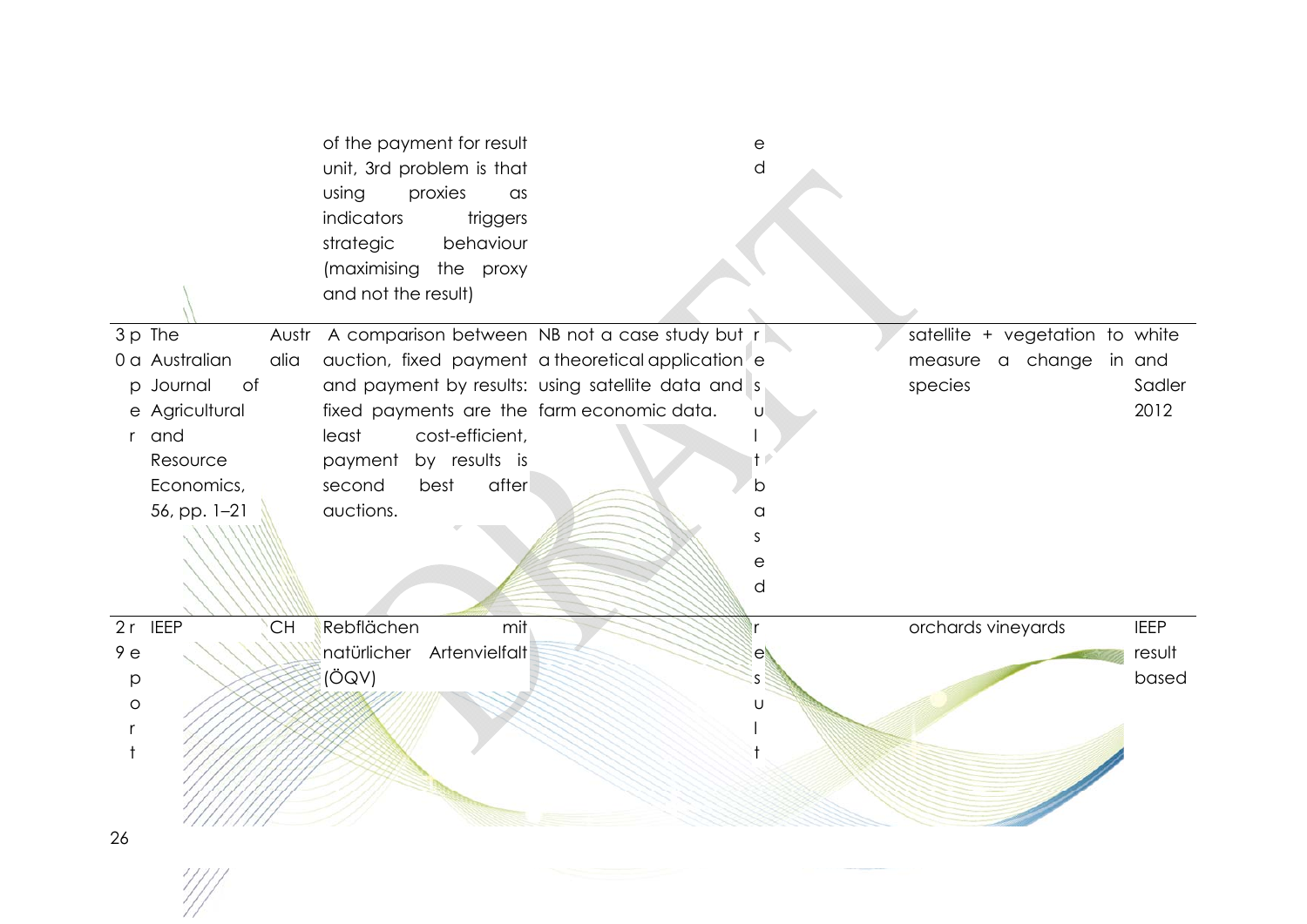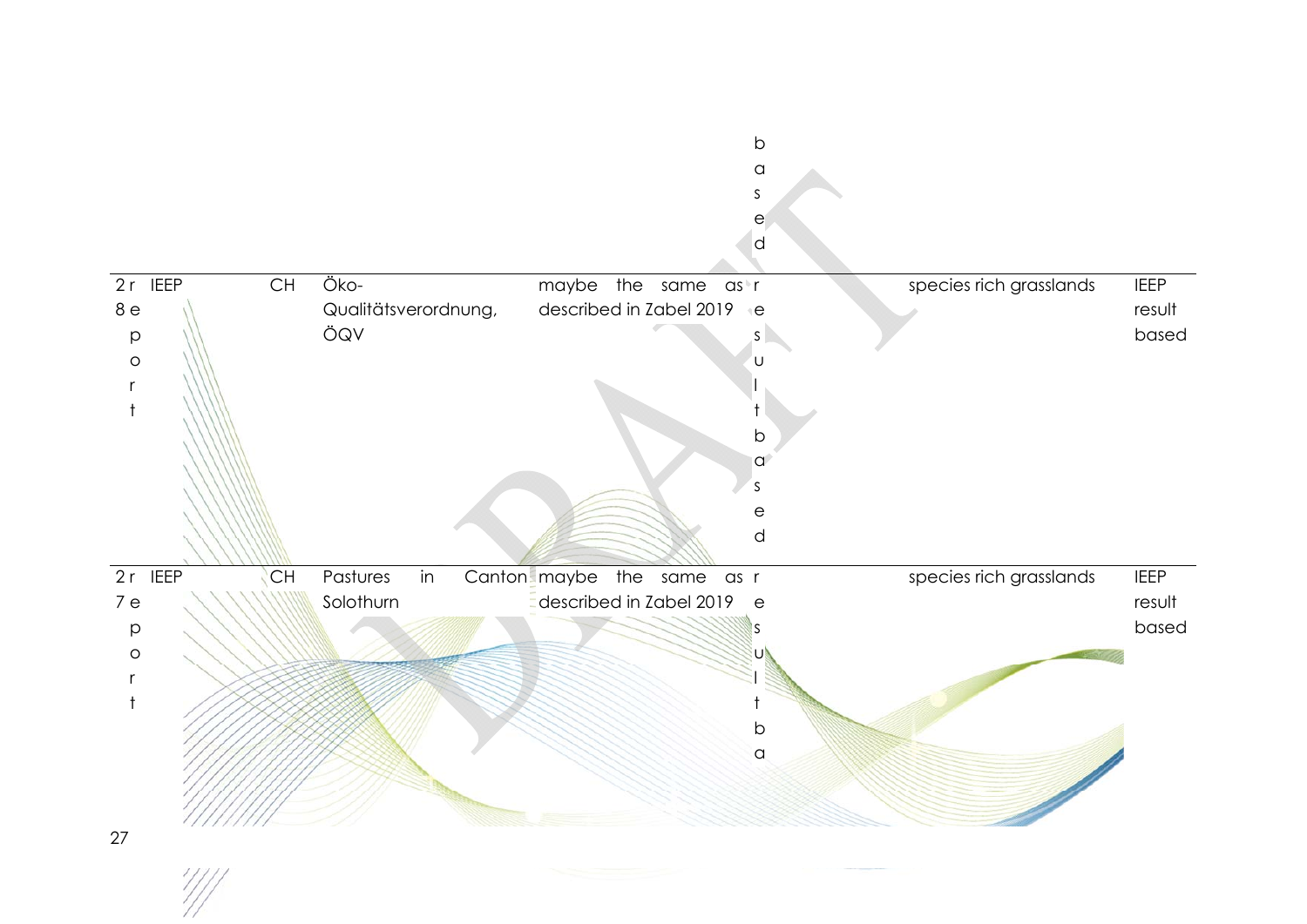|                                                           |                                                                            |                                                                                                                                                                                                                                                                                                                                                                                                                                                                         | е<br>d |                                                                                                                                 |             |
|-----------------------------------------------------------|----------------------------------------------------------------------------|-------------------------------------------------------------------------------------------------------------------------------------------------------------------------------------------------------------------------------------------------------------------------------------------------------------------------------------------------------------------------------------------------------------------------------------------------------------------------|--------|---------------------------------------------------------------------------------------------------------------------------------|-------------|
| 2r thefreshwat<br><b>USA</b><br>6 e ertrust.org<br>p<br>O | an<br>as<br>conservation"<br>ensure credits are based sewage<br>on results | the freshwater trust acts the trust sells cooling r<br>intermediary water credits to the city<br>between buyer an seller water treatment facility s<br>providing "quantified to comply with water u<br>$after$ $ $<br>and temperature<br>treatment. t<br>Cooling systems would b<br>be more expensive than a<br>incentivizes<br>to s<br>landholders and credits e<br>are measured in calories <sup>d</sup><br>absorbed. The results<br>seem strongly based on<br>models |        | the trust monitors the water<br>results using dta and quality<br>technology, not clear tradin<br>how and how much it g<br>costs | progra<br>m |
| USA<br>2 r wri.org                                        | another                                                                    | biodiversity <sup>-</sup> monitoring will be peer I                                                                                                                                                                                                                                                                                                                                                                                                                     |        | credits<br>depend                                                                                                               | on gophe    |
| 5e                                                        | offset credit                                                              | scheme reviewed and science- a                                                                                                                                                                                                                                                                                                                                                                                                                                          |        | monitoring                                                                                                                      | net r       |
| p                                                         | (habitat<br>for                                                            | gopher based but still under n                                                                                                                                                                                                                                                                                                                                                                                                                                          |        | conservation benefit                                                                                                            | toroise     |
| $\circ$                                                   | tortoise credit)                                                           | development                                                                                                                                                                                                                                                                                                                                                                                                                                                             | ď      |                                                                                                                                 |             |
|                                                           |                                                                            |                                                                                                                                                                                                                                                                                                                                                                                                                                                                         | ŧ      |                                                                                                                                 |             |
|                                                           |                                                                            |                                                                                                                                                                                                                                                                                                                                                                                                                                                                         | е<br>n |                                                                                                                                 |             |
| 28                                                        |                                                                            |                                                                                                                                                                                                                                                                                                                                                                                                                                                                         |        |                                                                                                                                 |             |

s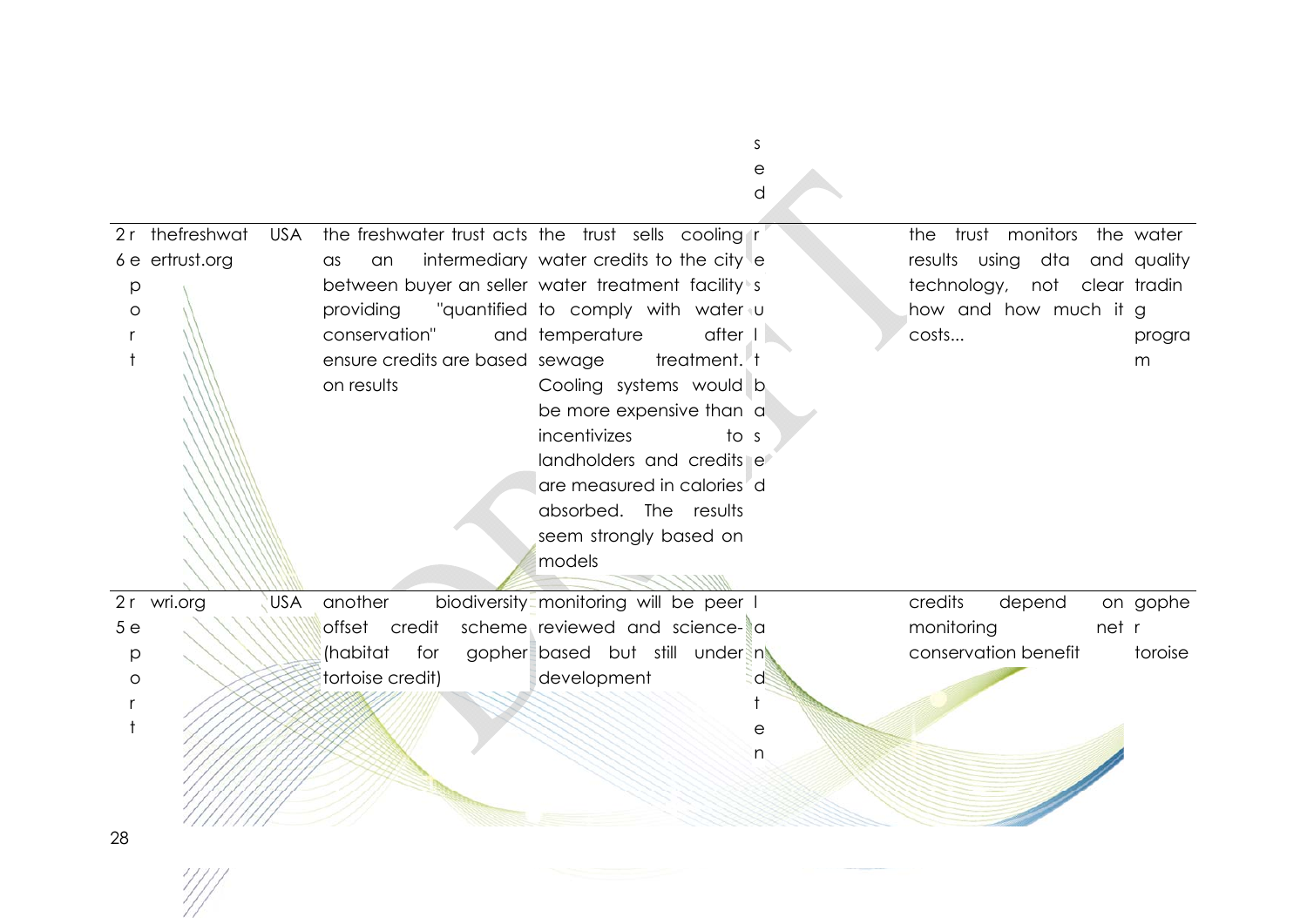|         |              |            |                                                      | е            |                                   |          |
|---------|--------------|------------|------------------------------------------------------|--------------|-----------------------------------|----------|
| 2r      |              | <b>USA</b> | technical report of pilot water retention programs r |              | nutrient loads and water south    |          |
| 4e      |              |            | including the Lynch and Shabman report case. e       |              | stored                            | florida  |
| p       |              |            | Started as result-based but then became fixed feets  |              |                                   | water    |
| O       |              |            | based on average historical data of water volume vu  |              |                                   | district |
|         |              |            | because preferred by farmers and payer               |              |                                   | 2018     |
|         |              |            |                                                      |              |                                   |          |
|         |              |            |                                                      | b            |                                   |          |
|         |              |            |                                                      | a            |                                   |          |
|         |              |            |                                                      | <sub>S</sub> |                                   |          |
|         |              |            |                                                      | $\mathsf{e}$ |                                   |          |
|         |              |            |                                                      | d            |                                   |          |
| 2r      | National     | <b>USA</b> | an exampl of program costs incurred by farmers r     |              | reduction in nutrient loads Lynch |          |
|         | 3 e wetlands |            |                                                      |              | and volume of water Shab          |          |
|         |              |            | developed as result-1+ lump sum are the basis e      |              |                                   |          |
|         | p Newsletter |            | based but adapted as for calculating<br>the s        |              | retention,<br>but<br>such man     |          |
| $\circ$ |              |            | payment=incentive<br>fixed<br>year                   |              | variables<br>depend<br>on         |          |
|         |              |            | because of stochastic                                |              | rainfall and both buyer           |          |
|         |              |            | fluctuations of results.                             |              | and seller prefer fixed           |          |
|         |              |            | Objective is incentives                              | b.           | amount based on models            |          |
|         |              |            | dispersed<br>water<br>for                            | a            | and evidence on water             |          |
|         |              |            | retention<br>to<br>improve                           | S            | retention<br>functioning          |          |
|         |              |            |                                                      |              |                                   |          |
|         |              |            |                                                      |              |                                   |          |
|         |              |            |                                                      |              |                                   |          |
|         |              |            |                                                      |              |                                   |          |

u r

29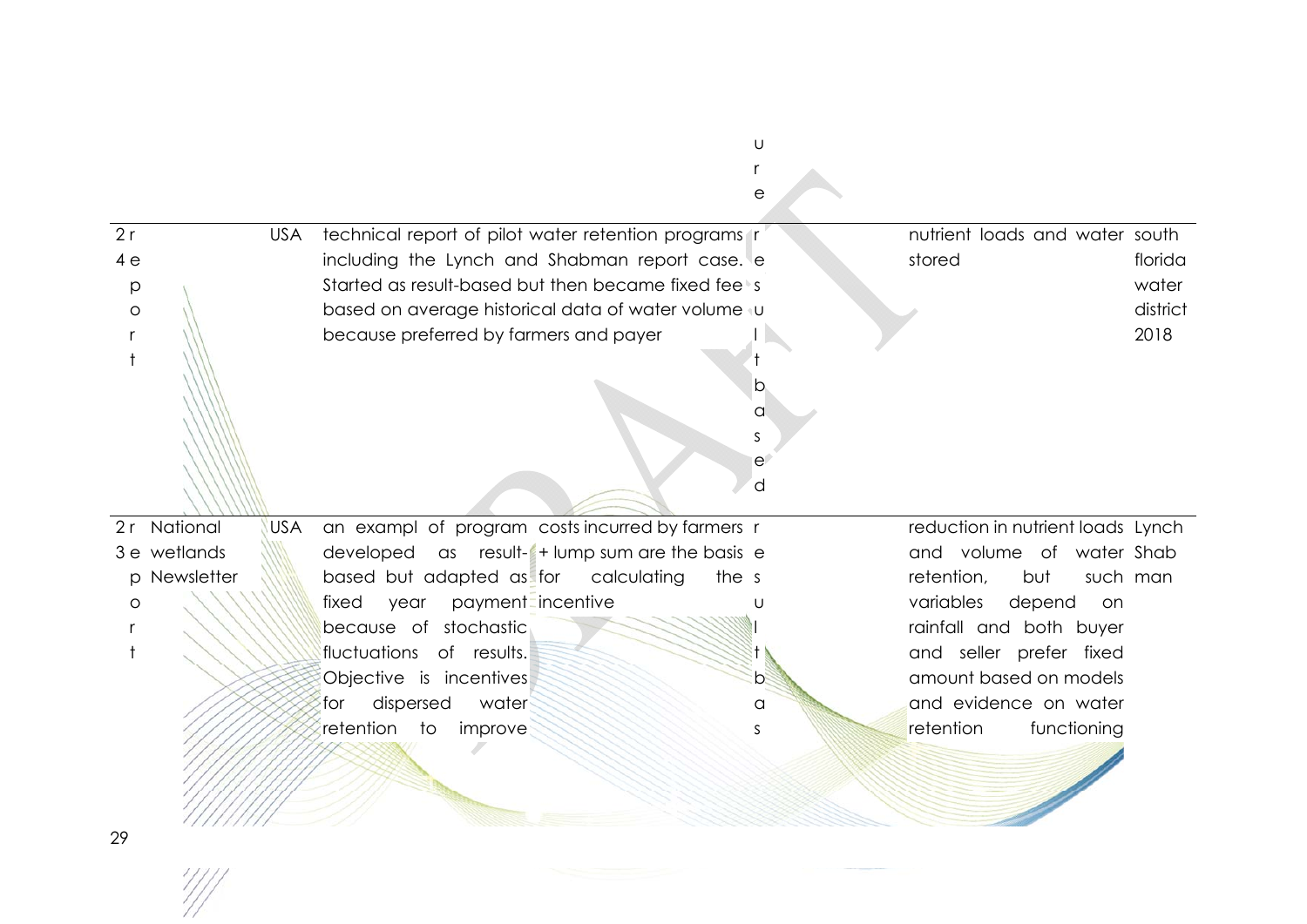|                                                                  | water quality and floods<br>in the Florida Everglades                                                                                                                                                                                                                                                                            |                               | е<br>d                                  | provided by the farmers +<br>pump records data.                                                                                                |
|------------------------------------------------------------------|----------------------------------------------------------------------------------------------------------------------------------------------------------------------------------------------------------------------------------------------------------------------------------------------------------------------------------|-------------------------------|-----------------------------------------|------------------------------------------------------------------------------------------------------------------------------------------------|
| 2r consevationf USA<br>2 e und.org<br>р<br>$\circ$               | it is an easement, where easement<br>a property enters into a Maryland<br>conservation<br>bank<br>accompanied by a trust<br>account (ensured by the<br>property) and can sell<br>conservation credits for<br>biodiversity offset. The<br>credits depends on the<br>species protected as<br>established<br>through<br>monitoring. |                               | forest I<br>a<br>n<br>е<br>'n<br>U<br>е | US wildlife service Fitzger<br>the<br>detrmines the credit in ald<br>monitoring rounds at year ranch<br>0 10 15 20 and then every<br>10 years. |
| 2r<br>pag. 26<br>New<br>1 e<br>Zeal<br>and<br>р<br>$\circ$<br>ว∩ | based<br>on<br>Impact applied<br>Environmental<br>Bond idea: shifts risk from<br>taxpayer to investor                                                                                                                                                                                                                            | the proposal, not currently r | е<br>S<br>U<br>b<br>$\alpha$<br>S       | evaluator acts as hall<br>an<br>monitoring entity to report 2017<br>impacts<br>the<br>to<br>that<br>government<br>pays<br>interest rates       |

 $\frac{1}{2}$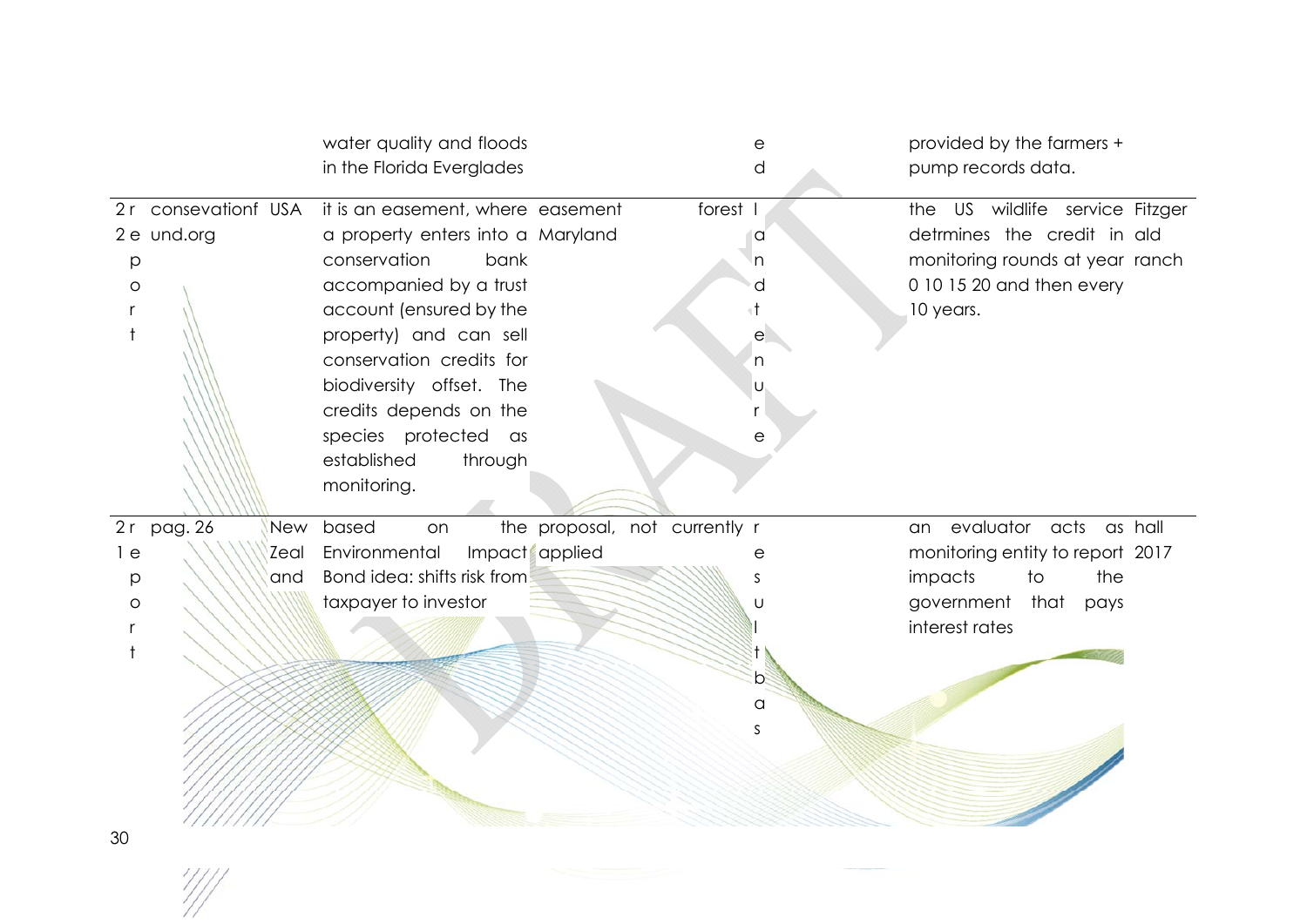e d

 $\Delta \mathbf{r}$ 

|              |                                                                                                                       |                                                                                                                                                                                                                                                                                                                                                                                                                                                                                                                                                             | of res USDA                                            |
|--------------|-----------------------------------------------------------------------------------------------------------------------|-------------------------------------------------------------------------------------------------------------------------------------------------------------------------------------------------------------------------------------------------------------------------------------------------------------------------------------------------------------------------------------------------------------------------------------------------------------------------------------------------------------------------------------------------------------|--------------------------------------------------------|
|              |                                                                                                                       |                                                                                                                                                                                                                                                                                                                                                                                                                                                                                                                                                             | ult<br>2019                                            |
|              | IS.                                                                                                                   |                                                                                                                                                                                                                                                                                                                                                                                                                                                                                                                                                             | ba                                                     |
|              | for ⊎                                                                                                                 |                                                                                                                                                                                                                                                                                                                                                                                                                                                                                                                                                             | se                                                     |
|              |                                                                                                                       |                                                                                                                                                                                                                                                                                                                                                                                                                                                                                                                                                             | d                                                      |
|              |                                                                                                                       |                                                                                                                                                                                                                                                                                                                                                                                                                                                                                                                                                             | on.                                                    |
|              | b                                                                                                                     |                                                                                                                                                                                                                                                                                                                                                                                                                                                                                                                                                             | mo                                                     |
|              | <b>a</b>                                                                                                              |                                                                                                                                                                                                                                                                                                                                                                                                                                                                                                                                                             | del                                                    |
|              | S.                                                                                                                    |                                                                                                                                                                                                                                                                                                                                                                                                                                                                                                                                                             | ling                                                   |
|              | е                                                                                                                     |                                                                                                                                                                                                                                                                                                                                                                                                                                                                                                                                                             |                                                        |
|              | ď                                                                                                                     |                                                                                                                                                                                                                                                                                                                                                                                                                                                                                                                                                             |                                                        |
|              |                                                                                                                       |                                                                                                                                                                                                                                                                                                                                                                                                                                                                                                                                                             |                                                        |
|              |                                                                                                                       |                                                                                                                                                                                                                                                                                                                                                                                                                                                                                                                                                             | Benefits ex- USDA                                      |
|              |                                                                                                                       | Index<br>is                                                                                                                                                                                                                                                                                                                                                                                                                                                                                                                                                 | an ant 2019                                            |
| land payment | is<br>not s                                                                                                           | assessment                                                                                                                                                                                                                                                                                                                                                                                                                                                                                                                                                  | of e                                                   |
|              |                                                                                                                       | potential effects and res                                                                                                                                                                                                                                                                                                                                                                                                                                                                                                                                   |                                                        |
|              |                                                                                                                       | requested                                                                                                                                                                                                                                                                                                                                                                                                                                                                                                                                                   | asking ult                                             |
|              |                                                                                                                       | price to optimize mo                                                                                                                                                                                                                                                                                                                                                                                                                                                                                                                                        |                                                        |
|              |                                                                                                                       | cost-efficiency                                                                                                                                                                                                                                                                                                                                                                                                                                                                                                                                             | <b>I</b> del                                           |
|              |                                                                                                                       |                                                                                                                                                                                                                                                                                                                                                                                                                                                                                                                                                             | ing                                                    |
|              |                                                                                                                       |                                                                                                                                                                                                                                                                                                                                                                                                                                                                                                                                                             |                                                        |
|              |                                                                                                                       |                                                                                                                                                                                                                                                                                                                                                                                                                                                                                                                                                             |                                                        |
|              |                                                                                                                       |                                                                                                                                                                                                                                                                                                                                                                                                                                                                                                                                                             |                                                        |
|              |                                                                                                                       |                                                                                                                                                                                                                                                                                                                                                                                                                                                                                                                                                             |                                                        |
|              |                                                                                                                       |                                                                                                                                                                                                                                                                                                                                                                                                                                                                                                                                                             |                                                        |
|              |                                                                                                                       |                                                                                                                                                                                                                                                                                                                                                                                                                                                                                                                                                             |                                                        |
| allowed).    | COnservation now<br>higher<br>evaluate bids and select have no<br>the land at or under choices<br>market rental rate. | the<br>payment r<br>Stewardship program. considers costs<br>and e<br>considered a payment performance<br>for performance as (estimaated)<br>payment is different practices<br>conservation 22 M ha enrolled in 2018 r<br>program (more than 36 M in 2007). e<br>retirement and grassland depending on results, u<br>protection (grazing can but potential results are I<br>An, used to admit or not the $\uparrow$ t<br>Environmental Benefits bid. Moreover, if farmers by<br>rate is calculated to agree to retire land they a<br>land<br>use s<br>е<br>d | estimate<br>conservation<br>performance<br>the<br>Env. |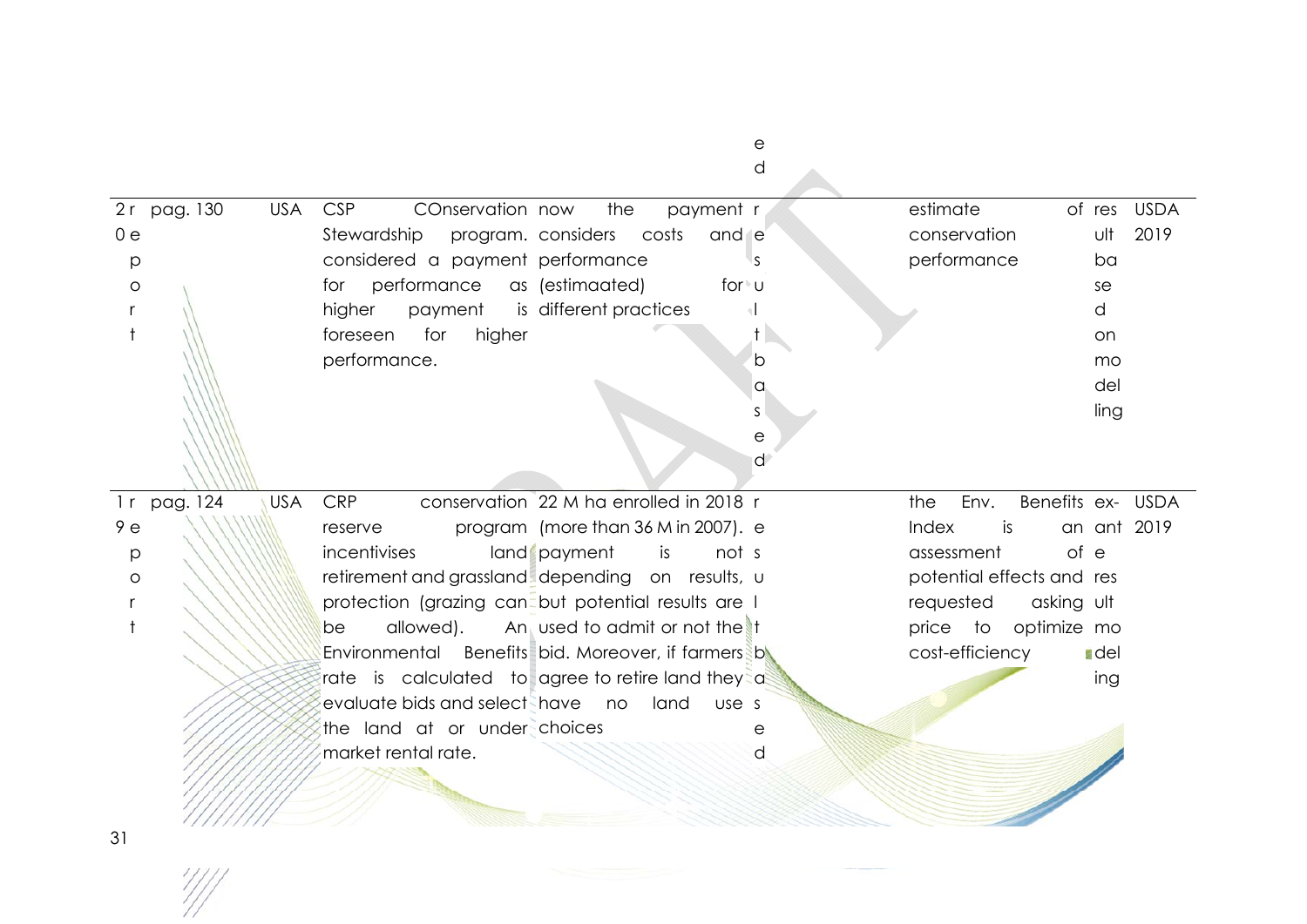1 r pagiola 2004 nicar extensive report 8 e ecol econ l p or t agu published on ecol econ a, Colombi a, Costa Rica idem like pagiola 2004 \* idem pagiol a 2004

1 p pagiola 2007 nicar pilot World bank project 7 a ecological p economics agu a, Colo application of improved farmers are free to u mbi a, Cost under a Rica long term because the land use type. Payments s financed to a local payments are made e NGO. Objective is the after the ESI is assessed, s pastoral practices that decide land use (but after a starting period advisors suggest best t under incentives practices) and the ESI b (should) go on in the strictly depends on the a new improved practices were made for the e are better and more purpose of overcoming d profitable. based r cost barriers to adoption

payments depends on pagiol increase of biodiversity a 2007 and CO2 sequestration Regio based on an Environmental Integr Index (expert panel rate ated land uses) + verification Silvop with bird/butterfly/ants/mollus Ecosys cs monitoring research. Payment levels Mana were set at \$75 per geme incremental point per nt year over a 4-year period, Projec up to an nal astoral tem a t

er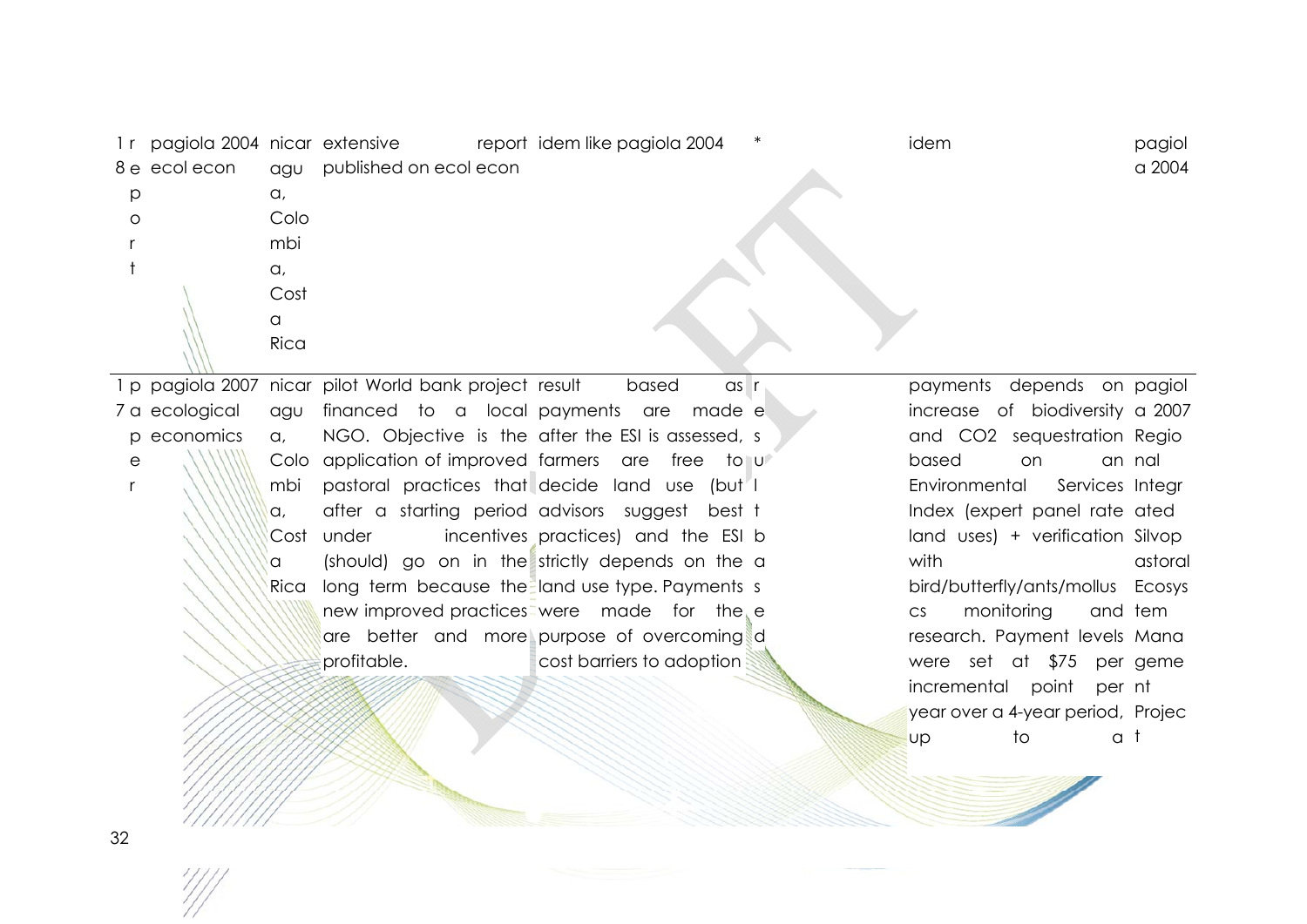farm. 1rLUPG018 6 e pag. 191 p or t Austr auctions for securing idem, result is potential r c alia multiple goods (enhancement biodiversity, control of between sites to get to u c salinity and ground-an-optimal biodiversity I ti water recharge impact (by model) abatement). In addition, landholders are encouraged to put in joint bids for conservation sites (where these sites cut across boundaries of tenure or where sites are geographically close and would benefit from joint management) goods but considers aspects as distance s le e ol t vb e asedregional metric \_biodiversity complimentarily' takes into account Landssynergistic' caused by the number, Recov size and distance of sites, ery in addition to pilot calculation of environmental index. of The Auction for effects cape schembenefits e 1r LUPG018 5 e pag. 182 p oaustr auctions to select the applied in pilot areas. In alia eland that will be entered Sites offered in the bidee into the scheme, The are surveyed to assess its s objective is to conserve contribution to the u the biodiversity of native objectives. The result is lAssessment of single ex The sites is made through ant Bush the calculation of e the Biodiversity res **Benefits**  ult Tender pilot

maximum of \$4,500 per

33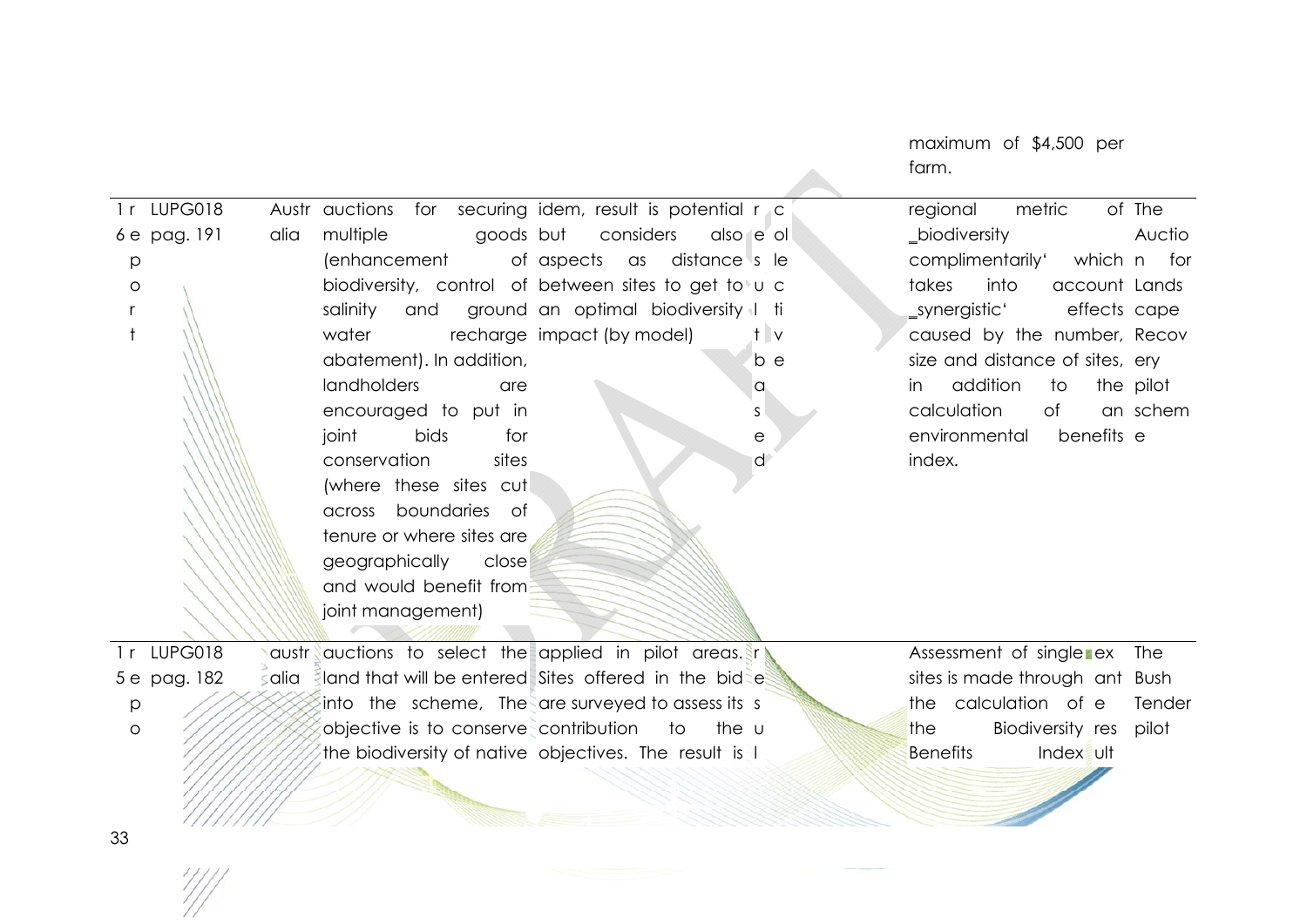|         |              |     | vegetation<br>stock based<br>means<br>of<br>exclusion, the retention ecological data<br>of fallen trees and timber<br>and through the control<br>of weed and invasive<br>species. | through actually potential and t<br>ex-ante b<br>on | a<br>S<br>е<br>d | (Biodiversity<br>Significance Score x del e<br>Habitat<br>Services ling<br>Cost<br>Score<br>$\prime$<br>announced by the<br>landholder) and the<br>necessary<br>ecological data is<br>collected<br>by<br>scientists. | mo schem |
|---------|--------------|-----|-----------------------------------------------------------------------------------------------------------------------------------------------------------------------------------|-----------------------------------------------------|------------------|----------------------------------------------------------------------------------------------------------------------------------------------------------------------------------------------------------------------|----------|
| 1r      | LUPG018      | den | This scheme has a long the                                                                                                                                                        | planting c<br>local                                 |                  | 5% of hedgerows                                                                                                                                                                                                      | are Hedg |
|         | 4 e pag. 130 |     | mark history and originated in association decides and o                                                                                                                          |                                                     |                  | monitored yearly                                                                                                                                                                                                     | erow     |
| p       |              |     | the west of the country in coordinates                                                                                                                                            | farmers II                                          |                  |                                                                                                                                                                                                                      | Plantin  |
| $\circ$ |              |     | the late 1800s in an effort where                                                                                                                                                 | when e<br>and                                       |                  |                                                                                                                                                                                                                      | g        |
|         |              |     | to prevent soil erosion. By planting but species are c                                                                                                                            |                                                     |                  |                                                                                                                                                                                                                      | Sche     |
|         |              |     | the<br>early                                                                                                                                                                      | 1900s, fixed and monitoring t                       |                  |                                                                                                                                                                                                                      | me       |
|         |              |     | approximately 150 local regards                                                                                                                                                   | good i                                              |                  |                                                                                                                                                                                                                      |          |
|         |              |     | planting                                                                                                                                                                          | associations agricultural conditions of v           |                  |                                                                                                                                                                                                                      |          |
|         |              |     | had been formed. The hedgerows not wildlife or e                                                                                                                                  |                                                     |                  |                                                                                                                                                                                                                      |          |
|         |              |     | scheme<br>is                                                                                                                                                                      | now ecological corridors or                         |                  |                                                                                                                                                                                                                      |          |
|         |              |     | applicable to the whole effects on erosion                                                                                                                                        |                                                     |                  |                                                                                                                                                                                                                      |          |
|         |              |     | country<br>and<br>has                                                                                                                                                             |                                                     |                  |                                                                                                                                                                                                                      |          |
|         |              |     | expanded its objectives                                                                                                                                                           |                                                     |                  |                                                                                                                                                                                                                      |          |
|         |              |     | to also increase biotopes                                                                                                                                                         |                                                     |                  |                                                                                                                                                                                                                      |          |
|         |              |     | and ecological corridors                                                                                                                                                          |                                                     |                  |                                                                                                                                                                                                                      |          |
|         |              |     |                                                                                                                                                                                   |                                                     |                  |                                                                                                                                                                                                                      |          |

 $\frac{\frac{1}{2}}{\frac{1}{2}}$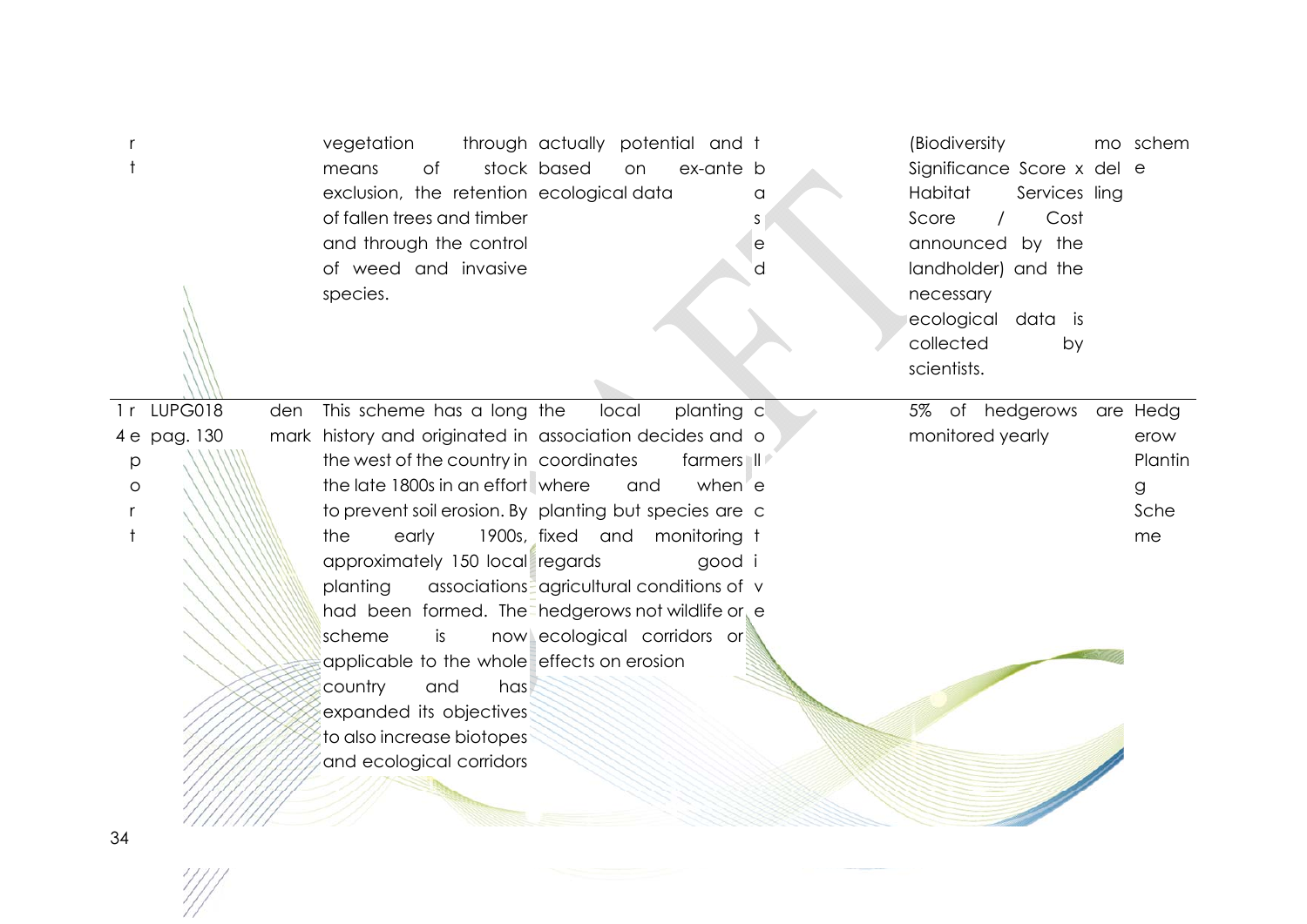|                         | on agricultural land in<br>addition to preventing<br>erosion. The scheme is<br>exclusive<br>not<br>to<br>collectives<br>only,<br>individuals can apply but<br>in 2005 78% of all funded |                                      |    |                                 |        |
|-------------------------|-----------------------------------------------------------------------------------------------------------------------------------------------------------------------------------------|--------------------------------------|----|---------------------------------|--------|
|                         | projects were collective                                                                                                                                                                |                                      |    |                                 |        |
| Use Fran<br>1 p Land    | prairies                                                                                                                                                                                | fleuries. NB not extra EU, farmers r |    | on-ground survey                | fleury |
| 3 a Policy<br>ce        | <b>Flowering</b>                                                                                                                                                                        | meadows. are free to manage their e  |    |                                 | 2015   |
| p                       | Result                                                                                                                                                                                  | based as an pasture to achieve the s |    |                                 |        |
| $\mathop{\mathrm{e}}$   | award:                                                                                                                                                                                  | farmers best result and<br>be u      |    |                                 |        |
|                         | participate to a contest awarded                                                                                                                                                        |                                      |    |                                 |        |
|                         | where the pasture more                                                                                                                                                                  |                                      |    |                                 |        |
|                         | biodiverse<br>$[=more]$                                                                                                                                                                 |                                      | b  |                                 |        |
|                         | flowers) are awarded a                                                                                                                                                                  |                                      | a  |                                 |        |
|                         | prize                                                                                                                                                                                   |                                      | S. |                                 |        |
|                         |                                                                                                                                                                                         |                                      | е  |                                 |        |
|                         |                                                                                                                                                                                         |                                      | d  |                                 |        |
| https://www. USA<br>l r | applied<br>not                                                                                                                                                                          | in By transferring risk, EIBs r      |    | Stormwater<br>runoff Gold       |        |
| 2 e brookings.ed        | agriculture<br>but                                                                                                                                                                      | the can support innovative e         |    | reduction<br>will               | be man |
| p u/blog/educ           | Environmental<br>Impact natural                                                                                                                                                         | infrastructure s                     |    | measured at two points in Sachs |        |
| o ation-plus-           | <b>Bonds</b><br>can<br>be                                                                                                                                                               | assolutions to achieve an u          |    | the 5-year plan to first DC     |        |
| developmen              | reference. These are a outcome which may I                                                                                                                                              |                                      |    | create a baseline, and          |        |
|                         |                                                                                                                                                                                         |                                      |    |                                 |        |

 $\frac{\frac{1}{2}}{\frac{1}{2}}$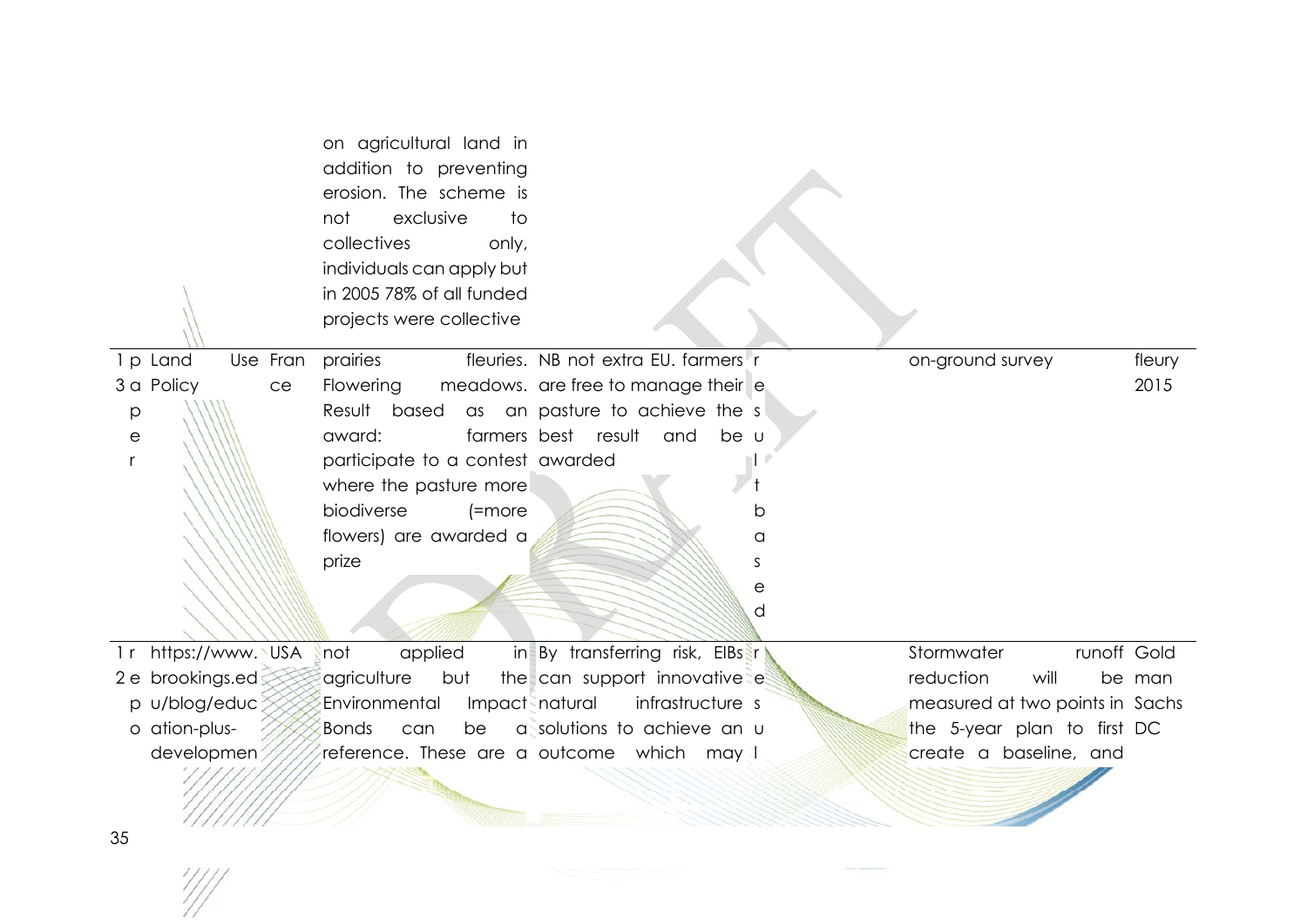r t/2018/01/17

t /paying-forsocialoutcomes-areview-ofthe-globalimpactbondmarket-in-2017/

type of green bonds: otherwise.be.too.risky.for t contract between parties, where a portion entities to pursue. -the ES a of the repayment to seller is a public agency s investors is based on the and not a landholder-eoutcome of a particular but pay-rate depends d intervention. In the case on results: If runoff flow is of the DC Water reduced as expected, environmental impact DC Water will pay full bond, the outcome is principal and an the efficacy of green effective return of 3.43%! infrastructure in reducing to the investors (Calvert stormwater runoff, versus Foundation and conventional infrastructure options. utilities and public bGoldman Sachs) at maturity. If runoff

reduction is more effective than expected, DC Water will pay investors a bonus "outcome payment" of USD 3.3 million (an effective return  $\circ$  f around 6.4%). DC water will then work to scale up areen infrastructure implementation across

then to evaluate the Water intervention. EIB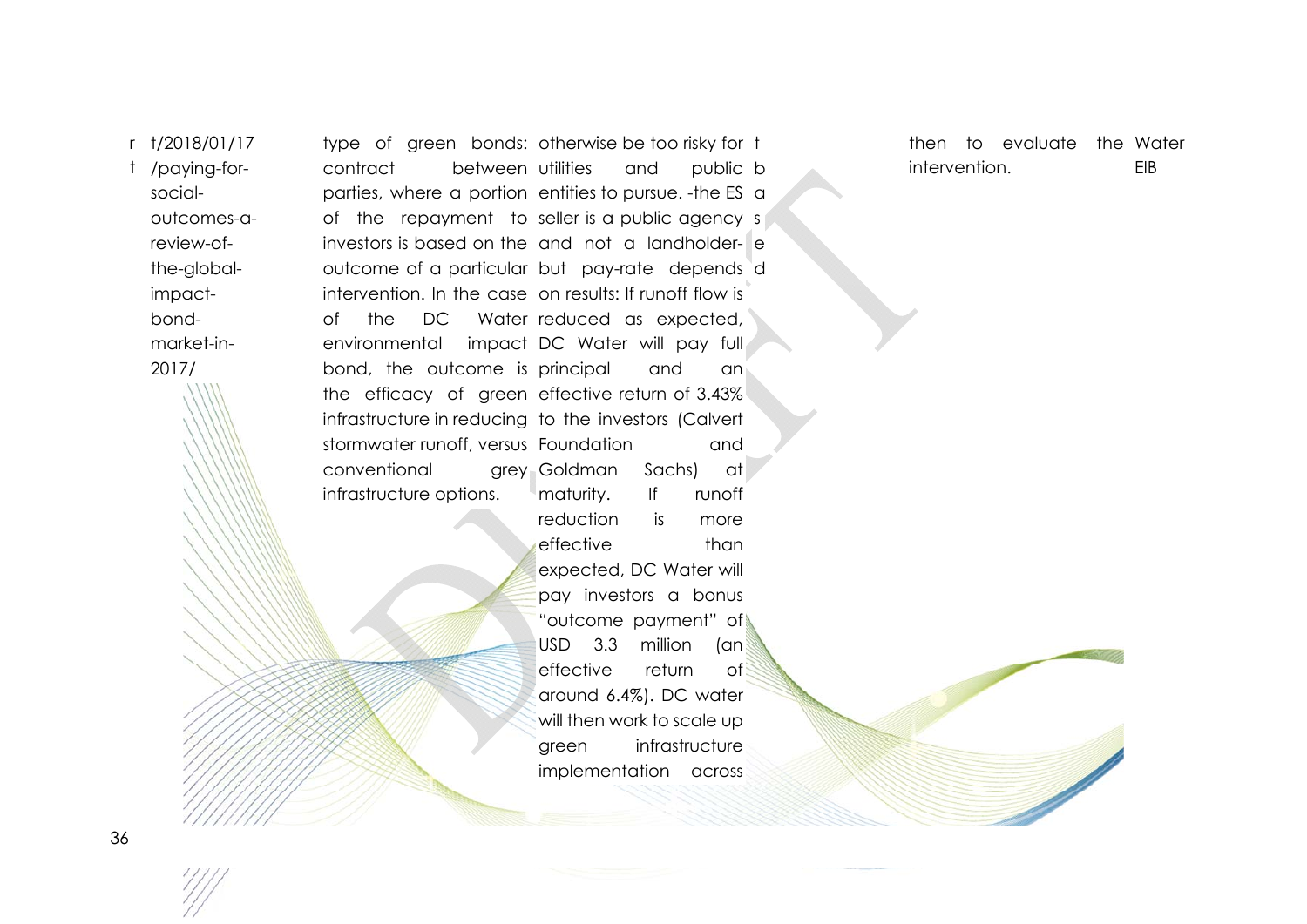the District. If, on the other hand, runoff reduction underperforms expectations, investors will pay a "risk-sharing payment," meaning they will have a lower effective return from the investment of just 0.5%. If this was the case, DC water will consider stopping all future green infrastructure projects and continue to invest in grey infrastructure. 1 r https://www. 1 e forestresilien p cebond.co o m/ rt USA Investors provide upfront capital with public and I r private beneficiaries then making contracted a e payments based on the water, fire, and other n s benefits created by the restoration activities dul t t e b n a usr e e d an evaluation board forest follows several economic resilien valuation methods such ce as avoided (https://www.forestresilien cebond.com/roadmapreport/forest-resiliencebond) but it does not seem to include onground surveys costs bond

37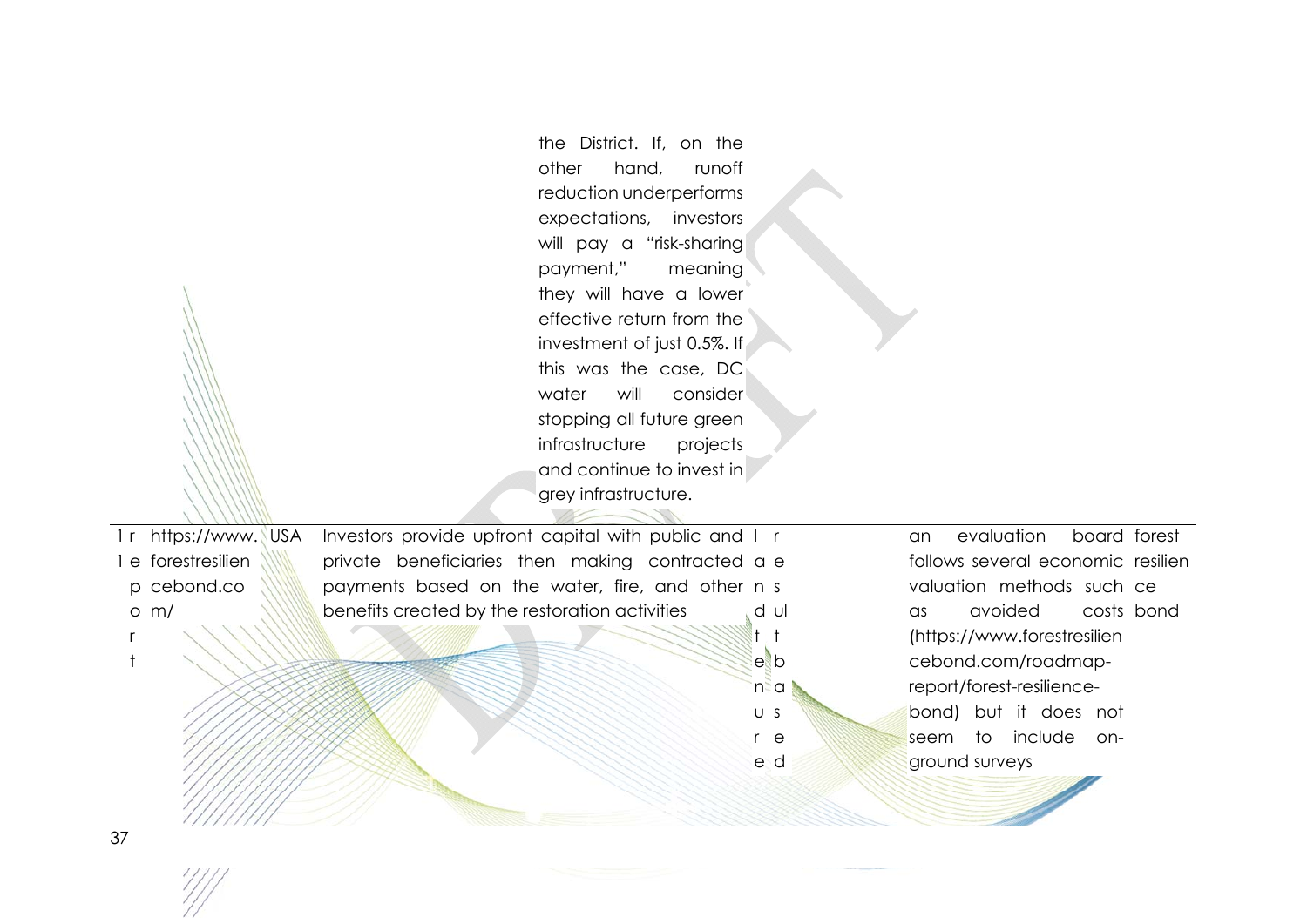| 1r FAO |            | Fran |                                  |    |         |            |                                     | description of the Vittel land purchased and left I r wate li p research team monitors FAO |        |                |       |         |              |                                      |  |           |
|--------|------------|------|----------------------------------|----|---------|------------|-------------------------------------|--------------------------------------------------------------------------------------------|--------|----------------|-------|---------|--------------|--------------------------------------|--|-----------|
| 0e     |            | ce   |                                  |    |         |            | case study where Nestlè in usufruct |                                                                                            |        |                | a e r |         |              | v ri water pollution levels, Vittel- |  |           |
| p      |            |      | Waters has implemented           |    |         |            |                                     |                                                                                            |        | n <sub>s</sub> |       | e       |              | v Nestlè intermediary check Franc    |  |           |
| O      |            |      | water<br>a                       |    |         | protection |                                     |                                                                                            |        |                | dul   | .st     |              | a practices.                         |  |           |
|        |            |      | scheme                           | in |         | the        |                                     |                                                                                            |        | $t$ $t$        |       | $\circ$ |              |                                      |  |           |
|        |            |      | watershed.                       |    |         |            |                                     |                                                                                            |        | e b            |       | C.      | $\mathsf{e}$ |                                      |  |           |
|        |            |      |                                  |    |         |            |                                     |                                                                                            |        | n a            |       | k       |              |                                      |  |           |
|        |            |      |                                  |    |         |            |                                     |                                                                                            |        | U <sub>S</sub> |       |         |              |                                      |  |           |
|        |            |      |                                  |    |         |            |                                     |                                                                                            |        | r e            |       | a       |              |                                      |  |           |
|        |            |      |                                  |    |         |            |                                     |                                                                                            |        | e d            |       |         |              |                                      |  |           |
|        |            |      |                                  |    |         |            |                                     |                                                                                            |        |                |       | m       |              |                                      |  |           |
|        |            |      |                                  |    |         |            |                                     |                                                                                            |        |                |       | in      |              |                                      |  |           |
|        |            |      |                                  |    |         |            |                                     |                                                                                            |        |                |       | g       |              |                                      |  |           |
|        |            |      |                                  |    |         |            |                                     |                                                                                            |        |                |       |         |              |                                      |  |           |
|        | 9r cec.org |      | Can design of a pay-by-result it |    |         |            | is                                  | stated                                                                                     | that r |                |       |         |              | on-ground survey. Several prairie    |  |           |
| е      |            | ada  |                                  |    |         |            |                                     | scheme to conserve monitoring results-based e                                              |        |                |       |         |              | options envisaged: land beef         |  |           |
| р      |            |      |                                  |    |         |            |                                     | (Sask Sprague's Pipit (Anthus PES programs can cost s                                      |        |                |       |         |              | managers-                            |  | other and |
| O      |            |      |                                  |    |         |            |                                     | atch spragueii) and Swift Fox as much or more than u                                       |        |                |       |         |              | organizations - volunteers biodiv    |  |           |
|        |            | ewa  | (Vulpes                          |    | velox). |            |                                     | Two <sup>2</sup> the incentive payments I                                                  |        |                |       |         |              |                                      |  | ersity    |
|        |            | n)   | species at risk                  |    |         |            |                                     | <b>Eto</b> land managers in t                                                              |        |                |       |         |              |                                      |  |           |
|        |            |      |                                  |    |         |            |                                     | programs where species b                                                                   |        |                |       |         |              |                                      |  |           |
|        |            |      |                                  |    |         |            |                                     | at risk are the target                                                                     |        | $\alpha$       |       |         |              |                                      |  |           |
|        |            |      |                                  |    |         |            |                                     |                                                                                            |        | S.             |       |         |              |                                      |  |           |
|        |            |      |                                  |    |         |            |                                     |                                                                                            |        | е              |       |         |              |                                      |  |           |
|        |            |      |                                  |    |         |            |                                     |                                                                                            |        | d              |       |         |              |                                      |  |           |
|        |            |      |                                  |    |         |            |                                     |                                                                                            |        |                |       |         |              |                                      |  |           |
|        |            |      |                                  |    |         |            |                                     |                                                                                            |        |                |       |         |              |                                      |  |           |
|        |            |      |                                  |    |         |            |                                     |                                                                                            |        |                |       |         |              |                                      |  |           |

38

 $\frac{1}{2}$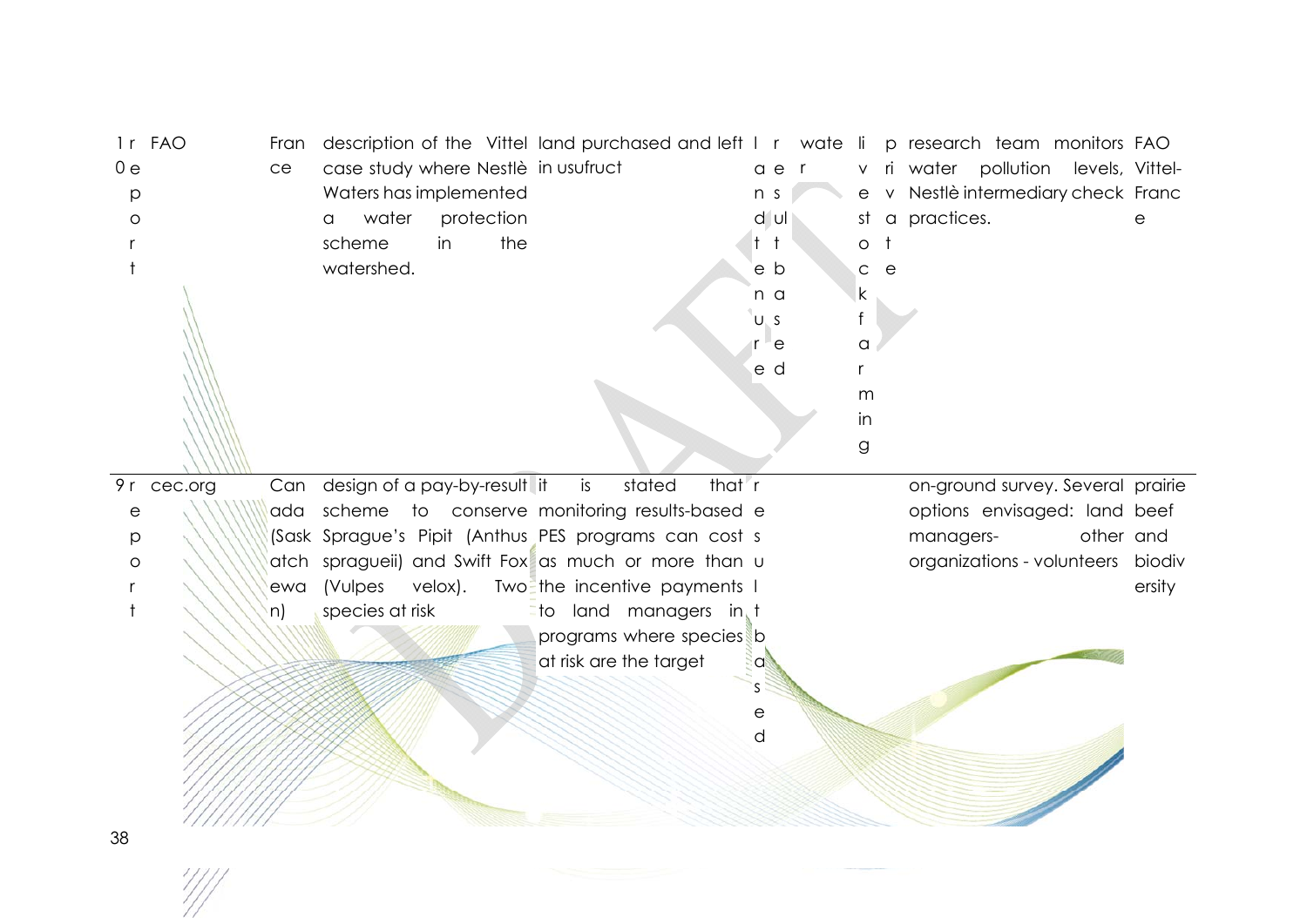| p<br>е                    | 8 p proceedings na<br>a royal society |          | cfr. §2.b Many projects not a case study but *<br>may<br>implementation of result- monitoring<br>based about biodiversity carbon<br>and ecosystem services biodiversity | facilitate analys of potential for<br>pollinators,<br>stock,<br>ES in<br>&<br>agricultural land (citizen<br>science-based) | biodivers<br>ity,<br>carbon<br>stock | citizen science      | ryan<br>2018 |
|---------------------------|---------------------------------------|----------|-------------------------------------------------------------------------------------------------------------------------------------------------------------------------|----------------------------------------------------------------------------------------------------------------------------|--------------------------------------|----------------------|--------------|
|                           | 7 p land                              | use Perù | pilot<br>payments                                                                                                                                                       | for focus<br>collective c<br>on                                                                                            |                                      | collective<br>group  | self- narloc |
|                           | a Policy v. 63                        |          | Bolivi agrobiodiversity                                                                                                                                                 | tenders not on results. o                                                                                                  |                                      | monitoring<br>(taken | into h 2017  |
| р                         |                                       | a        | conserva-tion<br>services Survey                                                                                                                                        | different II<br>on                                                                                                         |                                      | account)             |              |
| $\mathop{\rm e}\nolimits$ |                                       |          |                                                                                                                                                                         | (PACS) schemes in the performance of group e                                                                               |                                      |                      |              |
|                           |                                       |          | High Andes aimed at bid/type/interaction                                                                                                                                |                                                                                                                            | $\mathsf{C}$                         |                      |              |
|                           |                                       |          | enhancingthe                                                                                                                                                            | including comply and in-                                                                                                   |                                      |                      |              |
|                           |                                       |          | conservation                                                                                                                                                            | of group monitoring                                                                                                        |                                      |                      |              |
|                           |                                       |          | traditional<br>quinoa                                                                                                                                                   |                                                                                                                            |                                      |                      |              |
|                           |                                       |          | landrace varieties.                                                                                                                                                     |                                                                                                                            | е                                    |                      |              |
|                           |                                       |          | 6P UNI-Bonn.de ethio cfr. ch. 4 empirical do outcome                                                                                                                    | based r                                                                                                                    |                                      | on-ground survey     | Andelt       |
| h                         |                                       | pia      | application of outcome=contracts achieve better e                                                                                                                       |                                                                                                                            |                                      |                      | ova          |
| D                         |                                       |          | based payment                                                                                                                                                           | trigger <sup>s</sup><br>results<br>and                                                                                     |                                      |                      | 2017         |
|                           |                                       |          |                                                                                                                                                                         | intrinsic motivation?                                                                                                      |                                      |                      |              |
| h                         |                                       |          |                                                                                                                                                                         |                                                                                                                            |                                      |                      |              |
| e                         |                                       |          |                                                                                                                                                                         |                                                                                                                            |                                      |                      |              |
| si                        |                                       |          |                                                                                                                                                                         |                                                                                                                            | b                                    |                      |              |
| S                         |                                       |          |                                                                                                                                                                         |                                                                                                                            | a                                    |                      |              |
|                           |                                       |          |                                                                                                                                                                         |                                                                                                                            |                                      |                      |              |
|                           |                                       |          |                                                                                                                                                                         |                                                                                                                            |                                      |                      |              |
| 39                        |                                       |          |                                                                                                                                                                         |                                                                                                                            |                                      |                      |              |

 $\frac{1}{2}$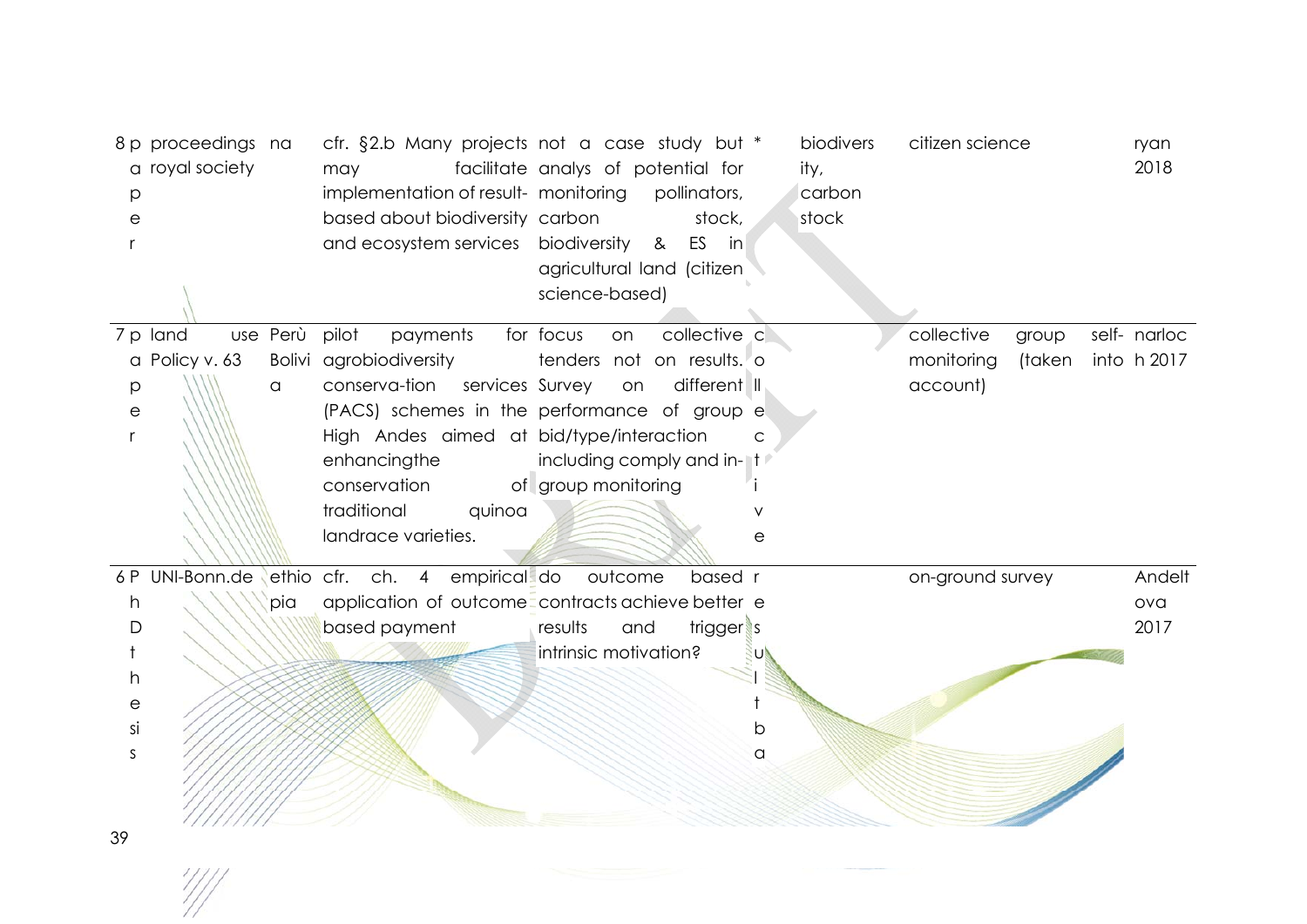|                           |                      |     |             |                                                   |                                        |                   | е                |           |                                  |      |
|---------------------------|----------------------|-----|-------------|---------------------------------------------------|----------------------------------------|-------------------|------------------|-----------|----------------------------------|------|
|                           |                      |     |             |                                                   |                                        |                   | d                |           |                                  |      |
|                           |                      |     |             |                                                   |                                        |                   |                  |           |                                  |      |
|                           | 5 p EAAE<br>2011 Swe |     | and<br>linx |                                                   | wolverine c.a. 20,000 euro per new r c |                   |                  |           | on-ground survey (locals + zabel |      |
|                           | a Congress           | den |             | population scheme: PES offspring                  |                                        | to                | the e ol         |           | technician together)             | 2011 |
| р                         |                      |     |             | for 61 Sami communities community                 |                                        |                   | $\cdot s$ le     |           |                                  |      |
| $\mathop{\rm e}\nolimits$ |                      |     | in Sweden   |                                                   |                                        |                   | <sup>+</sup> U C |           |                                  |      |
|                           |                      |     |             |                                                   |                                        |                   |                  | <b>ti</b> |                                  |      |
|                           |                      |     |             |                                                   |                                        |                   |                  | $\vee$    |                                  |      |
|                           |                      |     |             |                                                   |                                        |                   |                  | b e       |                                  |      |
|                           |                      |     |             |                                                   |                                        |                   | a                |           |                                  |      |
|                           |                      |     |             |                                                   |                                        |                   | S                |           |                                  |      |
|                           |                      |     |             |                                                   |                                        |                   | e                |           |                                  |      |
|                           |                      |     |             |                                                   |                                        |                   | d                |           |                                  |      |
|                           |                      |     |             |                                                   |                                        |                   |                  |           |                                  |      |
|                           | 4 p Conservatio      | Swe |             | the Sweden case with a refereence to a set of r c |                                        |                   |                  |           | on-ground survey (locals + zabel |      |
|                           | a n and policy den   |     | deeper      | analysis                                          | of criteria                            | defined           | by e ol          |           | technician together)             | 2008 |
| р                         |                      |     |             | strategies to circumvent. Ostrom                  |                                        | (1990)            | to s le          |           |                                  |      |
| $\mathop{\mathrm{e}}$     |                      |     |             |                                                   |                                        |                   |                  |           |                                  |      |
|                           |                      |     | the         | collective-action=evaluate the common- u c        |                                        |                   |                  |           |                                  |      |
|                           |                      |     | problem.    |                                                   | pool regimes of the I ti               |                   |                  |           |                                  |      |
|                           |                      |     |             |                                                   | Swedish reindeer herders it v          |                   |                  |           |                                  |      |
|                           |                      |     |             |                                                   | and                                    | to provide an bee |                  |           |                                  |      |
|                           |                      |     |             |                                                   | assessment                             | of                | the a            |           |                                  |      |
|                           |                      |     |             |                                                   |                                        |                   |                  |           |                                  |      |
|                           |                      |     |             |                                                   | workability of the ex ante s           |                   |                  |           |                                  |      |
|                           |                      |     |             |                                                   | compensation scheme.                   |                   |                  |           |                                  |      |
|                           |                      |     |             |                                                   |                                        |                   |                  |           |                                  |      |

s

 $\frac{1}{2}$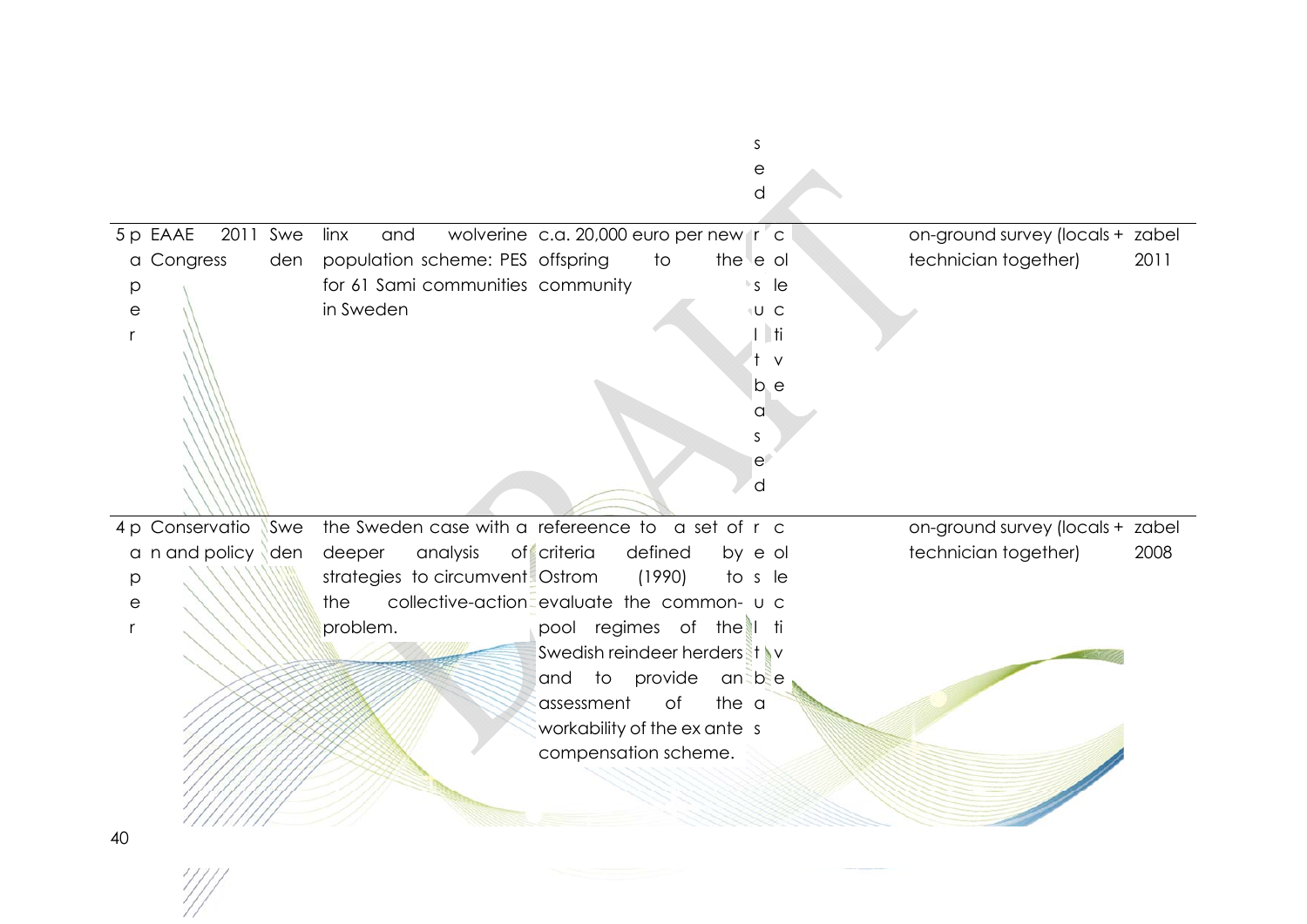|                |   |                             |                                                          |              |                             |        | е<br>d       |                         |                    |       |
|----------------|---|-----------------------------|----------------------------------------------------------|--------------|-----------------------------|--------|--------------|-------------------------|--------------------|-------|
|                |   |                             |                                                          |              |                             |        |              |                         |                    |       |
| 3 p land       |   |                             | use Switz payments for species currently in 1st scheme r |              |                             |        |              | on-ground               | survey zabel       |       |
| a Policy       |   | erlan diversity on pastures |                                                          | round:       | payments                    | for e  |              | (technician             | local 2019<br>from |       |
| p              | d |                             |                                                          |              | species-rich pastures as s  |        |              | agriculture agencies on |                    |       |
| e              |   |                             |                                                          |              | surveyed at year 0; after u |        |              | an agreed protocol)     |                    |       |
|                |   |                             |                                                          |              | 8 years payments are        |        |              |                         |                    |       |
|                |   |                             |                                                          |              | calculated on measured t    |        |              |                         |                    |       |
|                |   |                             |                                                          | improvements |                             | $in$ b |              |                         |                    |       |
|                |   |                             |                                                          |              | comparison to year 0.       |        | a            |                         |                    |       |
|                |   |                             |                                                          |              |                             | S      |              |                         |                    |       |
|                |   |                             |                                                          |              |                             |        | $\mathsf{e}$ |                         |                    |       |
|                |   |                             |                                                          |              |                             |        | $\mathsf{d}$ |                         |                    |       |
| 2 p Ecological |   |                             | India on the basis of the outcome based payment for r    |              |                             |        |              | on-ground               | survey zabel       |       |
| a Economics    |   |                             | carnivores in sweden, the paper presents a survey e      |              |                             |        |              | (potential)             |                    | engel |
| p              |   |                             | on acceptability of a similar scheme for tigers          |              |                             | S.     |              |                         |                    | 2010  |
| е              |   |                             |                                                          |              |                             |        | U            |                         |                    |       |
|                |   |                             |                                                          |              |                             |        |              |                         |                    |       |
|                |   |                             |                                                          |              |                             |        |              |                         |                    |       |
|                |   |                             |                                                          |              |                             |        | $\mathsf{D}$ |                         |                    |       |
|                |   |                             |                                                          |              |                             |        | $\alpha$     |                         |                    |       |
|                |   |                             |                                                          |              |                             | S      |              |                         |                    |       |
|                |   |                             |                                                          |              |                             |        | $\mathsf{e}$ |                         |                    |       |
|                |   |                             |                                                          |              |                             |        | d            |                         |                    |       |
|                |   |                             |                                                          |              |                             |        |              |                         |                    |       |
|                |   |                             |                                                          |              |                             |        |              |                         |                    |       |
| 41             |   |                             |                                                          |              |                             |        |              |                         |                    |       |
|                |   |                             |                                                          |              |                             |        |              |                         |                    |       |

 $\frac{1}{2}$